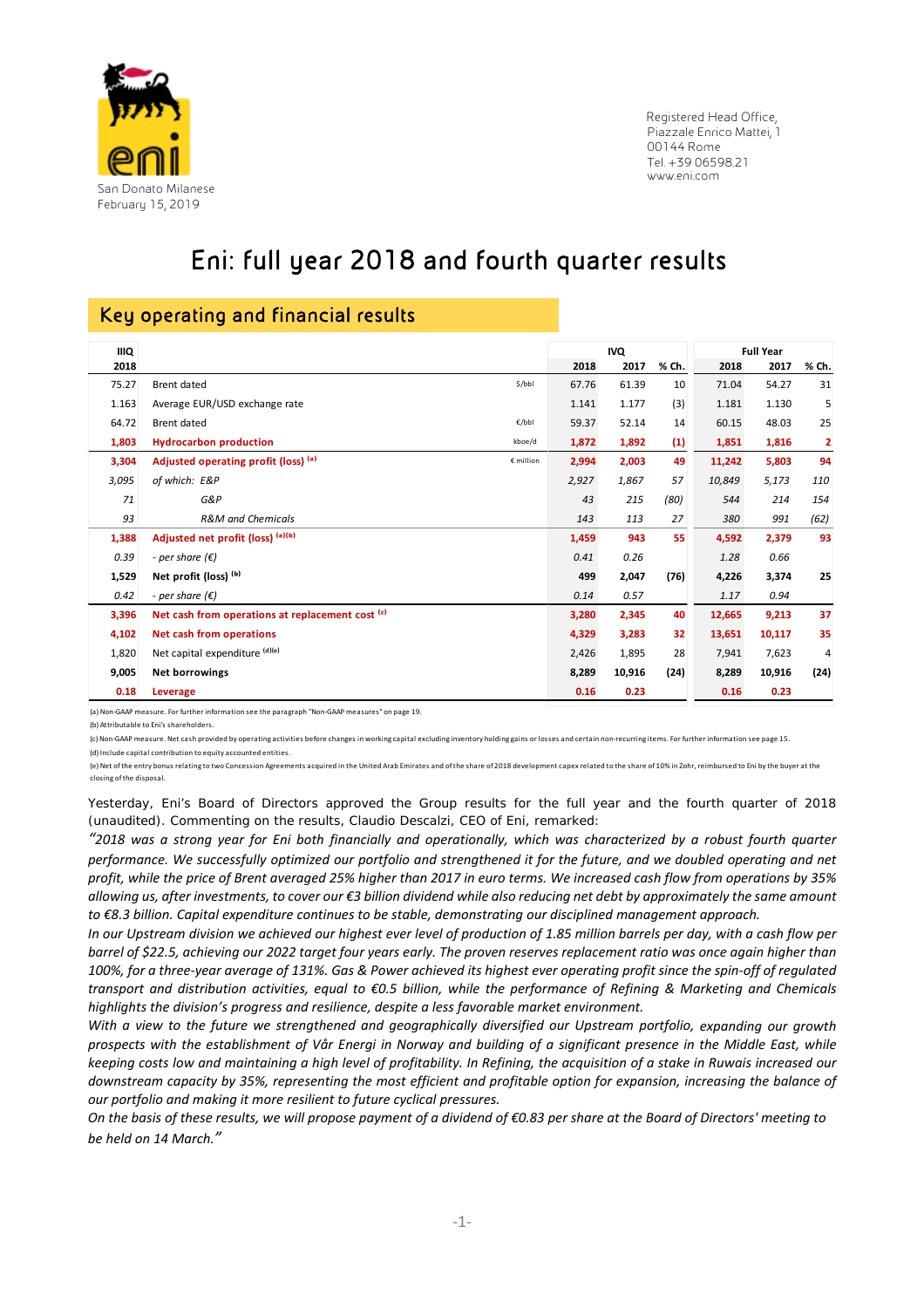## **Highlights**

### Exploration & Production

 **Record hydrocarbons production**: 1.85 million boe/d for the FY, **up by 2.5% from 2017 net of price effects** (1.87 million boe/d in the fourth quarter, down by 1%). This performance was recorded despite a decline in gas demand in certain countries with a negative impact of approximately 1 percentage point in the year and other one-off events (mainly the termination in the second quarter of the Intisar production contract in Libya).

Production growth was fuelled by:

- ‐ an addition of more than **300 kboe/d** from **production ramp-ups at highly-profitable giant projects** (Zohr, Nooros, Jangkrik, OCTP oil, East Hub, Nenè phase 2) and achievement of the **five start-ups planned for 2018**: Ochigufu and Vandumbu in Block 15/06 in Angola, OCTP gas phase, Bahr Essalam phase 2 and Wafa Compression;
- increased production at the Kashagan, Goliat and Val d'Agri fields (the latter shutdown in 2017);
- the entry in Abu Dhabi.

**Zohr**: increased the production target to 3.2 bcf/d.

- **New projects**:
	- ‐ **Final Investment Decisions**: sanctioned the operated projects of Area 1 off Mexico, targeting development of 2.1 billion of barrels of oil equivalent in place, with the pilot project's planned startup in 2019 and the Merakes discovery in Indonesia, leveraging on the synergy with the existing infrastructures of the Jangkrik field. Overall, in 2018, six projects were sanctioned (in addition to those previously mentioned, in Italy, Egypt, Congo and Angola).
	- ‐ **Rovuma LNG Project in Mozambique**: the co-venturers of Area 4 secured long-term agreements for the purchase of LNG volumes, an important step towards making the final investment decision of the first phase of the Rovuma LNG Project, for the construction of two LNG trains with a capacity of 7.6 million tons/year each and obtaining the project financing.
- **Exploration**:
	- successes of the year in Egypt, Cyprus, Norway, Angola, Nigeria, Mexico and Indonesia;
	- replacing portfolio of exploration leases: in the year, added approximately 29,300 Km<sup>2</sup> of new acreage mainly in Mexico, Lebanon, Alaska, Indonesia and Morocco.
	- exploration resources: added 620 million boe of new resources, higher than the guidance.
- **Portfolio management**:
	- **Dual Exploration Model**: signed an agreement with Qatar Petroleum for the divestment of a 35% interest in Area 1 discoveries, off Mexico. Farm-out of part of Eni's interest in the Nour licence in Egypt to BP (25%) and Mubadala (20%); finalized asset swaps in Mexico with Lukoil.
	- **Robust growth in the Middle East**, achieving a more balanced risk profile of Eni's upstream portfolio:

awarded by the Abu Dhabi National Oil Company (ADNOC) a **25% interest in the Ghasha concession**, a supergiant offshore gas project. Eni will retain the technical leadership with expected start-up by the end of 2022 and a projected production plateau at 1.5 bcf/d; in January 2019, Eni was awarded **seven exploration licenses in onshore/offshore areas**:

two licenses in Abu Dhabi, one in Oman, one in the Kingdom of Bahrain and three in the Sharjah Emirate.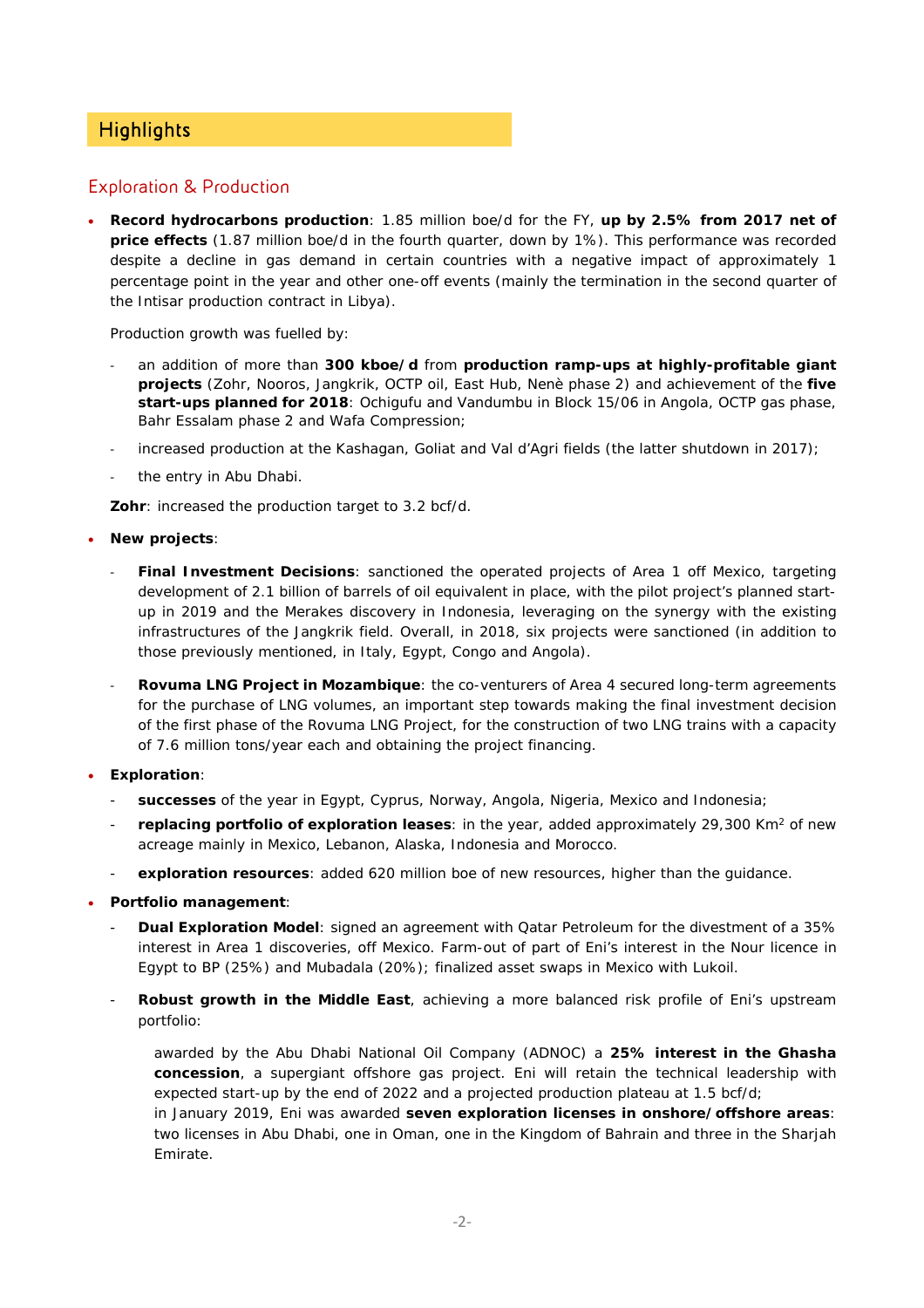- **Strengthened the upstream activity in Norway**: finalized the business combination between Eni Norge and Point Resources, leading to the creation of Vår Energi, an equity-accounted joint venture (Eni's interest 69.6%) that will develop the activities of the two partners in Norway targeting a production plateau of 250 kboe/d in 2023.
- **Alaska**: signed a preliminary agreement to acquire a 70% interest and the operatorship of the Oooguruk oil field. Eni already owns the remaining 30% working interest.
- **Proved hydrocarbon reserves**: 7.2 billion boe; 124% of all-sources replacement ratio; 100% of organic replacement ratio (105% net of price effects); 131% three-year average organic replacement ratio.
- **E&P adjusted operating profit**: €2.93 billion in the fourth quarter (up by 57%); in 2018 recorded the best result of the last four years, with an operating profit more than doubled to €10.85 billion.

### Gas & Power

- **FY 2018 adjusted operating profit at €0.54 billion**: more than double the 2017 result and best performance of the last eight years, thanks to the restructuring of long-term gas supply contracts, LNG growth and optimizations in the power business. Adjusted operating profit of €43 million in the fourth quarter.
- **LNG contracted volumes**: up by 70% to 8.8 mmtonnes in 2018, more than half sold on the Asian market leveraging on supplies of upstream equity gas in Indonesia, as result of the improved integration across the two businesses.
- **Retail business**: achieved a customer base of 9.2 million units, up by 6%, mainly in Europe.

### Refining & Marketing and Chemicals

- **Breakeven refining margin**: **3 \$/barrel**, in line with the guidance at the budget scenario of exchange rates and oil spreads.
- Agreement with ADNOC for the **acquisition of a 20% interest in the ADNOC Refining company**, which owns the refining complexes of Ruwais and Abu Dhabi, with an overall capacity of more than 900 kbbl/d.

The total consideration of the deal amounts to \$3.3 billion, net of acquired debt and possible price adjustments at the closing date. Additionally, the agreement includes the creation of a **joint venture engaged in trading activities**, participated by Eni with a 20% interest.

The transaction will significantly improve the resilience of Eni's refining business, halving the breakeven refining margin to approximately 1.5 \$/barrel when fully operational.

- **Sales of petrochemical products**: up by 6% in the fourth quarter and in the full year.
- Refining & Marketing adjusted operating profit: €0.17 billion in the fourth quarter, more than double the fourth quarter of 2017. On a yearly basis, €0.39 billion (down by 27%) due to an unfavorable refining trading environment and increased standstills, partly offset by the improved performance in marketing activities.
- **Chemicals results** negatively affected by rising costs of oil-based feedstock in the first ten months of the year and by a sharp decrease in polyethylene prices during the fourth quarter: adjusted operating loss of €28 million in the fourth quarter and €10 million in the full year.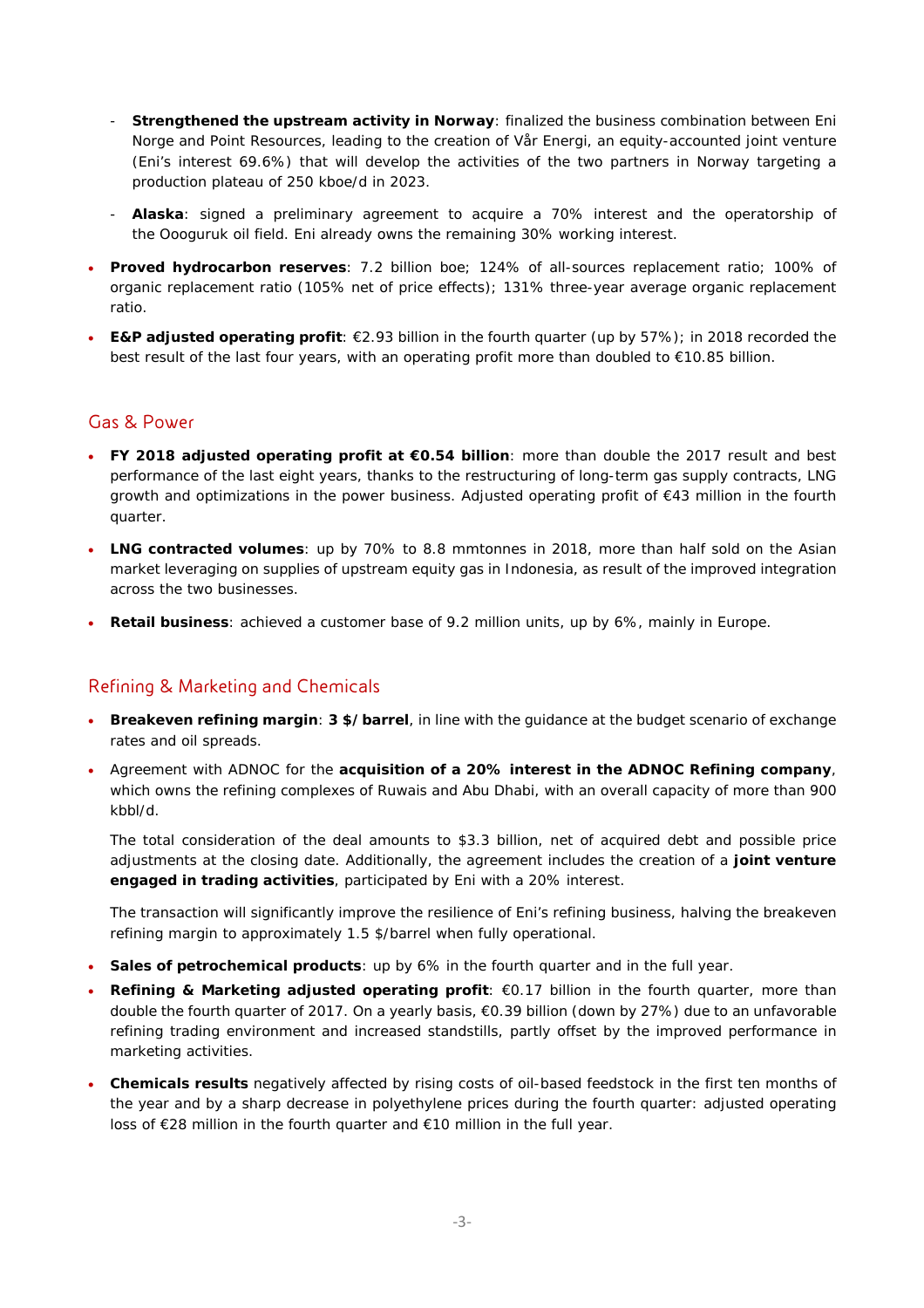### Sustainability, Energy Solutions and circular economy

- GHG emission intensity in the E&P segment: 21.44 tCO<sub>2</sub> eq<sup>1</sup>/kboe, a 20% decrease from 2014, in line with the target of reduction by 2025 disclosed to the market.
- **Energy Solutions**: **installed capacity from renewables** of **40 MW** at year end. During 2018, the main projects related to:
	- ‐ **"Italian Project"**: started-up production at the photovoltaic plant in Assemini, with a total capacity of 26 MW, and certain plants with a capacity of 1 MW each, at the Green Data Center in Ferrera Erbognone and at the Gela hub.
	- ‐ **Algeria**: completed the construction of a photovoltaic plant with a capacity of 10 MW (Eni's share 5 MW), close to the oil field Bir Rebaa North, jointly operated by Sonatrach and Eni.
	- ‐ **Kazakhstan**: started-up the activities for the construction of Eni's first wind farm located in the site of Badamsha, with an installed capacity of 50 MW. The project is in partnership with General Electric.
	- ‐ **Australia**: in February 2019, finalized the acquisition of a construction-ready solar photovoltaic project near Katherine, in the Northern Territory of the region, with an installed capacity of 33.7 MW. The plant will be equipped with a battery storage system and, once into operation, it will avoid around  $63,000$  tonnes/year of  $CO<sub>2</sub>$  equivalent emissions.
- **Italy**: started-up at the Gela site, in Sicily, a pilot plant for recycling and transforming the organic fraction of solid waste produced by households and civil buildings into bio-oil, through proprietary wasteto-fuel technology.
- Launched a **number of partnerships with the main Italian municipalities** to recycle civil waste and organic raw materials by using them as feedstock to produce high quality biofuels.
- **Versalis and certain Italian manufacturing companies** teamed up to establish a supply chain aimed at recycling synthetic grass from sports fields.

### Group results

- **Adjusted operating profit**: up by 49% q-o-q to €2.99 billion; FY operating profit almost doubled to €11.24 billion.
- **Adjusted net profit**: €1.46 billion in the fourth quarter of 2018 (up by 55% q-o-q); €4.59 billion in the full year of 2018 (almost doubled compared to the previous year).
- **Net profit**: €0.50 billion in the fourth quarter; €4.23 billion in the full year of 2018.
- **Cash flow from operations**: €4.33 billion in the fourth quarter of 2018 (up by 32% q-o-q); up by 5% from the third quarter of 2018 despite the 10% decline in Brent price; €13.65 billion in 2018 (up by 35% y-o-y) determining a 172% funding ratio of net capex.
- **Adjusted cash flow from operations**2 before changes in working capital at replacement cost at €3.3 billion in the fourth quarter (up by 40% q-o-q). In the full year, €12.7 billion, up by 37% y-o-y.
- **Net capex**<sup>3</sup>: €7.94 billion in the full year.
- **Cash neutrality** at a Brent price of 52 \$/bbl, better than guided. When excluding the impact of the deferred cash in of 2017 disposals (Zohr), cash neutrality is redetermined in 55 \$/bbl.

Carbon dioxide equivalent (CO<sub>2</sub>eq) is a standard unit for measuring the impact of different greenhouse gas warming effect using, as a reference, the amount of CO<sub>2</sub> that would create the same warming effect. Eni reports greenhouse gas emissions using CO2eq due to the inclusion of other greenhouse gas than carbon dioxide (CO2), such as methane (CH4) and nitrous oxide<br>(N2O), characterized by a warming potent

See table on page 15.

 $3$  See details on page 1, footnote (d) and (e).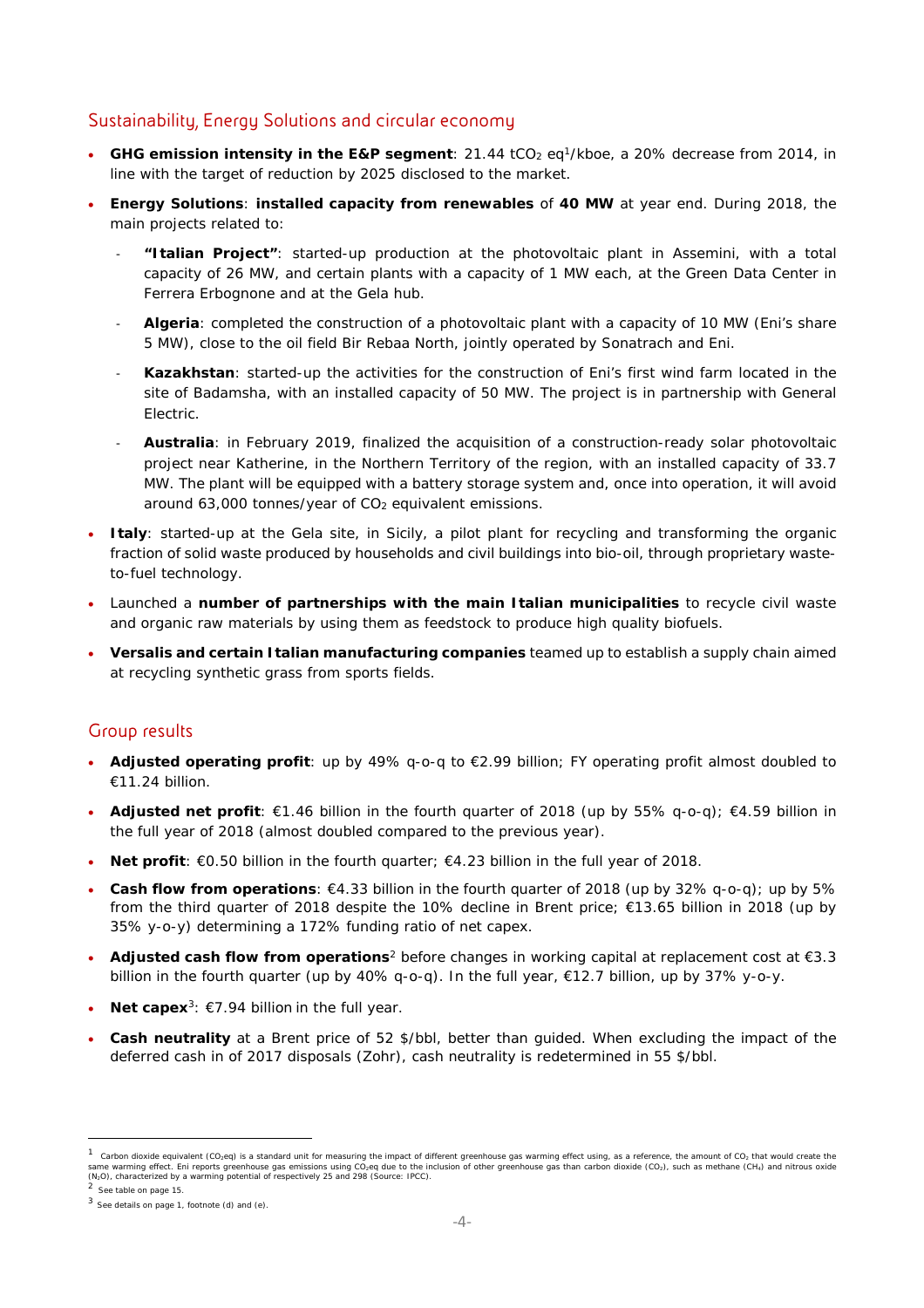- **Net borrowings**: €8.29 billion, down by €2.63 billion compared to December 31, 2017, which also includes dividend payments of €2.95 billion.
- **Leverage**: 0.16, lower than the level of December 31, 2017 (0.23).
- **Adjusted ROACE**: 8.5% vs. 4.7% reported in the FY 2017.
- **2018 dividend proposal**4: €0.83, of which €0.42 already paid as interim dividend.

### **Outlook**

Eni's business outlook and financial and operational targets for the 2019-2022 industrial plan will be unveiled at a Strategy Presentation on March 15, 2019 as well as disclosed in 2018 Annual Report. The key strategic guidelines and targets will be disclosed in a press release to be published on March 15, 2019, that will be available at our website "eni.com" and publicly disseminated as required by applicable listing standards.

<sup>4</sup> The Board of Directors intends to submit a proposal for distributing a dividend of €0.83 per share (€0.80 in 2017) at the Annual Shareholders' Meeting convened for May 14, 2019. Included in this annual payment is €0.42 per share paid as interim dividend in September 2018. The balance of €0.41 per share is payable to shareholders on May 22, 2019, the ex-dividend date being<br>May 20, 2019.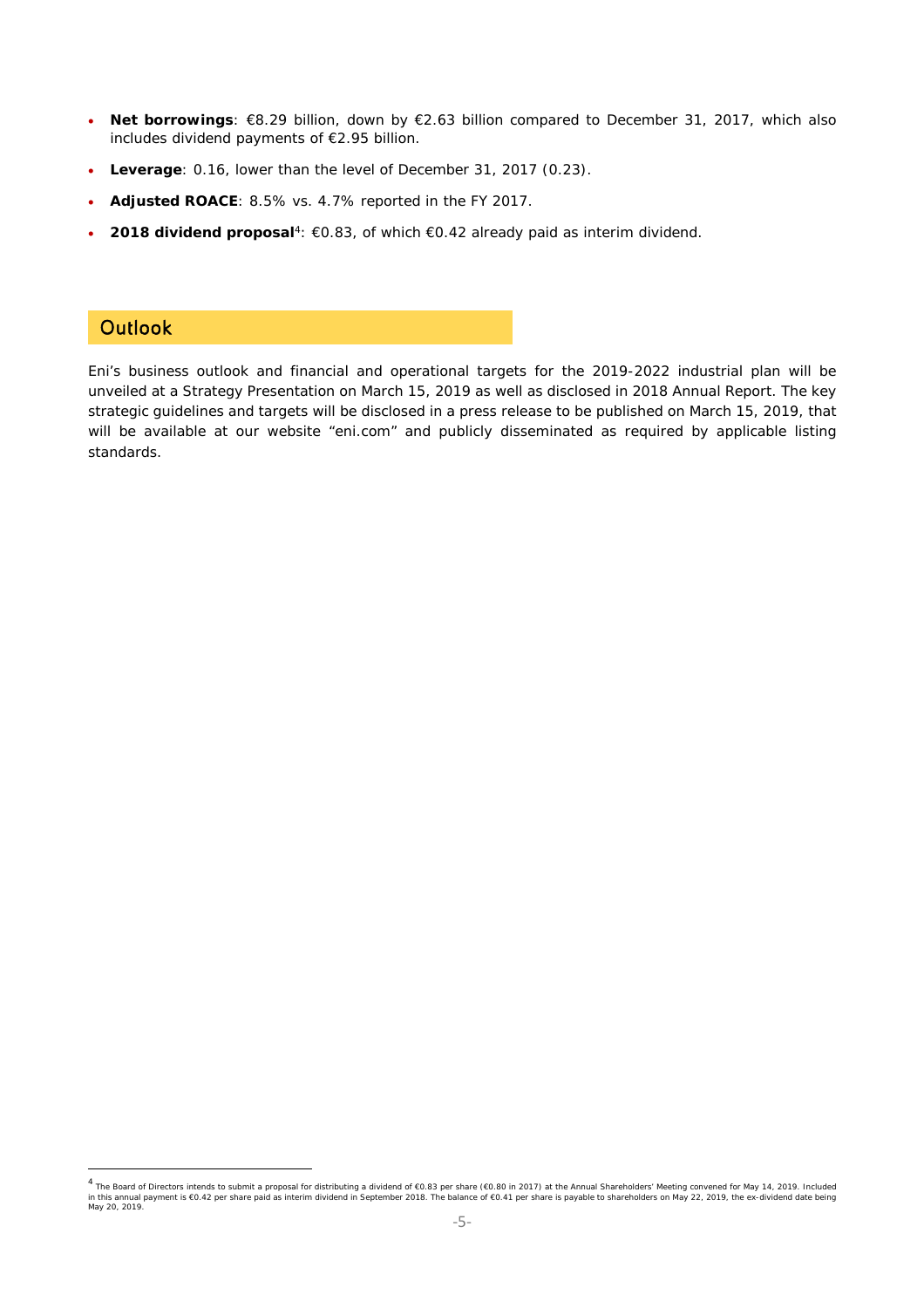## Exploration & Production

### Production, reserves and prices

| <b>IIIQ</b> |                             | <b>IVQ</b> |       |       | <b>Full Year</b> |       |       |       |
|-------------|-----------------------------|------------|-------|-------|------------------|-------|-------|-------|
| 2018        |                             |            | 2018  | 2017  | % Ch.            | 2018  | 2017  | % Ch. |
|             | Production                  |            |       |       |                  |       |       |       |
| 886         | Liquids                     | kbbl/d     | 897   | 861   | 4                | 887   | 852   | 4     |
| 5,008       | Natural gas                 | mmcf/d     | 5,321 | 5,625 | (5)              | 5,261 | 5,261 |       |
| 1,803       | <b>Hydrocarbons</b>         | kboe/d     | 1,872 | 1,892 | (1)              | 1,851 | 1,816 | 2     |
|             | <b>Average realizations</b> |            |       |       |                  |       |       |       |
| 69.99       | Liquids                     | \$/bbl     | 61.22 | 57.64 | 6                | 65.47 | 50.06 | 31    |
| 5.73        | Natural gas                 | $$$ /kcf   | 6.11  | 3.88  | 57               | 5.20  | 3.69  | 41    |
| 51.85       | <b>Hydrocarbons</b>         | \$/boe     | 48.05 | 39.12 | 23               | 47.48 | 35.06 | 35    |

- **Oil and natural gas production averaged** 1,851 kboe/d in 2018, the highest level ever achieved (1,872 kboe/d in the fourth quarter of 2018). This performance was driven by ramp-ups at fields started up in 2017, mainly in Egypt, Indonesia, Angola, Congo and Ghana and the 2018 start-ups (with a total contribution of over 300 kboe/d), higher production at the Kashagan field, Goliat field in Norway and Val d'Agri in Italy, as well as the acquisition of the two Concession Agreements Lower Zakum (5%) and Umm Shaif/Nasr (10%) producing offshore in the United Arab Emirates. These positives were partly offset by negative price effects at PSAs contracts, lower-than-expected produced gas volumes due to the impact of exogenous factors in certain countries, the decline of mature fields as well as certain oneoff events (termination of the Intisar contract in Libya and unplanned shutdowns). When excluding price effects (down approximately 10 kboe/d), hydrocarbon production increased by 2.5% in the full year (down by 1.1% in the quarter).
- **Liquids production** amounted to 887 kbbl/d in the full year of 2018 (897 kbbl/d in the fourth quarter of 2018). The ramp-ups of the period and the acquisition in the United Arab Emirates were partly offset by price effects and mature field declines.
- **Natural gas production** amounted to 5,261 mmcf/d in the full year of 2018 (5,321 mmcf/d in the quarter). Production ramp-ups and start-ups were offset by exogenous factors in certain countries.

| (mmboe)                                                                                                                                   |      |                   |
|-------------------------------------------------------------------------------------------------------------------------------------------|------|-------------------|
| Net proved reserves at December 31, 2017                                                                                                  |      | 6,990             |
| Extensions, discoveries, revisions of previous estimates and improved recovery<br>of which: Price effect                                  |      | 673<br>(38)       |
| Portfolio                                                                                                                                 |      | 166               |
| Production                                                                                                                                |      | (676)             |
| Net proved reserves at December 31, 2018                                                                                                  |      | 7,153             |
| Reserves replacement ratio, all sources<br>Reserves replacement ratio, organic<br>Organic reserves replacement ratio, net of price effect | (% ) | 124<br>100<br>105 |

#### Net proved hydrocarbon reserves

 In 2018, **net additions to proved reserves** pertaining to discoveries, extensions, improved recovery, revisions of previous estimates were 673 mmboe. These increases compared to the production of the year yielded an organic reserve replacement ratio of 100% and an all sources reserve replacement ratio of 124%. These ratios include the de-booking of approximately 100 million boe of proved undeveloped reserves at a certain project driven by a deteriorating operational environment (down 15 percentage points of reserves replacement ratio - RRR). Net additions were impacted by unfavorable price effects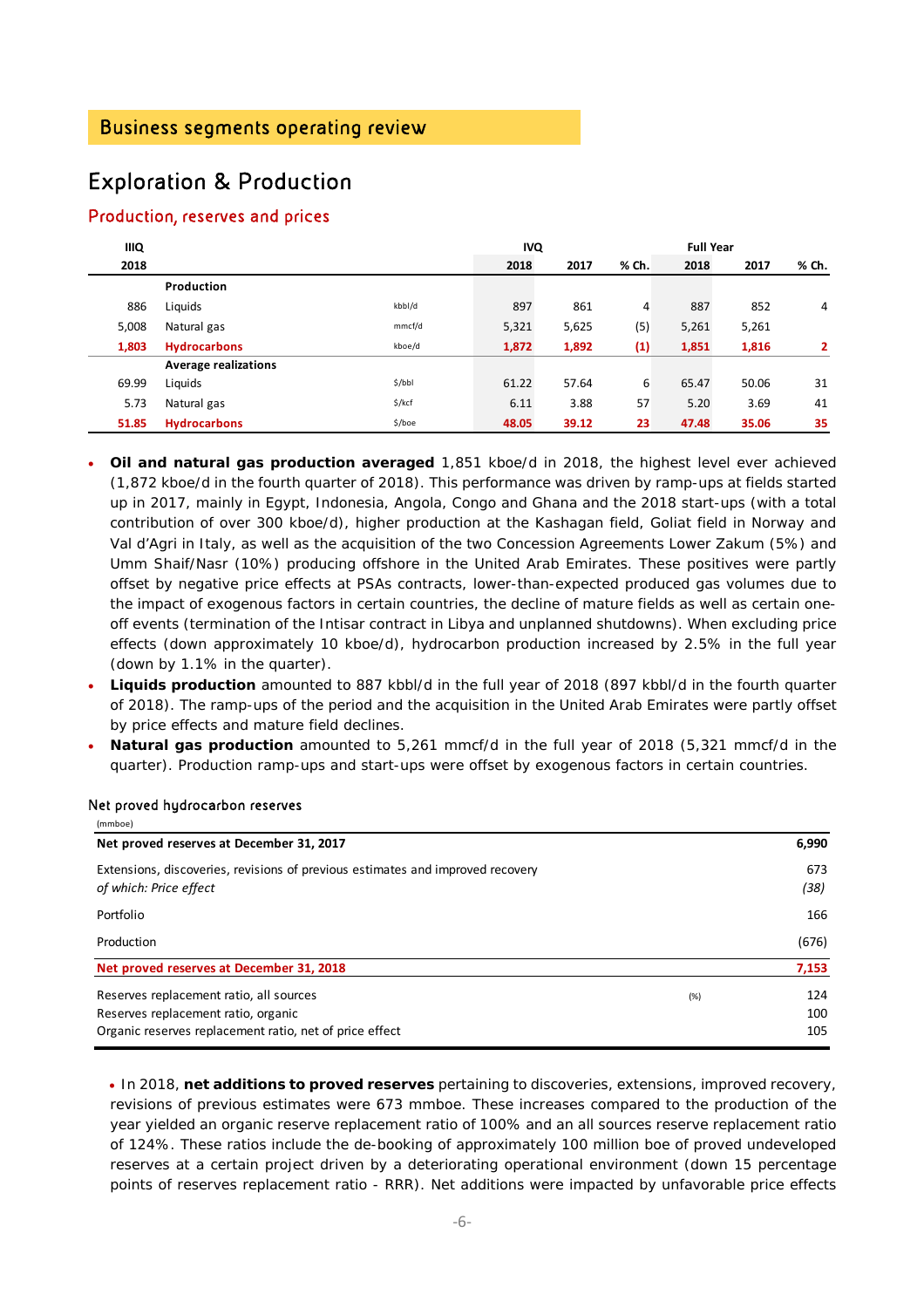due to an increased Brent reference price for reserve estimation (71 \$/barrel in 2018 compared to 54 \$/barrel in 2017), leading to a downward revision of reserves entitlements in certain PSAs as well as a revision in the economics of marginal productions (with a net effect of minus 38 mmboe or down 5 percentage points of RRR).

- The reserves life index was 10.6 years (10.5 years in 2017).
- More information on our reserve activities will be reported in the Annual Report on Form 20-F for the 2018 fiscal year.

### Results

| <b>IIIQ</b> |                                                    | <b>IVQ</b> |          | <b>Full Year</b> |         |          |       |
|-------------|----------------------------------------------------|------------|----------|------------------|---------|----------|-------|
| 2018        | $(E$ million)                                      | 2018       | 2017     | % Ch.            | 2018    | 2017     | % Ch. |
| 3,220       | <b>Operating profit (loss)</b>                     | 2,427      | 4,131    | (41)             | 10,215  | 7,651    | 34    |
| (125)       | Exclusion of special items                         | 500        | (2, 264) |                  | 634     | (2, 478) |       |
| 3,095       | Adjusted operating profit (loss)                   | 2,927      | 1,867    | 57               | 10,849  | 5,173    | 110   |
| (110)       | Net finance (expense) income                       | 63         | (39)     |                  | (366)   | (50)     |       |
| 53          | Net income (expense) from investments              | 88         | 117      |                  | 285     | 408      |       |
| (1,649)     | Income taxes                                       | (1, 525)   | (853)    |                  | (5,818) | (2,807)  |       |
| 54.3        | tax rate $(%)$                                     | 49.5       | 43.9     |                  | 54.0    | 50.8     |       |
| 1,389       | <b>Adjusted net profit (loss)</b>                  | 1,553      | 1,092    | 42               | 4,950   | 2,724    | 82    |
|             | Results also include:                              |            |          |                  |         |          |       |
| 100         | <b>Exploration expenses:</b>                       | 119        | 135      | (12)             | 380     | 525      | (28)  |
| 58          | - prospecting, geological and geophysical expenses | 101        | 73       |                  | 287     | 273      |       |
| 42          | - write-off of unsuccessful wells                  | 18         | 62       |                  | 93      | 252      |       |
| 1,575       | Capital expenditure                                | 2,265      | 1,781    | 27               | 7,901   | 7,739    | 2     |

 In the fourth quarter of 2018, the Exploration & Production segment reported an **adjusted operating profit** of €2,927 million, an increase of 57% from the fourth quarter of 2017 (€1,867 million). This increase was driven by higher hydrocarbon prices mainly due to a rise in a natural gas prices. The quarterly performance also benefitted from a strong underlying improvement due to increased production volumes characterized by a greater profit per boe, for approximately €330 million. For the FY 2018, adjusted operating profit was €10,849 million, which more than doubled y-o-y and was the highest in four years. This result reflected the strong trend registered in crude oil prices in the first ten months of 2018, which drove a 31% rise in price of the Brent market benchmark and production growth. These positives were partly offset by the euro appreciation over the US dollar (up by 4.5%). When excluding scenario effect, the underlying performance reported a significant increase, leveraging on a favorable volume/mix effects.

- In the fourth quarter of 2018, **adjusted net profit** was €1,553 million, a 42% increase q-o-q due to a recovery in operating performance. In the full year 2018, adjusted net profit was €4,950 million (up by 82% y-o-y) benefitting from improved operating performance, partially offset by the write-off of financing receivables granted to a participated joint venture to execute an exploration project that was written-off in the Black Sea (approximately €270 million), with an additional effect on the adjusted tax rate due to the fact that these expenses were non-deductible. The adjusted tax rate for 2018 increased by approximately 3 percentage points due to the recognition of lower deferred tax asset relating to certain projects. Excluding these effects, tax rate decreased by approximately 2 percentage points.
- The **cash tax rate** was approximately 30% respectively in the two reporting periods of 2018.

For the disclosure of the business segment special charges/gains see page 12.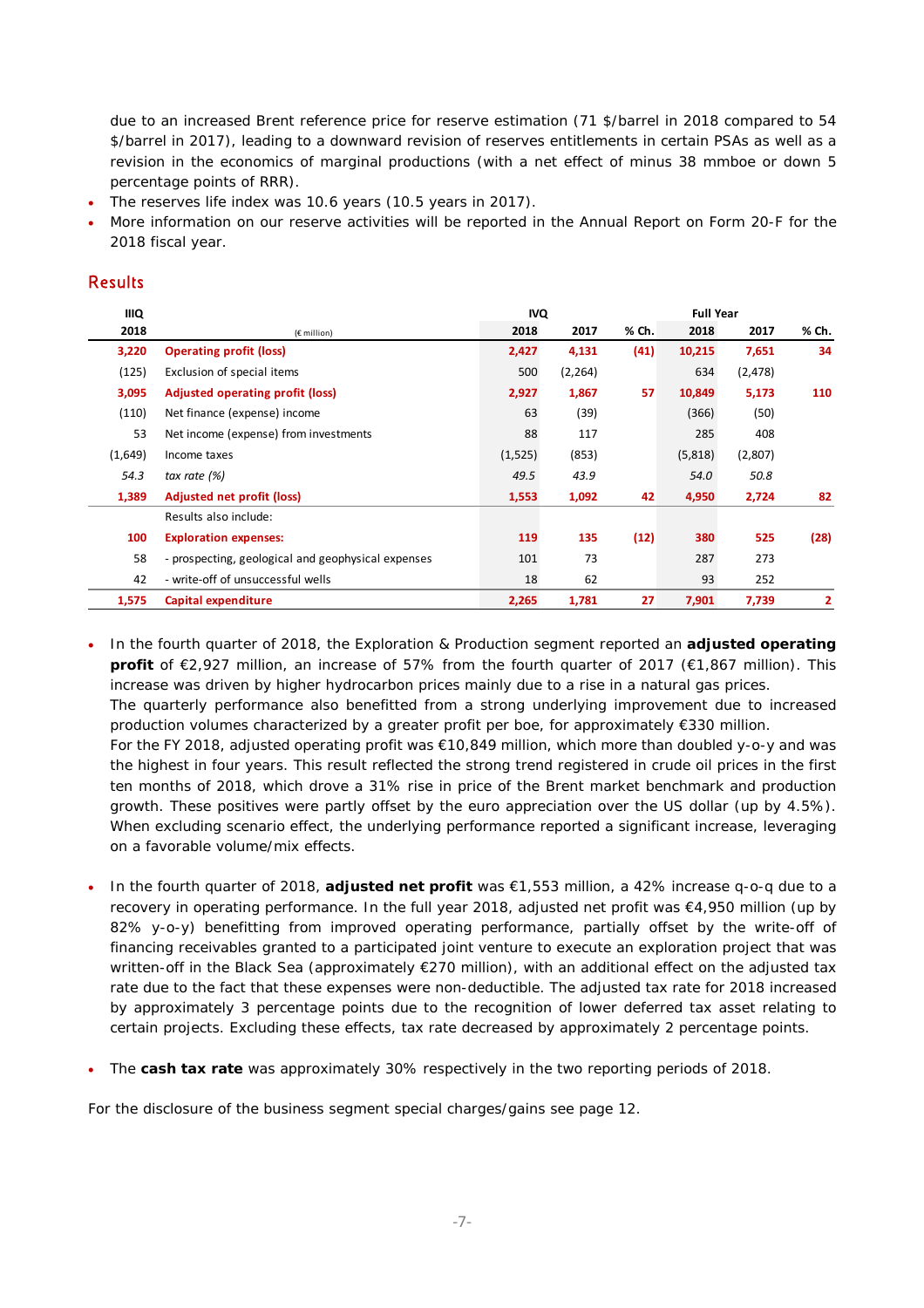## Gas & Power

### Sales

| <b>IIIQ</b> |                              |            | <b>IVQ</b> |       | <b>Full Year</b> |       |       |       |
|-------------|------------------------------|------------|------------|-------|------------------|-------|-------|-------|
| 2018        |                              |            | 2018       | 2017  | % Ch.            | 2018  | 2017  | % Ch. |
| 280         | <b>PSV</b>                   | €/kcm      | 274        | 241   | 14               | 260   | 211   | 23    |
| 260         | <b>TTF</b>                   |            | 261        | 202   | 29               | 243   | 183   | 33    |
|             | Natural gas sales            | bcm        |            |       |                  |       |       |       |
| 9.22        | Italy                        |            | 8.85       | 9.62  | (8)              | 39.03 | 37.43 | 4     |
| 6.10        | Rest of Europe               |            | 7.90       | 10.26 | (23)             | 29.42 | 38.23 | (23)  |
| 1.00        | of which: Importers in Italy |            | 1.04       | 0.99  | 5                | 3.42  | 3.89  | (12)  |
| 5.10        | European markets             |            | 6.86       | 9.27  | (26)             | 26.00 | 34.34 | (24)  |
| 2.15        | Rest of World                |            | 1.97       | 1.60  | 23               | 8.26  | 5.17  | 60    |
| 17.47       | Worldwide gas sales          |            | 18.72      | 21.48 | (13)             | 76.71 | 80.83 | (5)   |
| 2.50        | of which: LNG sales          |            | 2.40       | 2.40  |                  | 10.30 | 8.30  | 24    |
| 9.46        | <b>Power sales</b>           | <b>TWh</b> | 9.90       | 8.66  | 14               | 37.07 | 35.33 | 5     |

- In the fourth quarter of 2018, **natural gas sales** were 18.72 bcm, down by 13% from the fourth quarter of 2017. Sales in Italy were down by 8% to 8.85 bcm, mainly due to declining sales in the wholesalers and residential segments due to mild weather conditions. Sales in European markets (6.86 bcm) decreased by 26% reflecting the termination of some long-term and short-term contracts particularly in Germany/Austria, as a result of portfolio rationalization, and lower volumes in Turkey and France. On a yearly basis, natural gas sales were 76.71 bcm, down by 5% or by 4.12 bcm from the full year of 2017. Sales in Italy increased by 4% from 2017 to 39.03 bcm mainly due to higher spot sales and volumes marketed at the wholesalers and industries segment, partly offset by lower sale volumes in the thermoelectric and residential segments. Sales in European markets were 26 bcm, down by 24% in the full year of 2018 due to the above mentioned drivers.
- **Power sales** were 9.90 TWh in the fourth quarter of 2018, up by 14% (37.07 TWh in 2018, up by 5% from 2017) due to higher volumes sold to the Italian power exchange.

| <b>IIIQ</b> |                                         | <b>IVQ</b> |              |       |       |       |                      |
|-------------|-----------------------------------------|------------|--------------|-------|-------|-------|----------------------|
| 2018        | $(E$ million)                           | 2018       | 2017         | % Ch. | 2018  | 2017  | % Ch.                |
| 21          | <b>Operating profit (loss)</b>          | 54         | 206          | (74)  | 630   | 75    | $\ddot{\phantom{0}}$ |
| 50          | Exclusion of special items              | (11)       | 9            |       | (86)  | 139   |                      |
| 71          | <b>Adjusted operating profit (loss)</b> | 43         | 215          | (80)  | 544   | 214   | 154                  |
| 1           | Net finance (expense) income            | 1          | $\mathbf{1}$ |       | (4)   | 10    |                      |
| (9)         | Net income (expense) from investments   | 7          | (4)          |       | 9     | (9)   |                      |
| (33)        | Income taxes                            | (47)       | (98)         |       | (243) | (163) |                      |
| 52.4        | tax rate $(%)$                          |            | 46.2         |       | 44.3  | 75.8  |                      |
| 30          | <b>Adjusted net profit (loss)</b>       | 4          | 114          | (96)  | 306   | 52    | $\bullet\bullet$     |
| 44          | Capital expenditure                     | 74         | 60           | 23    | 215   | 142   | 51                   |

### Results

 In the fourth quarter of 2018, the Gas & Power segment reported an **adjusted operating profit** of €43 million, lower than the €215 million operating profit reported in the fourth quarter of 2017, which benefitted from one-off gains. The fourth quarter result for 2018 was affected by an unfavorable trading environment in the natural gas and in LNG markets.

In the full year of 2018, adjusted operating profit amounted to €544 million, more than double the full year 2017, due to strong progress in restructuring all business lines. The main drivers of the operational improvements were the growth in LNG sales, power and logistic optimizations and favorable trends in the first nine months in the natural gas wholesale market which enabled the Company to extract value from the flexibilities associated with the portfolio of long-term supply contracts.

For the disclosure of the business segment special charges/gains see page 12.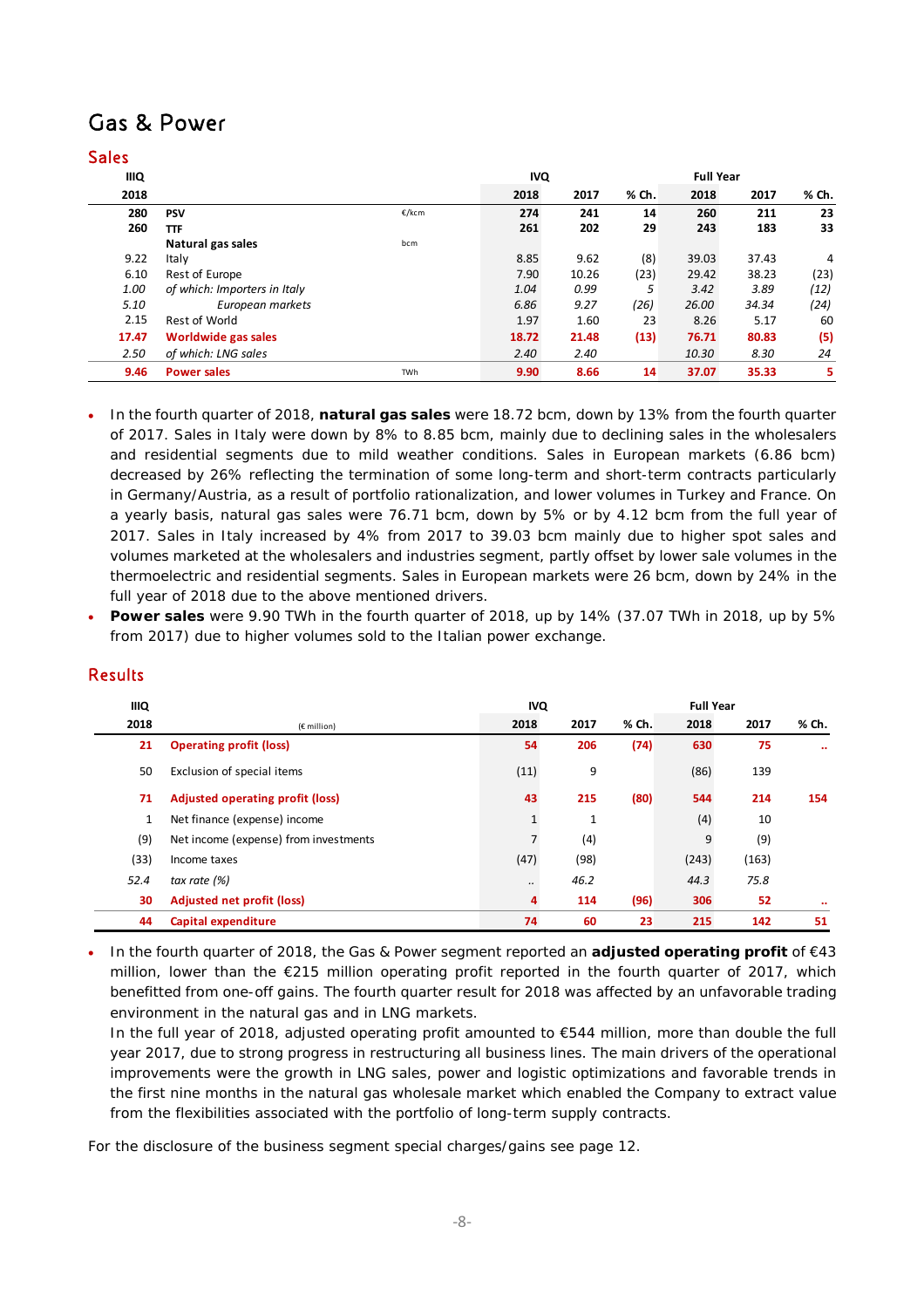## Refining & Marketing and Chemicals

### Production and sales

| <b>IIIQ</b> |                                            |          | <b>IVQ</b> |       |       |       |       |       |
|-------------|--------------------------------------------|----------|------------|-------|-------|-------|-------|-------|
| 2018        |                                            |          | 2018       | 2017  | % Ch. | 2018  | 2017  | % Ch. |
| 4.5         | <b>Standard Eni Refining Margin (SERM)</b> | \$/bbI   | 3.4        | 4.3   | (21)  | 3.7   | 5.0   | (26)  |
| 5.22        | Throughputs in Italy                       | mmtonnes | 5.10       | 5.46  | (7)   | 20.68 | 21.15 | (2)   |
| 0.66        | Throughputs in the rest of Europe          |          | 0.45       | 0.72  | (38)  | 2.55  | 2.87  | (11)  |
| 5.88        | <b>Total throughputs</b>                   |          | 5.55       | 6.18  | (10)  | 23.23 | 24.02 | (3)   |
| 91          | Average refineries utilization rate        | %        | 89         | 92    |       | 91    | 90    |       |
| 0.04        | Green throughputs<br>mmtonnes              |          | 0.09       | 0.07  | 29    | 0.25  | 0.24  | 4     |
|             | <b>Marketing</b>                           |          |            |       |       |       |       |       |
| 2.20        | <b>Retail sales in Europe</b>              | mmtonnes | 2.09       | 2.11  | (1)   | 8.39  | 8.54  | (2)   |
| 1.54        | Retail sales in Italy                      |          | 1.48       | 1.49  | (1)   | 5.91  | 6.01  | (2)   |
| 0.66        | Retail sales in the rest of Europe         |          | 0.61       | 0.62  | (2)   | 2.48  | 2.53  | (2)   |
| 24.1        | Retail market share in Italy               | %        | 24.0       | 24.4  |       | 24.0  | 24.3  |       |
| 2.72        | <b>Wholesale sales in Europe</b>           | mmtonnes | 2.60       | 2.72  | (4)   | 10.36 | 10.67 | (3)   |
| 1.98        | Wholesale sales in Italy                   |          | 1.99       | 1.94  | 3     | 7.54  | 7.64  | (1)   |
| 0.74        | Wholesale sales in the rest of Europe      |          | 0.61       | 0.78  | (22)  | 2.82  | 3.03  | (7)   |
|             | <b>Chemicals</b>                           |          |            |       |       |       |       |       |
| 1,205       | Sales of petrochemical products            | ktonnes  | 1,202      | 1,136 | 6     | 4,938 | 4,646 | 6     |
| 77          | Average plant utilization rate             | %        | 73         | 71    |       | 76    | 73    |       |

- In the fourth quarter of 2018, **Eni's Standard Refining Margin** (SERM) decreased by 21% y-o-y to 3.4 \$/barrel, despite a significant decrease in the cost of the oil feedstock. In the full year of 2018, SERM decreased by 26% from 2017 to 3.7 \$/barrel driven by the sharp increase of oil prices reported in the first ten months, not recovered in the sale prices of refining products due to competitive pressure in the markets. Assuming the budget scenario of exchange rates and oil spreads, the breakeven SERM of Eni refineries is in line with our earlier guidance.
- **Eni refining throughputs** were 5.55 mmtonnes, down by 10% from the fourth quarter of 2017. This was driven by lower throughputs at the Taranto plant, reflecting higher crude oil volumes processed on behalf of third parties, at the Milazzo refinery due to maintenance standstills and at the Bayernoil refinery following an event occurred in September. These negatives were partially offset by higher volumes processed at the Sannazzaro refinery due to lower downtime. Refining throughputs in 2018 (23.23 mmtonnes) decreased by 3% from 2017 due to the above mentioned standstills, partially offset by the better performance at the Sannazzaro and Livorno refineries, with the latter affected in 2017 by a shutdown due to a force majeure event.
- **Green throughputs** processed at the Venice green refinery increased by 29% in the fourth quarter of 2018 (up by 4% from the full year of 2017).
- **Retail sales in Italy** of 1.48 mmtonnes were largely unchanged from the fourth quarter of 2017 (5.91 mmtonnes, down by 2% from the full year of 2017). In an environment of sluggish consumption, the performance of the company-owned fuel stations was positive with growth in volumes, while sales in the highway segment decreased. Eni's retail market share was 24%, a slight decrease compared to the fourth quarter of 2017 (24.4%).
- **Wholesale sales in Italy** were 1.99 mmtonnes, up by 3% compared to the fourth quarter of 2017 (7.54 mmtonnes in 2018; in line compared to the full year of 2017) due to higher sales of gasoil, fuel oil and bitumen.
- **Retail and wholesale sales in the rest of Europe** decreased by 13% in the fourth quarter of 2018 (down by 5% from the full year of 2017) mainly due to lower volumes marketed in France and Germany, following the event occurred at Bayernoil refinery.
- **Sales of petrochemical products** of 1.20 mmtonnes increased by 6% in the fourth quarter compared to 2017 mainly due to higher sales of intermediates and styrenics driven by higher product availability and fewer shutdowns compared to the same period in 2017. In the full year of 2018, production was 4.94 mmtonnes, up by 6% mainly in intermediates business.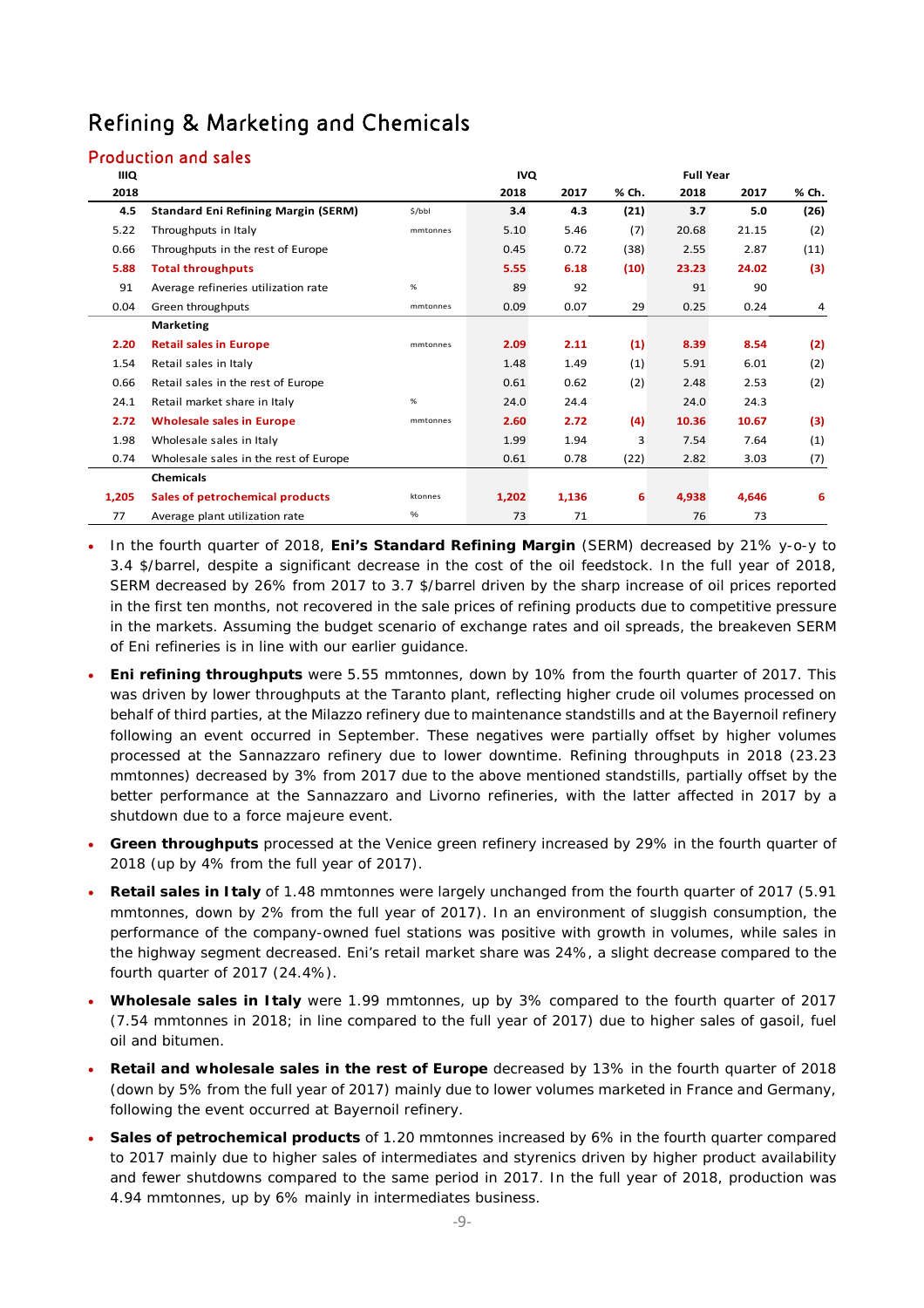### Results

| <b>IIIQ</b> |                                               | <b>IVQ</b>     |                | <b>Full Year</b> |       |       |                  |
|-------------|-----------------------------------------------|----------------|----------------|------------------|-------|-------|------------------|
| 2018        | $(E$ million)                                 | 2018           | 2017           | % Ch.            | 2018  | 2017  | % Ch.            |
| 170         | <b>Operating profit (loss)</b>                | (932)          | 217            | $\bullet\bullet$ | (366) | 981   | $\bullet\bullet$ |
| (154)       | Exclusion of inventory holding (gains) losses | 747            | (174)          |                  | 234   | (213) |                  |
| 77          | Exclusion of special items                    | 328            | 70             |                  | 512   | 223   |                  |
| 93          | Adjusted operating profit (loss)              | 143            | 113            | 27               | 380   | 991   | (62)             |
| 140         | - Refining & Marketing                        | 171            | 76             | 125              | 390   | 531   | (27)             |
| (47)        | - Chemicals                                   | (28)           | 37             |                  | (10)  | 460   | $\ddotsc$        |
| (2)         | Net finance (expense) income                  | $\overline{2}$ | $\overline{2}$ |                  | 11    | 5     |                  |
| 2           | Net income (expense) from investments         | (6)            | 3              |                  | (2)   | 19    |                  |
| (36)        | Income taxes                                  | (42)           | (51)           |                  | (149) | (352) |                  |
| 38.7        | tax rate $(%)$                                | 30.2           | 43.2           |                  | 38.3  | 34.7  |                  |
| 57          | <b>Adjusted net profit (loss)</b>             | 97             | 67             | 45               | 240   | 663   | (64)             |
| 181         | Capital expenditure                           | 372            | 290            | 28               | 877   | 729   | 20               |

- In the fourth quarter of 2018, the **Refining & Marketing** business reported an adjusted operating profit of €171 million, more than double the fourth quarter of 2017, due to the positive margins of the commercial businesses, both in retail and wholesale segments. The refining activity was negatively affected by an unfavorable scenario, offset by plant and supply optimizations and improved margins of green throughputs. In 2018, adjusted operating profit amounted to €390 million, down by 27% y-o-y driven by lower refining margins (down by 26%) due to higher petroleum feedstock costs not recovered in product prices and higher impacts from plant standstills. The oxygenated business was penalized by downtime at certain assets due to prolonged maintenance activities. These negative trends were offset by plant and supply optimizations, as well as the better results of marketing activities.
- In the fourth quarter of 2018, the **Chemical** business reported an adjusted operating loss of €28 million compared to €37 million of operating profit reported in the same period of 2017. This negative performance was driven by a sharp downturn in polyethylene margins (down by 100% in the fourth quarter of 2018), due to oversupply and mounting competitive pressure from cheaper products streams from the Middle-East and the USA.

In 2018, the adjusted operating loss of €10 million (adjusted operating profit of €460 million in 2017) was negatively affected by sharply higher supply costs of oil-based feedstock in the first ten months that were not recovered in sale prices, by competitive pressures and by a demand slowdown in the last part of the year, mainly in the polyethylene segment, which resulted in a strong contraction of the benchmark margin of cracker (down by 11%) and polyethylene margins (down by 69%), as well as, by the fact that the first half of 2017 benefitted from particularly high prices of intermediates (butadiene and benzene) due to contingent factors.

For the disclosure on the business segment special charges see page 12.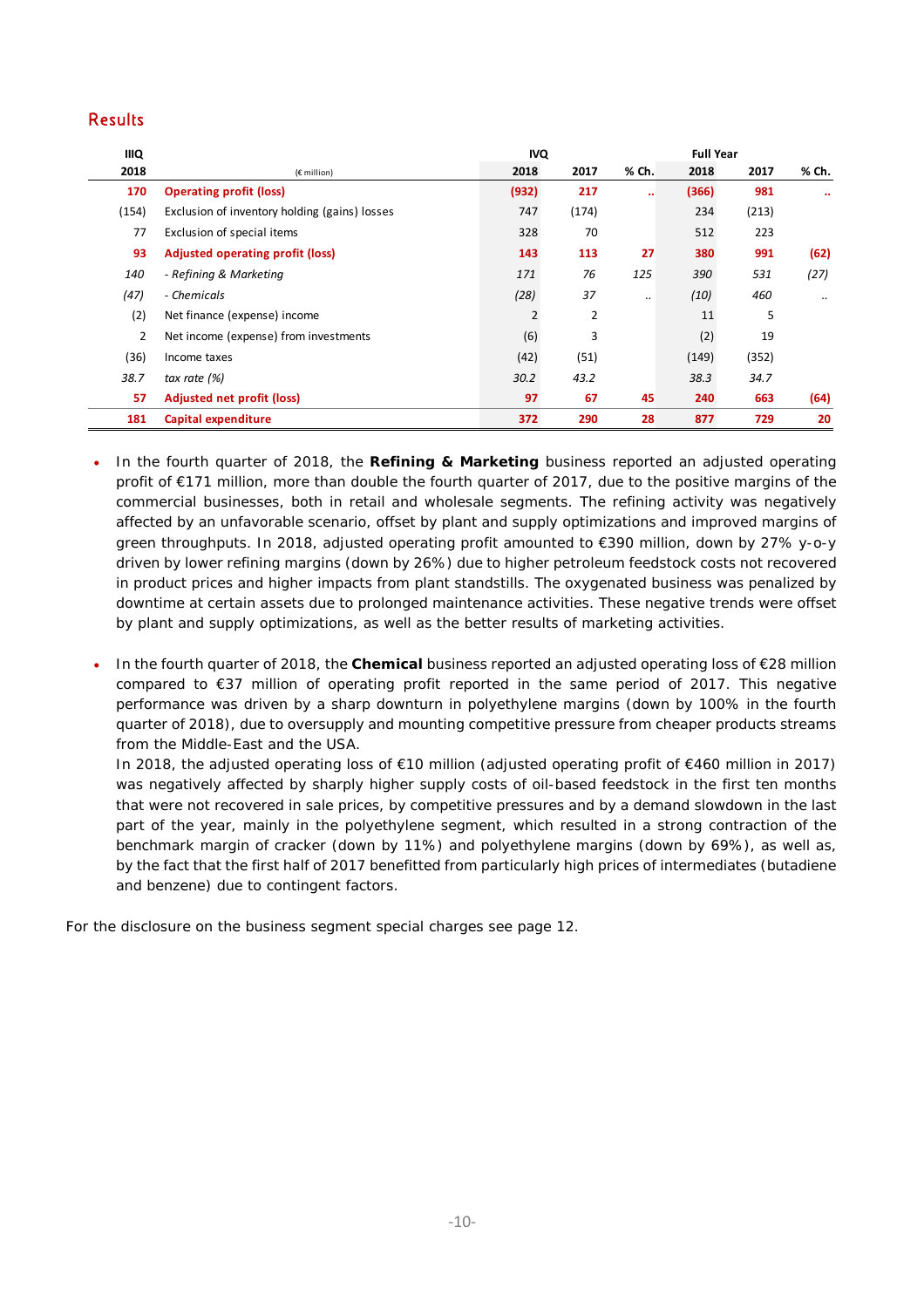## Group results

| <b>IIIQ</b> |                                                                                               | <b>Full Year</b><br><b>IVQ</b> |          |       |        |         |       |
|-------------|-----------------------------------------------------------------------------------------------|--------------------------------|----------|-------|--------|---------|-------|
| 2018        | $(E \text{ million})$                                                                         | 2018                           | 2017     | % Ch. | 2018   | 2017    | % Ch. |
| 19,695      | Net sales from operations                                                                     | 20,044                         | 17,545   | 14    | 75,810 | 66,919  | 13    |
| 3,449       | <b>Operating profit (loss)</b>                                                                | 1,514                          | 4,340    | (65)  | 10,001 | 8,012   | 25    |
| (153)       | Exclusion of inventory holding (gains) losses                                                 | 603                            | (149)    |       | 96     | (219)   |       |
| 8           | Exclusion of special items (a)                                                                | 877                            | (2, 188) |       | 1,145  | (1,990) |       |
| 3,304       | <b>Adjusted operating profit (loss)</b>                                                       |                                | 2,003    | 49    | 11,242 | 5,803   | 94    |
|             | Breakdown by segment:                                                                         |                                |          |       |        |         |       |
| 3,095       | <b>Exploration &amp; Production</b>                                                           | 2,927                          | 1,867    | 57    | 10,849 | 5,173   | 110   |
| 71          | Gas & Power                                                                                   | 43                             | 215      | (80)  | 544    | 214     | 154   |
| 93          | Refining & Marketing and Chemicals                                                            | 143                            | 113      | 27    | 380    | 991     | (62)  |
| (102)       | Corporate and other activities                                                                | (173)                          | (116)    | (49)  | (606)  | (542)   | (12)  |
| 147         | Impact of unrealized intragroup profit elimination and<br>other consolidation adjustments (b) |                                | (76)     |       | 75     | (33)    |       |
| 1,529       | Net profit (loss) attributable to Eni's shareholders                                          | 499                            | 2,047    | (76)  | 4,226  | 3,374   | 25    |
| (108)       | Exclusion of inventory holding (gains) losses                                                 | 428                            | (105)    |       | 69     | (156)   |       |
| (33)        | Exclusion of special items (a)                                                                | 532                            | (999)    |       | 297    | (839)   |       |
| 1,388       | Adjusted net profit (loss) attributable to Eni's<br>shareholders                              | 1,459                          | 943      | 55    | 4,592  | 2,379   | 93    |

(a) For further information see table "Breakdown ofspecial items"

(b) Unrealized intragroup profit elimination mainly pertained to intra-group sales of commodities and services recorded in the assets of the purchasing business segment as of the end of the period.

## Adjusted results

- In the **fourth quarter of 2018, Eni's consolidated adjusted operating profit** of €2,994 million increased by 49% from the fourth quarter of 2017 driven by a robust performance in the E&P segment (up by approximately €1 billion). This was due to a favorable hydrocarbon prices scenario, as well as a stronger underlying performance due to the increasing profit per boe of new productions at constant prices. The improvement was also driven by the Refining & Marketing business due to positive trends in the marketing business and plant and supply optimizations offsetting an unfavorable refining scenario. The Chemical business and the G&P segment reported a decrease in operating profit due to a weak scenario.
- In the **full year of 2018, the consolidated adjusted operating profit** of €11,242 million increased by 94% from 2017 due to higher crude oil prices with the Brent price up by 31% in dollar terms. The E&P segment reported an increase of €5,676 million in operating performance driven by higher realizations and production growth whose effect was boosted by a larger weight of barrels with a higher profit per boe. The G&P segment achieved an adjusted operating profit of €544 million, more than doubled y-o-y, due to growth in the LNG business, the ability to capture the scenario upsides leveraging on the flexibilities associated with the portfolio of long-term gas contracts as well as optimizations in the power business and logistics. The R&M and Chemicals segment reported a lower performance due to sharply lower commodity margins driven by rapidly-escalating supply costs of oil-based feedstock that were not recovered in sale prices, pressured by oversupplies and mounting competitive pressure from cheaper product streams from the Middle-East and the USA.
- In the **fourth quarter of 2018, the adjusted net results** of €1,459 million increased by 55% from the fourth quarter of 2017. This performance was driven by an increased operating profit partly offset by a higher adjusted tax rate in the E&P segment (up by approximately 6 percentage points). In the full year 2018, the adjusted net profit of €4,592 almost doubled compared to 2017. The adjusted tax rate was 56.2%, slightly lower y-o-y, despite a higher tax rate in E&P (up by approximately 3 percentage points) due to the recognition of lower deferred tax asset relating to certain projects.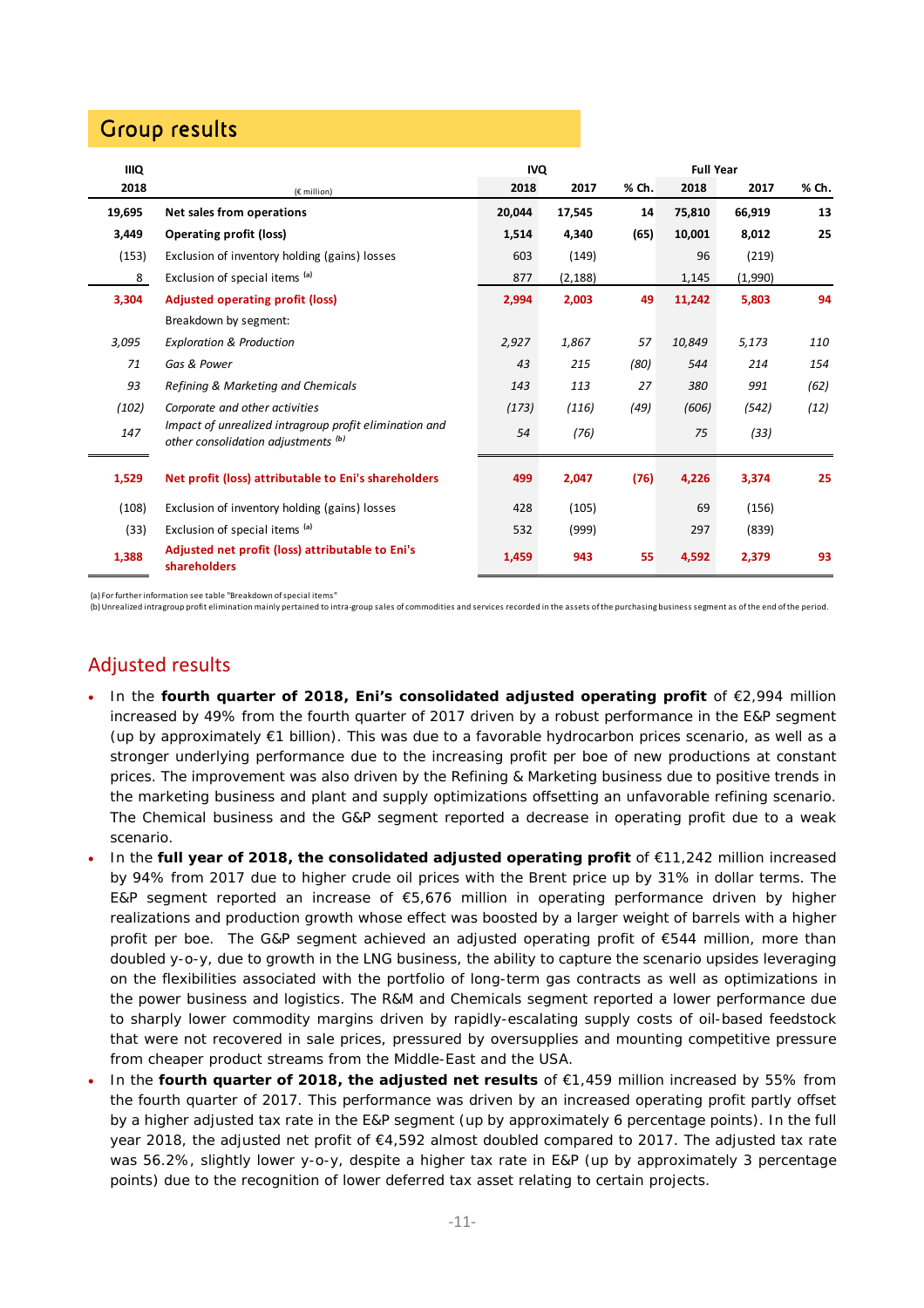## Special items

The breakdown by segment of **special items of operating profit** is the following:

- **E&P**: net charges of €500 million were recorded in the fourth quarter and mainly included impairment losses of oil&gas assets (€663 million, net of reversals of prior-year impairment losses) driven by a lower-than-expected performance at certain fields, as well as the impairment of a mineral interest reflecting a worsening operating environment. Furthermore, other special items referred to an allowance for doubtful accounts as part of a dispute to recover credits for investments due by a State counterparty to align the recoverable amount with the expected outcome of an ongoing renegotiation (€158 million in the full year), as well as the reinstatement of correlation amounting €202 million (€375 million in the full year) between hydrocarbon production and reserve depletion by accruing the underlying UOP-based amortization charges of Eni Norge subsidiary classified in accordance to IFRS 5 due to the business combination with Point Resources. In the GAAP results, assets or disposal group held for sale are not to be depreciated or amortized. In the full year, net charges of €634 million were reported and included, in addition to those mentioned above, a charge taken in connection with the outcome of an arbitration proceeding relating a long-term contract to purchase regasification services, which resulted in the termination of the contract and of the related annual fees charged to Eni. It also awarded the counterparty equitable compensation of €289 million (plus financial interests of €24 million). In addition, special items included an impairment loss of certain assets to align the book value to fair value (€93 million) and a risk provision (€46 million), while a gain was recorded on the disposal of a 10% interest in the Shorouk and Nour concessions, offshore Egypt (€339 million net of assignment bonus and other charges).
- **G&P**: net gains of €11 million (net gains of €86 million in 2018) were driven by: the effect of fair-valued commodity derivatives that lacked the formal criteria to be accounted as hedges under IFRS (net charges of €83 million in the quarter; net gains of €156 million in the full year), an impairment reversal at certain transportation activities outside Italy due to the reduction of the country risk premium factored in the discount rate (€66 million), partly offset by an impairment loss relating to the alignment of the book value of the Hungarian gas distribution activity to its fair value (€6 million in the full year), as well as a provision for redundancy incentives (€122 million in 2018). Furthermore, the G&P adjusted operating result also includes a positive balance of €35 million (€112 million in the full year) related to derivative financial instruments used to manage margin exposure to foreign currency exchange rate movements and exchange translation differences of commercial payables and receivables.
- R&M and Chemicals: net charges of €328 million (€512 million in the full year) were recorded and included impairment losses (€109 million and €179 million in the quarter and the full year of 2018, respectively) mainly regarding the write-down of capital expenditure relating to certain Cash Generating Units in the R&M business, which were impaired in previous reporting periods and continued to lack any profitability prospects, environmental provisions (€73 million and €193 million in two reporting periods), as well as the effects of fair-valued commodity derivatives that lacked the formal criteria to be accounted as hedges under IFRS (net charges of €38 million and €23 million in the quarter and the full year, respectively).

Non-operating special items mainly included: i) the tax effects relating to operating special items; ii) the gain on the business combination involving Eni Norge and Point Resources, fully-owned by Eni and HitecVision respectively, which led to the creation of the equity-accounted joint venture Vår Energi, jointly controlled by Eni (69.6%) and HitecVision, with a gain of approximately €900 million resulting from the difference between the fair value of Eni's interest in the venture and the book value of the divested net assets; iii) an impairment reversal (€262 million) at the Angola LNG equity-accounted entity due to improved project economics; iv) Eni's interest of extraordinary charges/impairment losses recognized by the Saipem joint venture (€116 million); and v) the write down of deferred taxes relating to Italian subsidiaries due to a deteriorated profitability outlook (€70 million).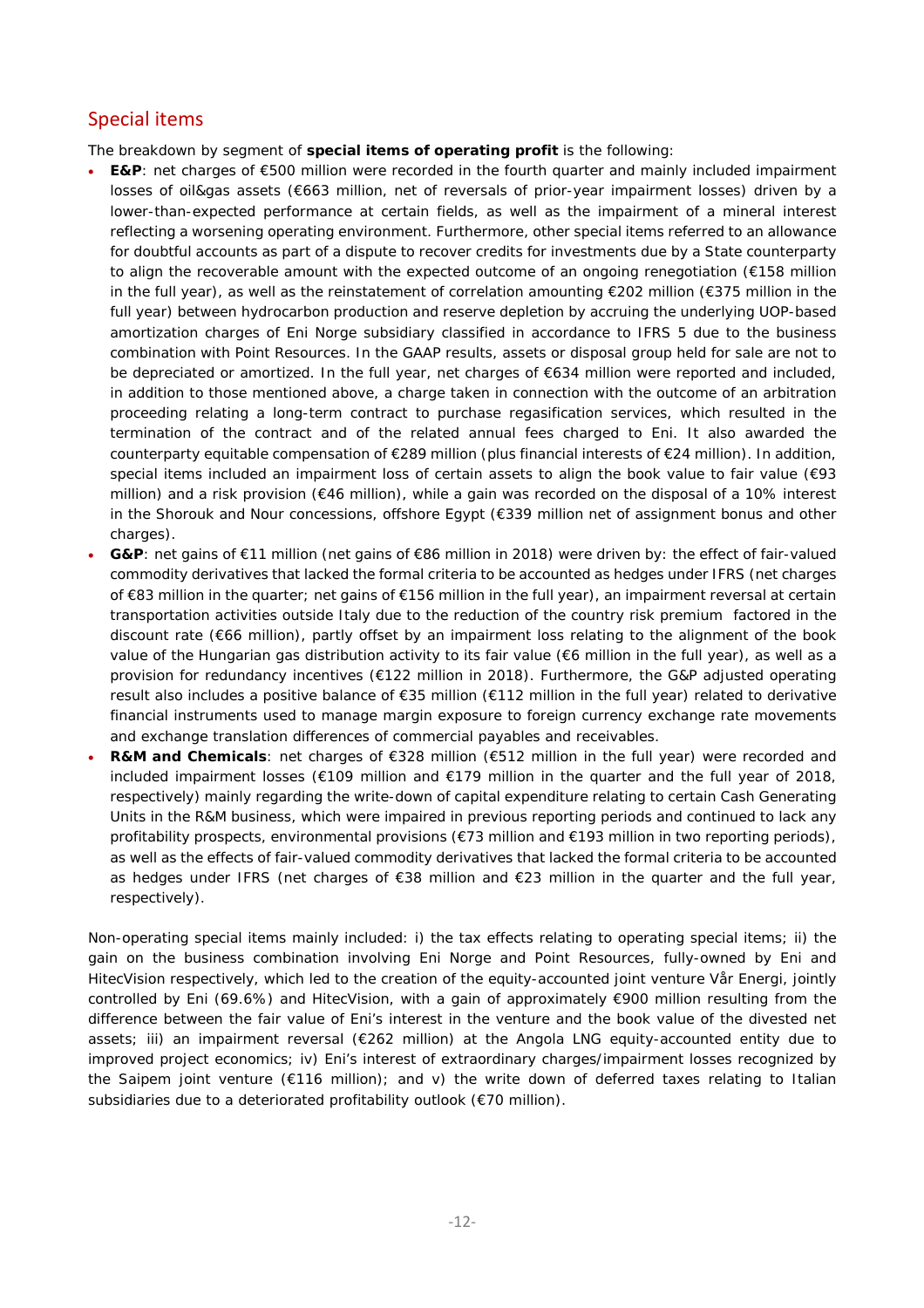### Reported results

In the **full year 2018, net profit attributable to Eni's shareholders** was €4,226 million, up by 25% vs. the previous year result (€3,374 million); operating profit at €10,001 million represented a 25% increase over 2017 (up by approximately €2 billion).

Eni's results benefitted from a better trading environment with Brent prices increasing by 31% from 2017 to 71 \$/barrel, in a highly volatile scenario. In the first ten months of the year, oil prices built on gains peaking at 86 \$/barrel in October, the highest level in the last four years, due to a global economic recovery and a balanced demand/supply backdrop. Starting from November, alongside a sharp correction in the global financial markets, oil prices entered a downturn losing about 40% from its peak, falling to approximately 50 \$/barrel at the end of the year, due to signs of weakening global growth, oversupply, uncertainty tied to the commercial dispute between the USA and China, as well as geopolitical factors. In December, OPEC and Russia announced a production cut of 1.2 million barrel/d effective from 2019.

In this scenario, Eni's E&P segment reported an increase in operating profit of €2.6 billion, leveraging on better prices and production increases, with the latter boosted by the increased contribution of barrels with higher unit profit. The G&P segment improved its operating profit by approximately €0.6 billion, driven by the overall restructuring of all the business lines, effective management of flexibilities associated with the portfolio of long-term gas contracts, optimization in the power business and in logistics, as well as growth in the LNG business leveraging its integration with the E&P segment.

The downstream oil and chemical businesses were negatively affected by a challenging trading environment (approximately down by €1.3 billion) because of rapidly-escalating oil-based feedstock costs which were not fully recovered in the final prices of products due to competitive pressure from more efficient producers, leading to a squeeze in margins (the SERM benchmark refining margin was down by 26% to 3.7 \$/barrel; the cracker margin down by 11% and the polyethylene margin was down by 69%).

Declining oil and product prices at year end resulted in a loss on inventory evaluation compared to a gain in the previous year (approximately down €225 million).

Extraordinary/non-recurring items reported a loss of €297 million (compared to non-recurring gains of €839 million in the full year of 2017) reflecting the substantial netting between the gain of the business combination of Eni Norge and Point Resources to create Vår Energi (as difference between the fair value of the investment and the book value of disposed net asset) and the effect of suspending the amortization of assets since the beginning of the second half of the year, which offset impairment losses and risk provisions.

**Net profit of fourth quarter of 2018** was €499 million down by 76% compared to the fourth quarter of 2017, which benefitted from approximately €2.7 billion of net gains achieved in connection with the disposal of interests in the mineral assets Zohr and Area 4 in Mozambique.

### Eni SpA

Eni Spa, the parent company of Eni Group, reported a net profit di €3,212 million in the full year, down by €374 million mainly due to the reduction in the operating profit of €1,887 million. This trend was due to the circumstance that 2017 results benefitted from the gain on the divestment of 25% interest in the developing Area 4, offshore Mozambique (€1,985 million); this was partly offset by: (i) higher net gains on investment (€997 million) relating to higher dividends from certain subsidiaries; (ii) lower net finance expenses (€319 million) mainly due to lower net borrowings and (iii) reducing income taxes (€197 million) due to the impact, in 2017, of the mentioned disposal in Mozambique.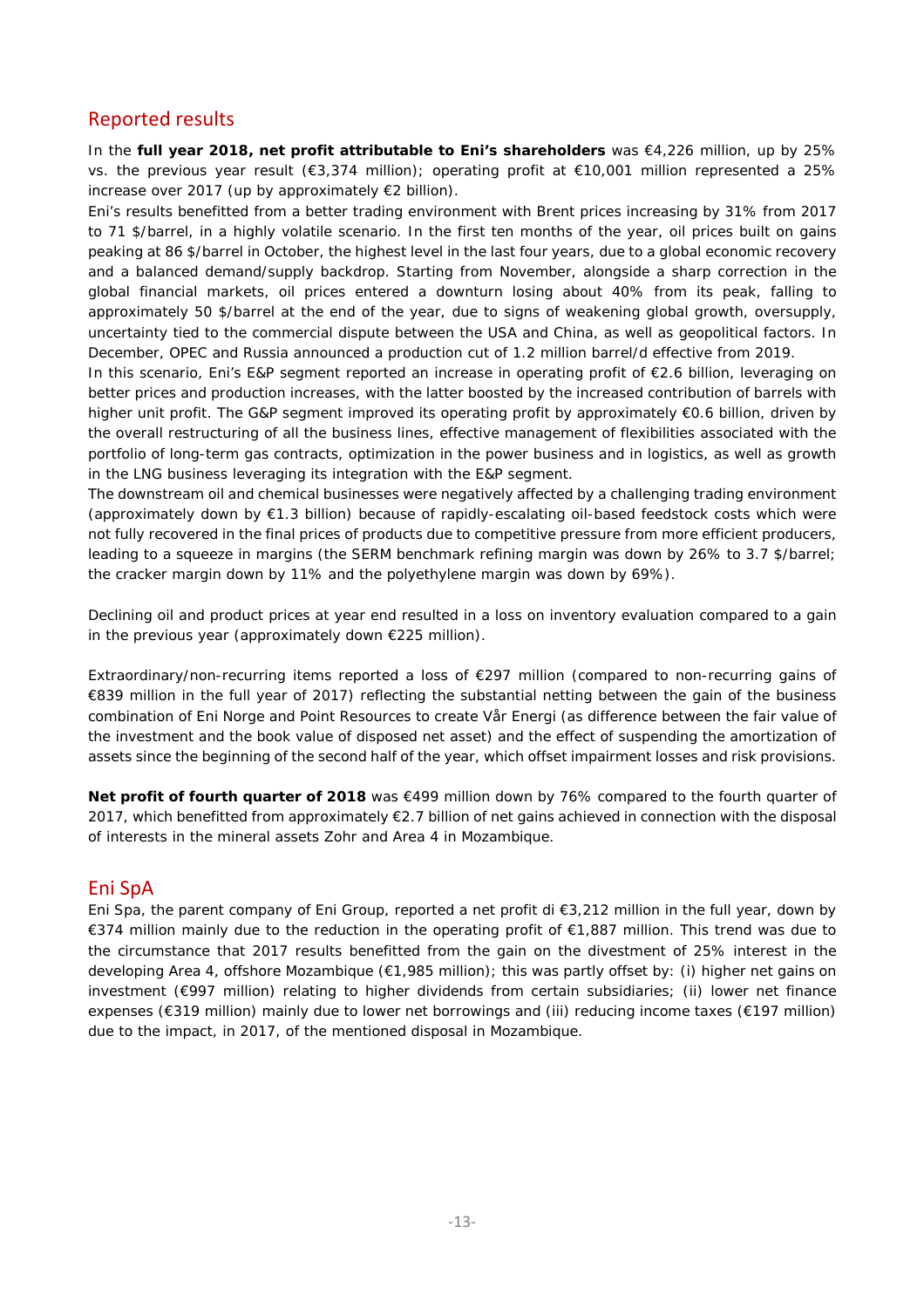## Net borrowings and cash flow from operations

| <b>IIIQ</b> |                                                                                                                         | <b>IVQ</b>   |          |          | <b>Full Year</b> |          |          |
|-------------|-------------------------------------------------------------------------------------------------------------------------|--------------|----------|----------|------------------|----------|----------|
| 2018        | (€ million)                                                                                                             | 2018         | 2017     | Change   | 2018             | 2017     | Change   |
| 1,530       | <b>Net profit (loss)</b><br>Adjustments to reconcile net profit (loss) to net cash provided by operating<br>activities: | 502          | 2,047    | (1, 545) | 4,237            | 3,377    | 860      |
| 1,911       | - depreciation, depletion and amortization and other non monetary items                                                 | 1,992        | 2,207    | (215)    | 7,566            | 8,720    | (1, 154) |
| (19)        | - net gains on disposal of assets                                                                                       | (37)         | (2,951)  | 2,914    | (474)            | (3, 446) | 2,972    |
| 1,846       | - dividends, interests and taxes                                                                                        | 1,533        | 1,449    | 84       | 6,162            | 3,650    | 2,512    |
| 560         | Changes in working capital related to operations                                                                        | 1,749        | 1,314    | 435      | 1,633            | 1,440    | 193      |
| (1,726)     | Dividends received, taxes paid, interests (paid) received                                                               | (1, 410)     | (783)    | (627)    | (5, 473)         | (3,624)  | (1,849)  |
| 4,102       | Net cash provided by operating activities                                                                               | 4,329        | 3,283    | 1,046    | 13,651           | 10,117   | 3,534    |
| (1,830)     | Capital expenditure                                                                                                     | (2,789)      | (2, 188) | (601)    | (9, 121)         | (8,681)  | (440)    |
| (26)        | Investments                                                                                                             | (87)         | (7)      | (80)     | (244)            | (510)    | 266      |
| 95          | Disposal of consolidated subsidiaries, businesses, tangible and intangible<br>assets and investments                    |              | 4,498    | (4,612)  | 1,242            | 5,455    | (4, 213) |
| 46          | Other cash flow related to capital expenditure, investments and disposals                                               |              | (1,740)  | 1,941    | 940              | (373)    | 1,313    |
| 2,387       | Free cash flow                                                                                                          |              | 3,846    | (2,306)  | 6,468            | 6,008    | 460      |
| (45)        | Borrowings (repayment) of debt related to financing activities                                                          | (46)         | 455      | (501)    | (150)            | 341      | (491)    |
| 2,064       | Changes in short and long-term financial debt                                                                           | (977)        | (2,788)  | 1,811    | 113              | (1,712)  | 1,825    |
| (1,510)     | Dividends paid and changes in non-controlling interests and reserves                                                    | (4)          |          | (4)      | (2,957)          | (2,883)  | (74)     |
| 5           | Effect of changes in consolidation, exchange differences and cash and cash<br>equivalent                                | $\mathbf{1}$ | (13)     | 14       | 18               | (65)     | 83       |
| 2,901       | <b>NET CASH FLOW</b>                                                                                                    | 514          | 1,500    | (986)    | 3,492            | 1,689    | 1,803    |
| IIIQ        |                                                                                                                         | <b>IVQ</b>   |          |          | <b>Full Year</b> |          |          |
| 2018        | (€ million)                                                                                                             | 2018         | 2017     | Change   | 2018             | 2017     | Change   |
| 2,387       | <b>Free cash flow</b>                                                                                                   | 1,540        | 3,846    | (2,306)  | 6,468            | 6,008    | 460      |
|             | Net borrowings of acquired companies                                                                                    | (16)         |          | (16)     | (18)             |          | (18)     |
|             | Net borrowings of divested companies                                                                                    | (494)        | 264      | (758)    | (499)            | 261      | (760)    |
| 15          | Exchange differences on net borrowings and other changes                                                                | (310)        | (61)     | (249)    | (367)            | 474      | (841)    |
| (1,510)     | Dividends paid and changes in non-controlling interest and reserves                                                     | (4)          |          | (4)      | (2,957)          | (2,883)  | (74)     |
| 892         | <b>CHANGE IN NET BORROWINGS</b>                                                                                         | 716          | 4,049    | (3, 333) | 2,627            | 3,860    | (1, 233) |

**Cash flow from operating activities** amounted to €13,651 million for the full year of 2018 (€4,329 million in the fourth quarter) and was up by 35% (up by 32% in the fourth quarter) driven by an improved underlying performance and scenario effects.

Cash flow from operating activities for the full year of 2018 was influenced by a lower level of receivables due beyond the end of the reporting period being sold to financing institutions, compared to 2017 (approximately €280 million); while quarterly results were influenced by a higher level of receivables due beyond the end of the reporting period being sold to financing institutions, compared to the amount sold at the end of the third quarter 2018 (approximately €250 million).

**In the full year of 2018, adjusted net cash flow from operating activities before changes in working capital at replacement cost** was €12,665 million, up by 37% y-o-y. This adjusted measure is derived by excluding certain non-recurring charges: an expense recognized in connection with the final outcome of an arbitration proceeding (€313 million), an extraordinary allowance for doubtful accounts in the E&P segment (€158 million) and an expense related to the sale of a 10% interest in the Zohr project due to the fact that they related to the asset disposals (see the following reconciliation table).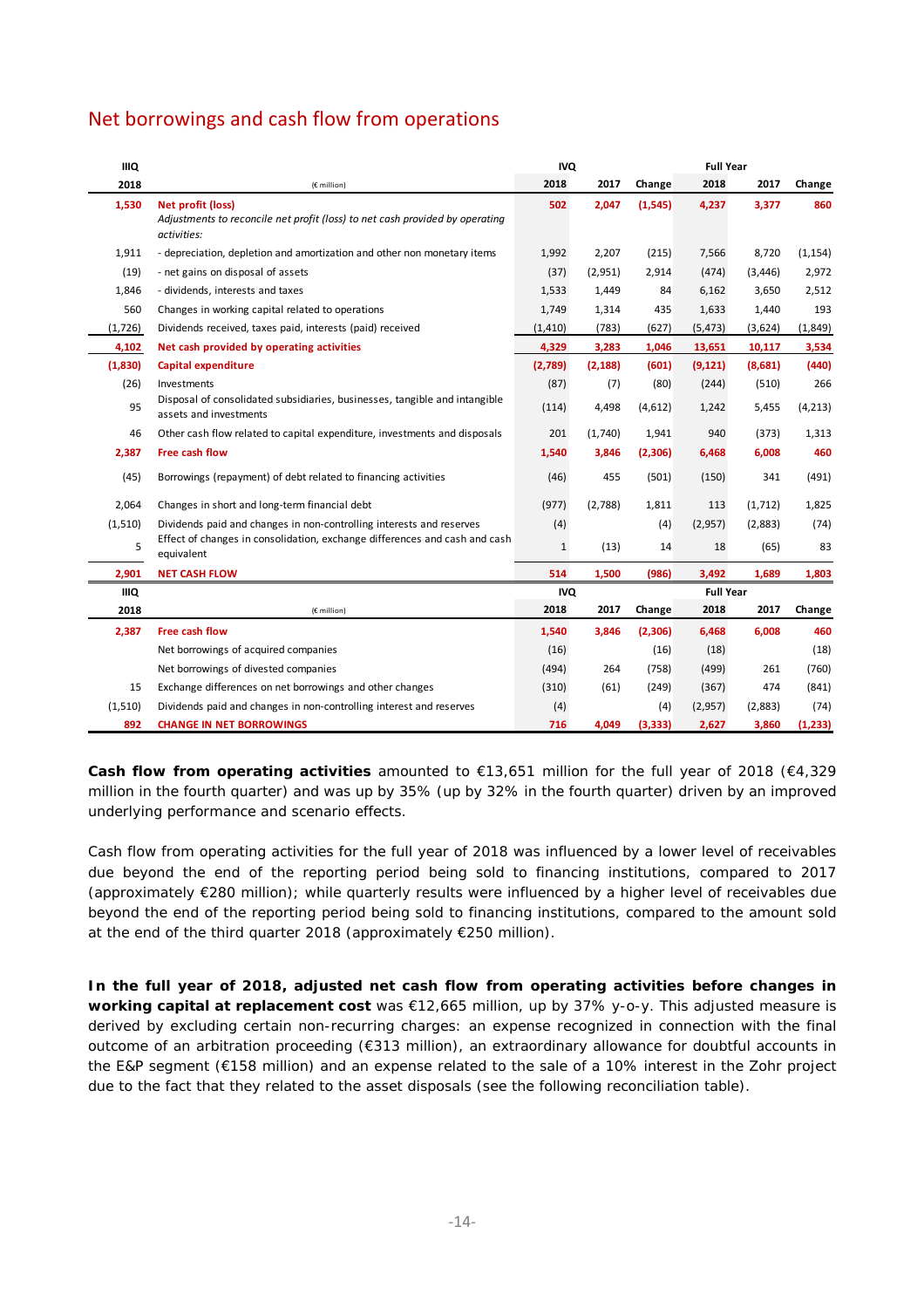(€ million)

|                                               | <b>GAAP</b><br>measures | Profit/Loss on<br>stock | Final award of an<br>arbitration | Extraordinary<br>allowance for<br>doubtful accounts | Expense due on<br>10% Zohr disposal | <b>Trade advances</b><br>cashed-in to fund<br>the Zohr project |        | <b>Non-GAAP measures</b>                                |
|-----------------------------------------------|-------------------------|-------------------------|----------------------------------|-----------------------------------------------------|-------------------------------------|----------------------------------------------------------------|--------|---------------------------------------------------------|
| Full Year 2018                                |                         |                         |                                  |                                                     |                                     |                                                                |        |                                                         |
| Net cash before changes in<br>working capital | 12,018                  | 96                      | 313                              | 158                                                 | 80                                  |                                                                | 12,665 | Adjusted net cash before<br>changes in working capital  |
| Changes in working capital                    | 1,633                   | (96)                    | (313)                            | (158)                                               |                                     | (280)                                                          | 786    |                                                         |
| Net cash provided by<br>operating activities  | 13,651                  |                         |                                  |                                                     | 80                                  | (280)                                                          | 13,451 | Underlying net cash provided<br>by operating activities |
| <b>IVQ 2018</b>                               |                         |                         |                                  |                                                     |                                     |                                                                |        |                                                         |
| Net cash before changes in<br>working capital | 2,580                   | 603                     | 7                                | 88                                                  | $\overline{2}$                      |                                                                | 3,280  | Adjusted net cash before<br>changes in working capital  |
| Changes in working capital                    | 1,749                   | (603)                   | (7)                              | (88)                                                |                                     | (230)                                                          | 821    |                                                         |
| Net cash provided by<br>operating activities  | 4,329                   |                         |                                  |                                                     | 2                                   | (230)                                                          | 4,101  | Underlying net cash provided<br>by operating activities |

Capital expenditure for the year, including investments, was €9,365 million. Net capex amounted to approximately €7.94 billion and excluded the following items: entry bonuses paid mainly in connection with the two new producing Concession Agreements in the UAE (€869 million); non-strategic acquisitions in the gas mid-downstream business (approximately €100 million); the capex pertaining to a 10% divested interest in the Zohr project (€170 million) incurred from January 1, 2018 to the closing of the transaction (end of June 2018), which were reimbursed to Eni by the buyer. Additionally, as part of the financing agreements with the Egyptian partners relating to the Zohr project, the Company cashed in €280 million as an advance on future gas supplies to Egyptian state-owned companies. The self-financing ratio of net capex was 172%.

Cash flow from disposals (€1,242 million) related to the sale of the above mentioned 10% interest in the Zohr project, the divestment of certain other non-strategic assets in the E&P segment and the gas distribution activity in Hungary. Proceeds from disposals were netted by Eni Norge's cash deposited at third-party banks (approximately €250 million), which was divested as part of the business combination with Point Resources which determined the loss of Eni's control on its former subsidiary.

Other cash flow relating to capital expenditure, investments and disposals (€940 million) included the collection of the deferred tranches of the consideration on the sale of 10% and 30% interests in the Zohr project finalized in 2017 (€450 million) and increased payables relating to capital expenditure.

### **Cash neutrality**

At a Brent price of 71 \$/barrel in 2018, adjusted cash flow from operations amounted to approximately €13.45 billion and positive changes in receivables and payables associated with investing activities (mainly including the cash-in of the deferred price of the Zohr disposals made in 2017) amounted to €0.9 billion. Those inflows funded capex of €7.94 billion and the dividend of €2.95 billion, leaving a surplus of around €3.5 billion. Consequently, on the basis of the Group's cash flow sensitivity to the Brent scenario which assumes a change of approximately €0.19 billion in cash flow for each one-US dollar change in the Brent price (and vice versa), the cash neutrality for funding FY capex and the floor dividend would have been achieved at 52 \$/barrel. This is re-determined in 55 \$/barrel when excluding from cash inflows the deferred tranches of the consideration on the disposal of Eni's interests in Zohr made in 2017 (€450 million), being these the unique non-organic components of the cash flow.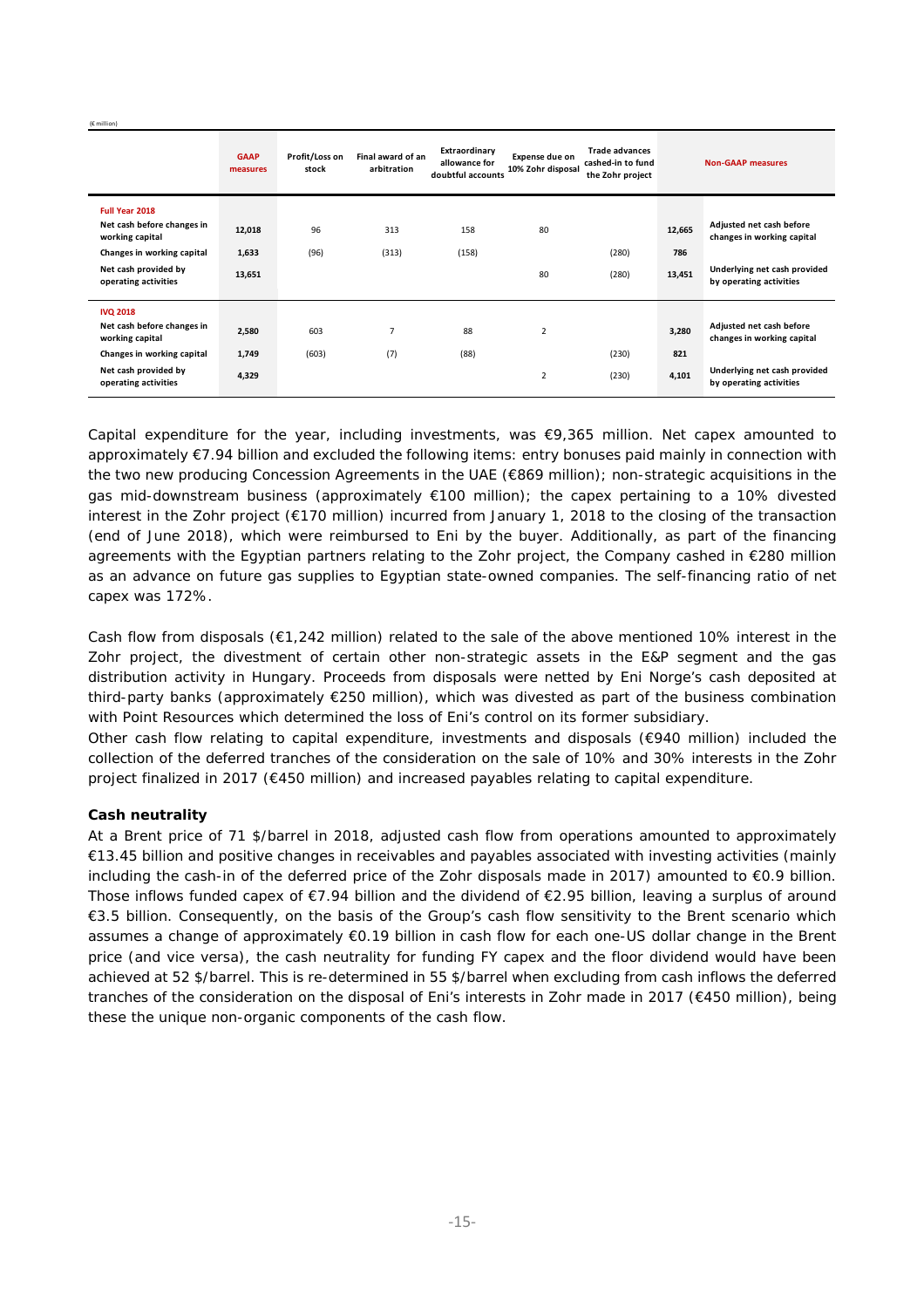| Sept. 30, 2018 | Change   | (€ million)                                                   |           | Dec. 31, 2018 Dec. 31, 2017 Change |          |
|----------------|----------|---------------------------------------------------------------|-----------|------------------------------------|----------|
|                |          | <b>Fixed assets</b>                                           |           |                                    |          |
| 59,771         | 546      | Property, plant and equipment                                 | 60,317    | 63,158                             | (2,841)  |
| 1,465          | (248)    | Inventories - Compulsory stock                                | 1,217     | 1,283                              | (66)     |
| 3,047          | 123      | Intangible assets                                             | 3,170     | 2,925                              | 245      |
| 4,772          | 3,282    | Equity-accounted investments and other investments            | 8,054     | 3,730                              | 4,324    |
| 1,661          | (347)    | Receivables and securities held for operating purposes        | 1,314     | 1,698                              | (384)    |
| (2,271)        | (125)    | Net payables related to capital expenditure                   | (2,396)   | (1, 379)                           | (1,017)  |
| 68,445         | 3,231    |                                                               | 71,676    | 71,415                             | 261      |
|                |          | <b>Net working capital</b>                                    |           |                                    |          |
| 5,070          | (419)    | Inventories                                                   | 4,651     | 4,621                              | 30       |
| 10,844         | (1, 322) | Trade receivables                                             | 9,522     | 10,182                             | (660)    |
| (11, 612)      | (29)     | Trade payables                                                | (11, 641) | (10, 890)                          | (751)    |
| (2,039)        | 939      | Tax payables and provisions for, net deferred tax liabilities | (1,100)   | (2, 387)                           | 1,287    |
| (11,768)       | (114)    | Provisions                                                    | (11,882)  | (13, 447)                          | 1,565    |
| 247            | (1, 116) | Other current assets and liabilities                          | (869)     | 287                                | (1, 156) |
| (9,258)        | (2,061)  |                                                               | (11, 319) | (11, 634)                          | 315      |
| (1, 139)       | 21       | Provisions for employee post-retirements benefits             | (1, 118)  | (1,022)                            | (96)     |
| 1,825          | (1,589)  | Assets held for sale including related liabilities            | 236       | 236                                |          |
| 59,873         | (398)    | <b>CAPITAL EMPLOYED, NET</b>                                  | 59,475    | 58,995                             | 480      |
| 50,814         | 315      | Eni's shareholders equity                                     | 51,129    | 48,030                             | 3,099    |
| 54             | 3        | Non-controlling interest                                      | 57        | 49                                 | 8        |
| 50,868         | 318      | <b>Shareholders' equity</b>                                   | 51,186    | 48,079                             | 3,107    |
| 9,005          | (716)    | <b>Net borrowings</b>                                         | 8,289     | 10,916                             | (2,627)  |
| 59,873         | (398)    | TOTAL LIABILITIES AND SHAREHOLDERS' EQUITY                    | 59,475    | 58,995                             | 480      |
| 0.18           | (0.02)   | Leverage                                                      | 0.16      | 0.23                               | (0.07)   |
| 0.15           | (0.01)   | Gearing                                                       | 0.14      | 0.18                               | (0.04)   |

As of December 31, 2018, **fixed assets** increased by €261 million from December 31, 2017. The item "PP&E" was down by €2,841 million mainly due to the derecognition of Eni Norge's assets following loss of control over the subsidiary as a result of the business combination with Point Resources which had an offsetting impact in the line-item "Equity-accounted investments and other investments" (up by  $\epsilon 4.324$ million) mainly due to the recognition of Vår Energi interest; while DD&A (€7,840 million) and the disposals were substantially offset by capital expenditures for the year (€9,121 million). The increase in investments also reflected a new accounting of equity instruments required by IFRS 9, net equity investments and the reversal of prior-period impairment losses at the Angola LNG entity. Net payables related to capital expenditure increased by €1 billion mainly due to the cash-in of the receivables arising from the disposal of the Zohr interests made in 2017.

**Net working capital** (down by €11,319 million) increased by €315 million as a result of a decrease in risk provisions and in tax payables and provision for deferred taxes due to the derecognition of Eni Norge, offset by a reduction in trade receivables and an increase in trade payables.

**Shareholders' equity including non-controlling interest** was €51,186 million, up by €3.107 million. This was due to net profit for the year and positive foreign currency translation differences (€1,786 million) reflecting the appreciation of the US dollar compared to the euro (up by 4,5%; EUR/USD exchange rate of 1.146 at December 31, 2018 compared to 1.2 at December 31, 2017), partly offset by a negative change in the fair value of the cash flow hedge reserve ( $\epsilon$ 254 million) and the payment of the dividend ( $\epsilon$ 2,953 million, the 2017 final dividend of €1,440 million and the 2018 interim dividend of €1,513 million).

**Net borrowings**<sup>5</sup> at December 31, 2018 was €8,289 million, lower than 2017 (down by €2,627 million) due to the surplus generated by operations.

As of December 31, 2018, the ratio of net borrowings to total shareholders' equity – **leverage**6 – was 0.16, down from 0.23 as of December 31, 2017.

 <sup>5</sup> Details on net borrowings are furnished on page 27.

<sup>6</sup> Non-GAAP financial measures and other alternative performance indicators disclosed throughout this press release are accompanied by explanatory notes and tables in line with guidance provided by ESMA guidelines on alternative performance measures (ESMA/2015/1415), published on October 5, 2015. For further information see the section "Non-GAAP measures" of this press release. See pages 19 and subsequent.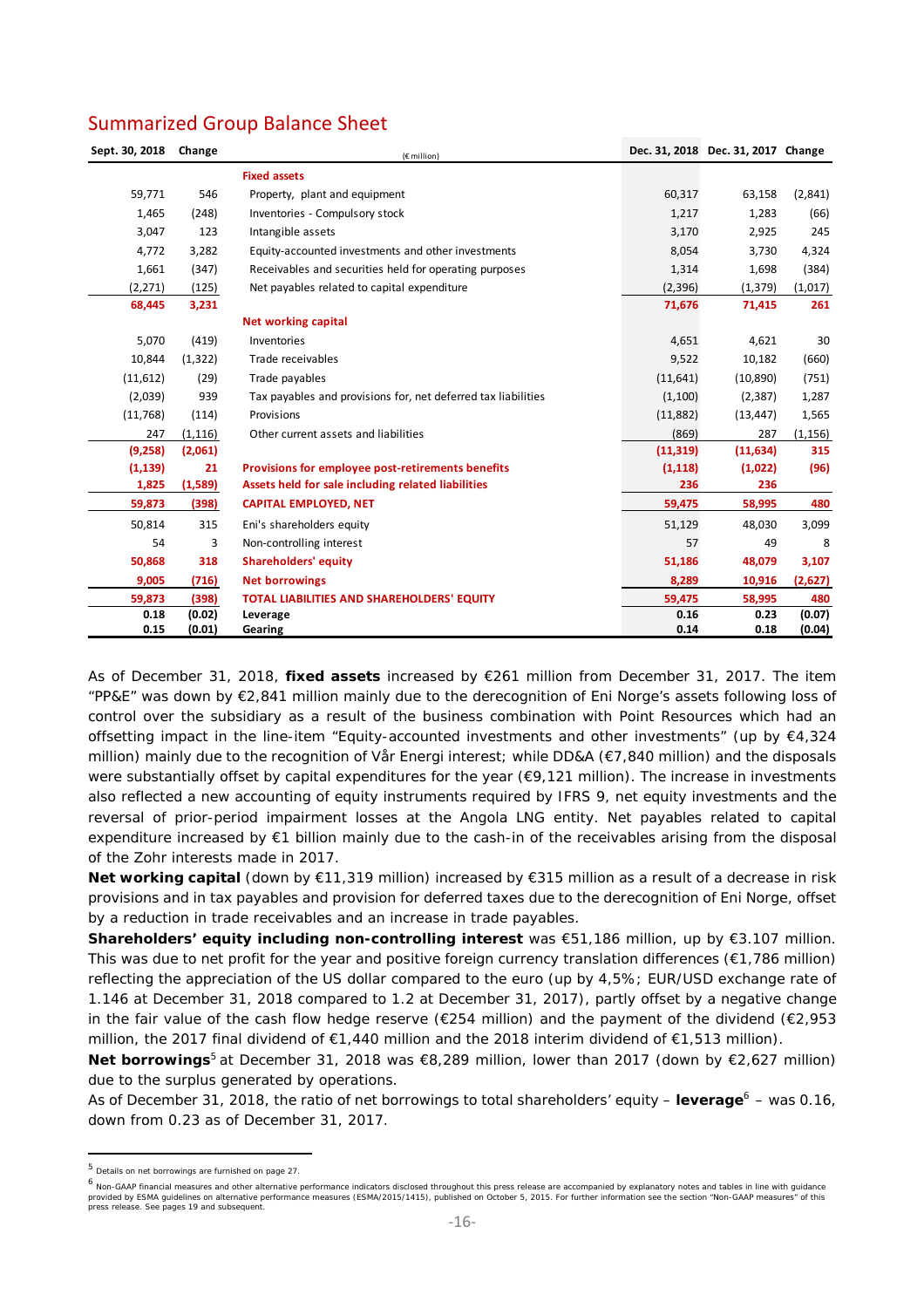#### Basis of presentation and disclaimer

This press release on Eni's results of the fourth quarter and full year of 2018 has been prepared on a voluntary basis according to article 82‐ter, Regulations on issuers (Consob Regulation No. 11971 of May 14, 1999 and subsequent amendments and inclusions). The disclosure of results and business trends on a quarterly basis is consistent with Eni's policy to provide the market and investors with regular information about the Company's financial and industrial performances and business prospects considering the reporting policy followed by oil&gas peers who are communicating results on quarterly basis.

Results and cash flow are presented for the third and fourth quarter of 2018, the full year of 2018 and for the fourth quarter and full year of 2017. Information on the Company's financial position relates to end of the periods as of December 31, 2018, September 30, 2018 and December 31, 2017. Accounts set forth herein have been prepared in accordance with the evaluation and recognition criteria set by the International Financial Reporting Standards(IFRS) issued by the International Accounting Standards Board (IASB) and adopted by the European Commission according to the procedure set forth in Article 6 of the European Regulation (CE) No. 1606/2002 of the European Parliament and European Council of July 19, 2002. These criteria are unchanged from the 2017 Annual Report on Form 20-F filed with the US SEC on April 6, 2018, which investors are urged to read, excepted for the adoption of IFRS 9 and 15.

#### **Adoption of IFRS 9 and IFRS 15**

Effective January 1, 2018, the new accounting standards IFRS 15 "Revenue from Contracts with Customers" and IFRS 9 "Financial instruments" are current. For both standards Eni elected to apply the cumulative effect method, whereby the retrospective re-measurement of net equity is recognized as restatement of the opening balance of net equity at January 1, 2018, considering the transactions current at that date, without restating the comparative reporting periods. Further details are disclosed in the Interim Consolidated Reported as of June 30, 2018, in the note 2 "Changes in IFRS" of the Consolidated financial statements. The table below summarizes the impacts of these IFRSs on the opening balances as of January 1, 2018. No effects were recorded at the Group net borrowings.

|                                                           | Reported                         |       | Impact         | <b>Reclassifications</b> | Restated               |  |
|-----------------------------------------------------------|----------------------------------|-------|----------------|--------------------------|------------------------|--|
| $(E$ million)                                             | IFRS 9<br><b>January 1, 2018</b> |       | <b>IFRS 15</b> |                          | <b>January 1, 2018</b> |  |
| <b>Current assets</b>                                     | 36,433                           | (427) | (372)          |                          | 35,634                 |  |
| of which: Trade and other receivables                     | 15,421                           | (427) | (372)          | (466)                    | 14,156                 |  |
| Other current assets                                      | 1,573                            |       |                | 466                      | 2,039                  |  |
| <b>Non-current assets</b>                                 | 78,172                           | 721   | 247            |                          | 79,140                 |  |
| of which: Intangible assets                               | 2,925                            |       | 87             |                          | 3,012                  |  |
| Other investments                                         | 219                              | 681   |                |                          | 900                    |  |
| Deferred tax assets                                       | 4,078                            | 71    | 166            |                          | 4,315                  |  |
| Assets held for sale                                      | 323                              |       |                |                          | 323                    |  |
| <b>TOTAL ASSETS</b>                                       | 114,928                          | 294   | (125)          |                          | 115,097                |  |
| <b>Current liabilities</b>                                | 24,735                           |       | (113)          |                          | 24,622                 |  |
| of which: Trade and other payables                        | 16,748                           |       | (113)          | (1, 330)                 | 15,305                 |  |
| Other current liabilities                                 | 1,515                            |       |                | 1,330                    | 2,845                  |  |
| <b>Non-current liabilities</b>                            | 42,027                           |       | 37             |                          | 42,064                 |  |
| Liabilities directly associated with assets held for sale | 87                               |       |                |                          | 87                     |  |
| <b>TOTAL LIABILITIES</b>                                  | 66,849                           |       | (76)           |                          | 66,773                 |  |
| <b>TOTAL SHAREHOLDERS' EQUITY</b>                         | 48,079                           | 294   | (49)           |                          | 48,324                 |  |
| <b>TOTAL LIABILITIES AND SHAREHOLDERS' EQUITY</b>         | 114,928                          | 294   | (125)          |                          | 115,097                |  |

#### **Adoption of IFRS 16**

IFRS 16 "Leases" will be applied by Eni with effect from January 1, 2019. Under the new standard, all lease contracts, with limited exceptions, are recognized in the financial statements by way of right‐of‐use assets(ROU) and corresponding lease liabilities. Eni will apply the modified retrospective transition approach without restating comparative information.

No impact is expected in relation to lease contracts previously classified as finance leases.

The accounting of the new standard is summarized as follows:

- in the balance sheet: the Company will recognize assets representing the right of use and the corresponding lease liabilities classified as part of finance liabilities;
- ‐ in the profit and loss account: the Company will recognize the depreciation of the ROU and interest expense accrued on lease liabilities;
- in the cash flow statement: (a) the cash flow from operating activities will no longer be affected by lease payments, instead interest expense paid in connection with the reimbursement of lease liabilities will be recognized; (b) net cash used in investing activities will no longer include the cash outflows related to lease payments capitalized as part of tangible assets in progress, instead capitalized interest expense paid in connection with the reimbursement of lease liabilities will be recognized; and (c) net cash used in financing activities will recognize cash payments for the principal portion of the lease liability.

The detailed analysis, which will determine the impact upon application of the new standard, is close to completion. The quantitative impact at transition date will be disclosed in the 2018 Annual Report and Form 20‐F, and in the Company's Strategy Presentation on the industrial plan 2019‐ 2022 scheduled on March 15, 2019.

*\* \* \**

Non‐GAAP financial measures and other alternative performance indicators disclosed throughout this press release are accompanied by explanatory notes and tables in line with guidance provided by ESMA guidelines on alternative performance measures (ESMA/2015/1415), published on October 5, 2015. For further information, see the section "Alternative performance measures (Non‐GAAP measures)" of this press release.

Eni's Chief Financial Officer, Massimo Mondazzi, in his position as manager responsible for the preparation of the Company's financial reports, certifies that data and information disclosed in this press release correspond to the Company's evidence and accounting books and records, pursuant to rule *154‐bis paragraph 2 of Legislative Decree No. 58/1998.*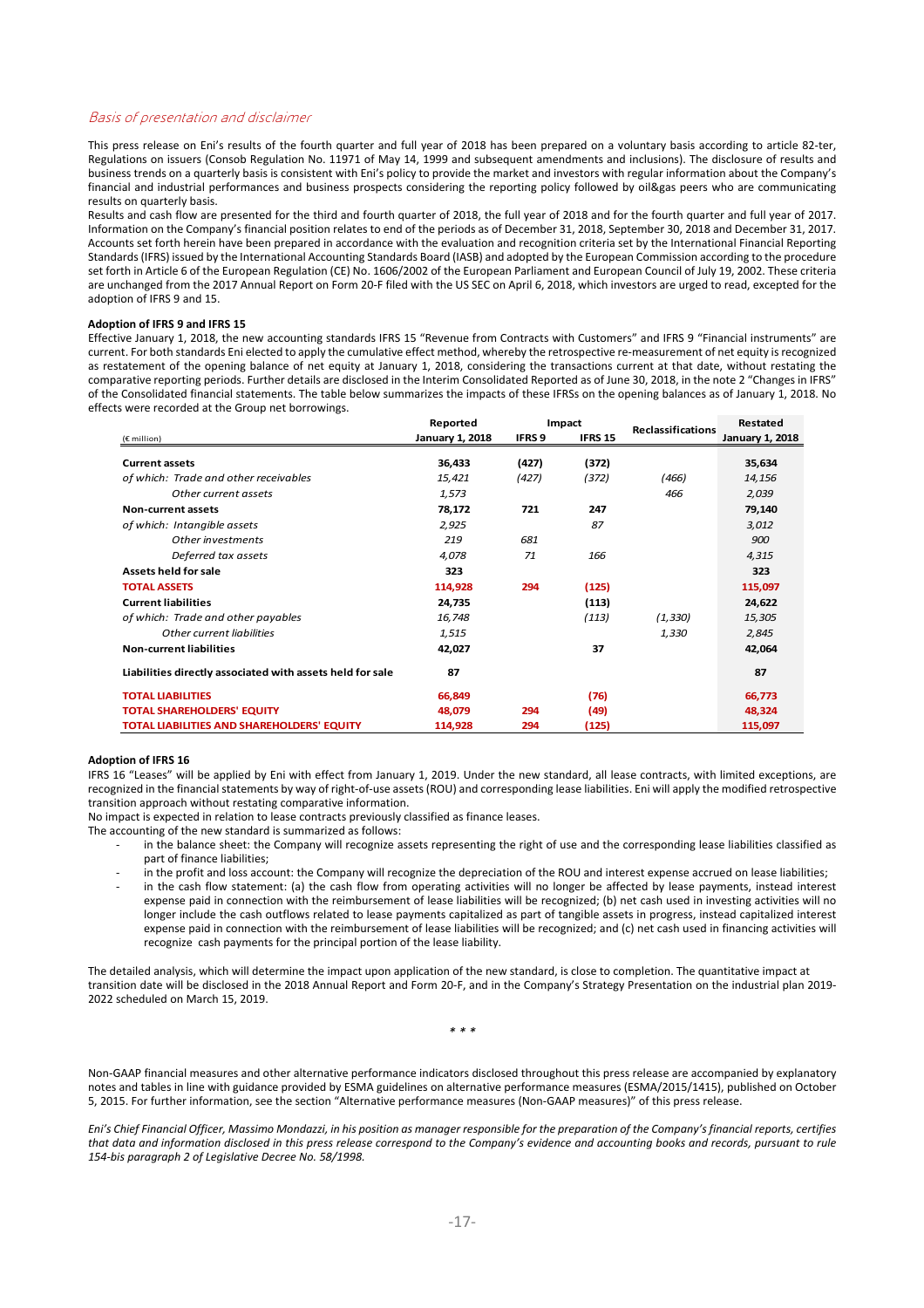#### *\* \* \**

#### **Disclaimer**

This press release, in particular the statements under the section "Outlook", contains certain forward-looking statements particularly those regarding capital expenditure, development and management of oil and gas resources, dividends, allocation of future cash flow from operations, future operating performance, aearina, targets of production and sales arowth, new markets and the progress and timina of projects. By their nature, forward-looking statements involve risks and uncertainties because they relate to events and depend on circumstances that will or may occur in the future. Actual results may differ from those expressed in such statements, depending on a variety of factors, including the timing of bringing new fields on stream: management's ability in carrying out industrial plans and in succeeding in commercial transactions; future levels of industry product supply; demand and pricing; operational issues; general economic conditions; political stability and economic growth in relevant areas of the world; changes in laws and governmental requlations; development and use of new technology; changes in public expectations and other changes in business conditions; the actions of competitors and other factors discussed elsewhere in this document. Due to the seasonality in demand for natural gas and certain refined products and the changes in a number of external factors affecting Eni's operations, such as prices and margins of hydrocarbons and refined products, Eni's results from operations and changes in net borrowings for the fourth quarter of the year cannot be extrapolated on an annual basis.

The all sources reserves replacement ratio disclosed elsewhere in this press release is calculated as ratio of changes in proved reserves for the year resulting from revisions of previously reported reserves, improved recovery, extensions, discoveries and sales or purchases of minerals in place, to production for the year. A ratio higher than 100% indicates that more proved reserves were added than produced in a year. The reserves replacement ratio (RRR) is a measure used by management to indicate the extent to which production is replaced by proved oil and gas reserves. The RRR is not an indicator of future production because the ultimate development and production of reserves is subject to a number of risks and uncertainties. These include the risks associated with the successful completion of large-scale projects, including addressing ongoing regulatory issues and completion of infrastructure, as well as changes in oil and gas prices, political risks and geological and other environmental risks.

\* \* \*

\* \* \*

**Company Contacts Press Office:** +39.0252031875 ‐ +39.0659822030 **Freephone for shareholders (from Italy):** 800940924 **Freephone for shareholders (from abroad):** +80011223456 **Switchboard:** +39‐0659821 **ufficio.stampa@eni.com segreteriasocietaria.azionisti@eni.com investor.relations@eni.com website: www.eni.com** 

#### **Eni**

Società per Azioni Rome, Piazzale Enrico Mattei, 1 Share capital: €4,005,358,876.00 fully paid. Tax identification number 00484960588 Tel.: +39.0659821 ‐ Fax: +39.0659822141

This press release for the fourth quarter and the full year of 2018 (unaudited) is also available on Eni's website **eni.com.**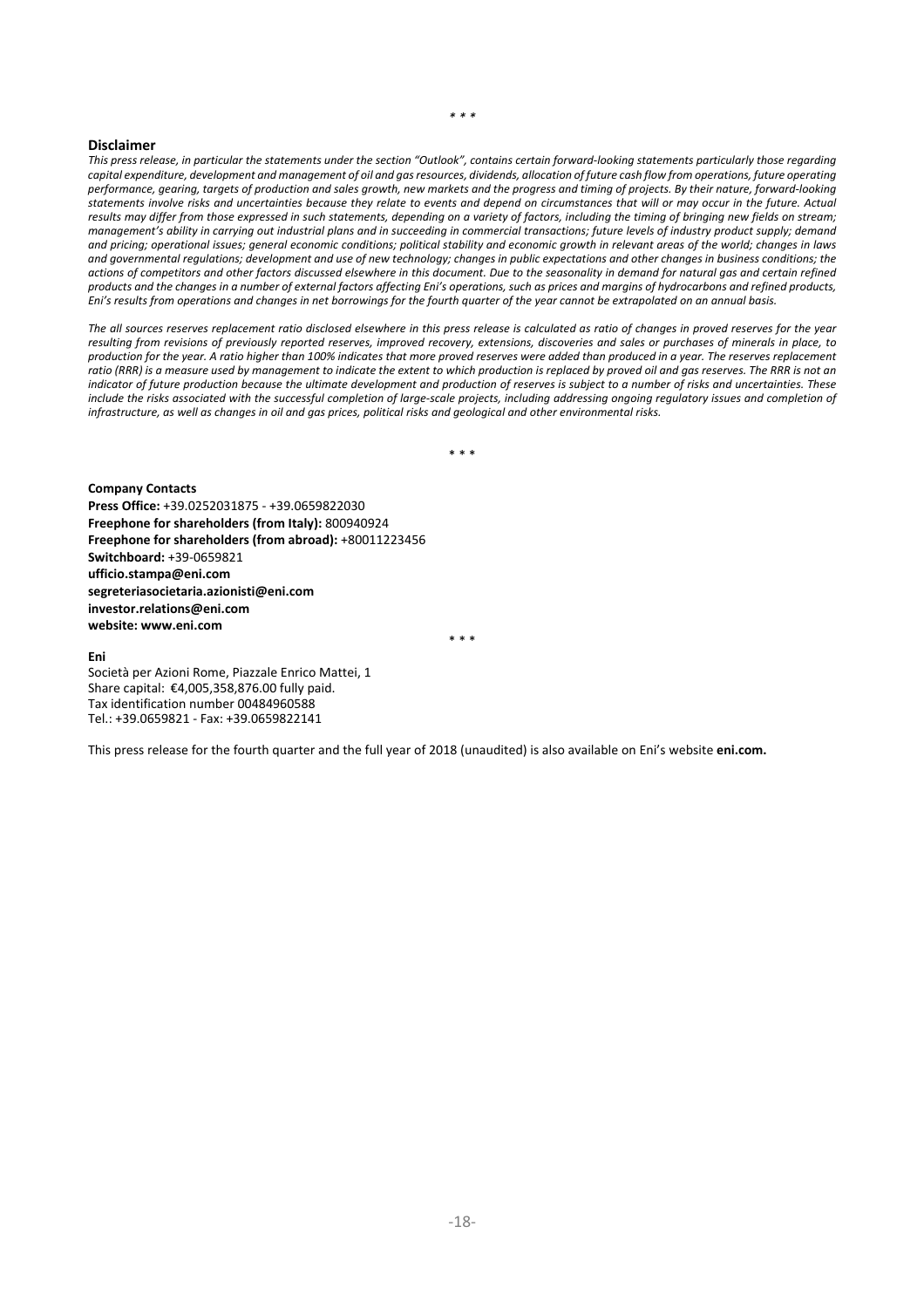### Alternative performance measures (Non-GAAP measures)

Management evaluates underlying business performance on the basis of Non-GAAP financial measures, not determined in accordance with IFRS ("Alternative performance measures"), such as adjusted operating profit and adjusted net profit, which are arrived at by excluding from reported operating profit and net profit certain gains and losses, defined special items, which include, among others, asset impairments, gains on disposals, risk provisions, restructuring charges and, in determining the business segments' adjusted results, finance charges on finance debt and interest income (see below). In determining adjusted results, also inventory holding gains or losses are excluded from base business performance, which is the difference between the cost of sales of the volumes sold in the period based on the cost of supplies of the same period and the cost of sales of the volumes sold calculated using the weighted average cost method of inventory accounting as required by IFRS, except in those business segments where inventories are utilized as a lever to optimize margins. Management is disclosing Non-GAAP measures of performance to facilitate a comparison of base business performance across periods, and to allow financial analysts to evaluate Eni's trading performance on the basis of their forecasting models.

Non-GAAP financial measures should be read together with information determined by applying IFRS and do not stand in for them. Other companies may adopt different methodologies to determine Non-GAAP measures. Follows the description of the main alternative performance measures adopted by Eni. The measures reported below refer to the performance of the reporting periods disclosed in this press release:

#### *Adjusted operating and net profit*

Adjusted operating and net profit are determined by excluding inventory holding gains or losses, special items and, in determining the business segments' adjusted results, finance charges on finance debt and interest income. The adjusted operating profit of each business segment reports gains and losses on derivative financial instruments entered into to manage exposure to movements in foreign currency exchange rates, which impact industrial margins and translation of commercial payables and receivables. Accordingly, also currency translation effects recorded through profit and loss are reported within business segments' adjusted operating profit. The taxation effect of the items excluded from adjusted operating or net profit is determined based on the specific rate of taxes applicable to each of them. Finance charges or income related to net borrowings excluded from the adjusted net profit of business segments are comprised of interest charges on finance debt and interest income earned on cash and cash equivalents not related to operations. Therefore, the adjusted net profit of business segments includes finance charges or income deriving from certain segment operated assets, i.e., interest income on certain receivable financing and securities related to operations and finance charge pertaining to the accretion of certain provisions recorded on a discounted basis (as in the case of the asset retirement obligations in the Exploration & Production segment).

#### *Inventory holding gain or loss*

This is the difference between the cost of sales of the volumes sold in the period based on the cost of supplies of the same period and the cost of sales of the volumes sold calculated using the weighted average cost method of inventory accounting as required by IFRS.

#### *Special items*

These include certain significant income or charges pertaining to either: (i) infrequent or unusual events and transactions, being identified as non-recurring items under such circumstances; (ii) certain events or transactions which are not considered to be representative of the ordinary course of business, as in the case of environmental provisions, restructuring charges, asset impairments or write ups and gains or losses on divestments even though they occurred in past periods or are likely to occur in future ones; in this respect, from the reporting period 2017 special items comprise an adjustment to align the doubtful credit allowance of the retail G&P business (included in the G&P reportable segment) to the "expected loss" accounting model replacing the criteria of the incurred loss in the evaluation of the recoverability of trade receivables. The new criterion will be adopted in GAAP accounts effective January 1, 2018. This result adjustment is consistent with management assessment of this business performance and improves the correlation between revenues and costs incurred in the period with respect to the current accounting method; or (iii) exchange rate differences and derivatives relating to industrial activities and commercial payables and receivables, particularly exchange rate derivatives to manage commodity pricing formulas which are quoted in a currency other than the functional currency. Those items are reclassified in operating profit with a corresponding adjustment to net finance charges, notwithstanding the handling of foreign currency exchange risks is made centrally by netting off naturally-occurring opposite positions and then dealing with any residual risk exposure in the exchange rate market.

As provided for in Decision No. 15519 of July 27, 2006 of the Italian market regulator (CONSOB), non-recurring material income or charges are to be clearly reported in the management's discussion and financial tables. Also, special items allow to allocate to future reporting periods gains and losses on re-measurement at fair value of certain non hedging commodity derivatives and exchange rate derivatives relating to commercial exposures, lacking the criteria to be designed as hedges, including the ineffective portion of cash flow hedges and certain derivative financial instruments embedded in the pricing formula of long-term gas supply agreements of the Exploration & Production segment

#### *Leverage*

Leverage is a Non-GAAP measure of the Company's financial condition, calculated as the ratio between net borrowings and shareholders' equity, including non-controlling interest. Leverage is the reference ratio to assess the solidity and efficiency of the Group balance sheet in terms of incidence of funding sources including third-party funding and equity as well as to carry out benchmark analysis with industry standards.

#### *Gearing*

Gearing is calculated as the ratio between net borrowings and capital employed net and measures how much of capital employed net is financed recurring to third-party funding.

#### *Adjusted net cash before changes in working capital*

Adjusted net cash is defined as net cash provided from operating activities before changes in working capital at replacement cost and excluding certain non-recurring charges.

#### *Free cash flow*

Free cash flow represents the link existing between changes in cash and cash equivalents (deriving from the statutory cash flows statement) and in net borrowings (deriving from the summarized cash flow statement) that occurred from the beginning of the period to the end of period. Free cash flow is the cash in excess of capital expenditure needs. Starting from free cash flow it is possible to determine either: (i) changes in cash and cash equivalents for the period by adding/deducting cash flows relating to financing debts/receivables (issuance/repayment of debt and receivables related to financing activities), shareholders' equity (dividends paid, net repurchase of own shares, capital issuance) and the effect of changes in consolidation and of exchange rate differences; (ii) changes in net borrowings for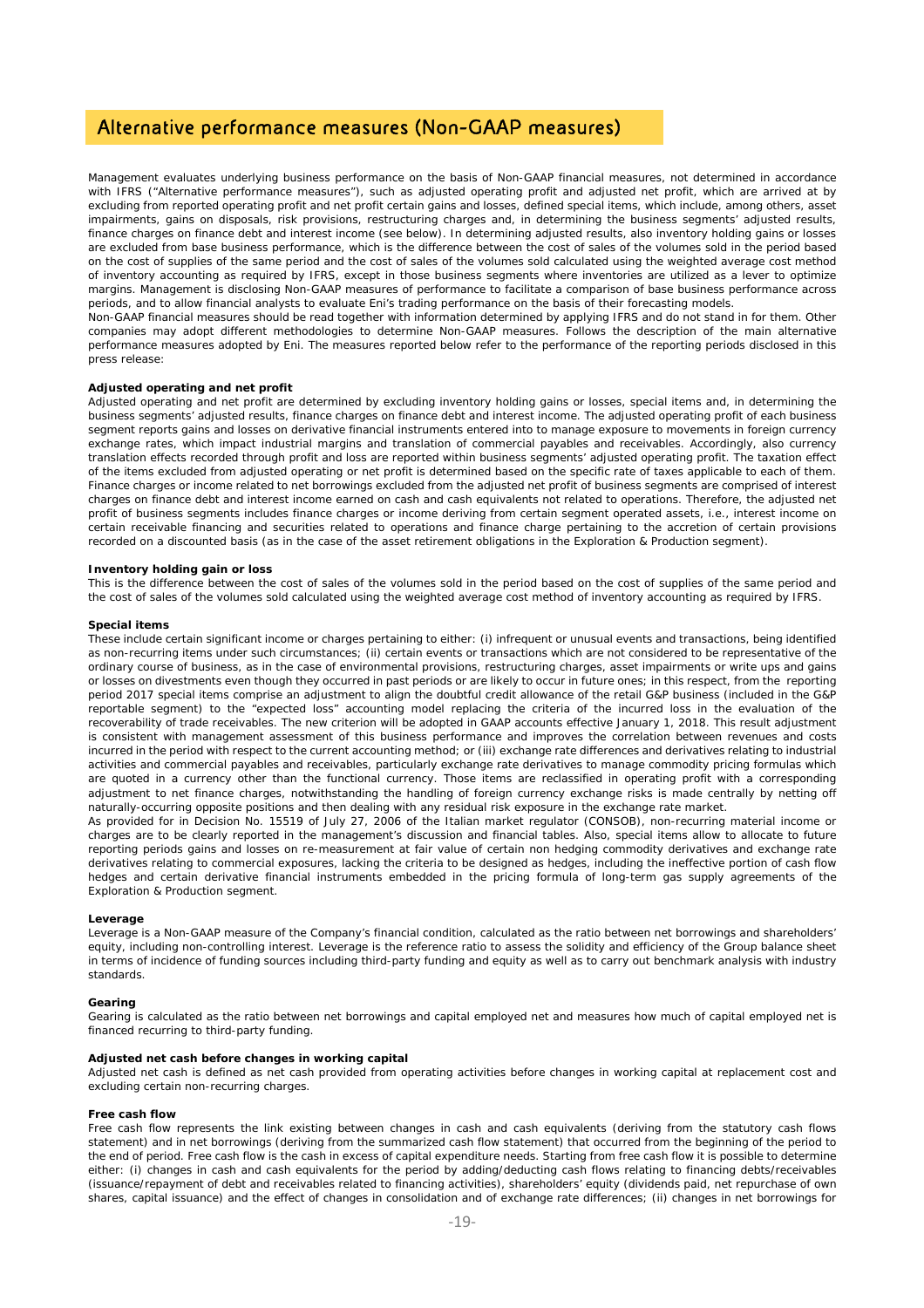the period by adding/deducting cash flows relating to shareholders' equity and the effect of changes in consolidation and of exchange rate differences.

#### *Net borrowings*

Net borrowings is calculated as total finance debt less cash, cash equivalents and certain very liquid investments not related to operations, including among others non-operating financing receivables and securities not related to operations. Financial activities are qualified as "not related to operations" when these are not strictly related to the business operations.

#### *ROACE (Return On Average Capital Employed) adjusted*

ROACE adjusted is the return on average capital invested, calculated as the ratio between net income before minority interests, plus net financial charges on net financial debt, less the related tax effect and net average capital employed.

keting

#### **Reconciliation of reported operating profit and reported net profit to results on an adjusted basis**

(€ million) **Full Year 2018**

| <b>Full Year 2018</b>                                           | Exploration &<br>Production | Gas & Power | Refining & Marketing<br>and Chemicals | Corporate and other<br>activities | Impact of unrealized<br>intragroup profit<br>elimination | GROUP   |
|-----------------------------------------------------------------|-----------------------------|-------------|---------------------------------------|-----------------------------------|----------------------------------------------------------|---------|
| <b>Reported operating profit (loss)</b>                         | 10,215                      | 630         | (366)                                 | (691)                             | 213                                                      | 10,001  |
| Exclusion of inventory holding (gains) losses                   |                             |             | 234                                   |                                   | (138)                                                    | 96      |
| <b>Exclusion of special items:</b>                              |                             |             |                                       |                                   |                                                          |         |
| environmental charges                                           | 110                         | (1)         | 193                                   | 23                                |                                                          | 325     |
| impairment losses (impairment reversals), net                   | 726                         | (71)        | 179                                   | 18                                |                                                          | 852     |
| net gains on disposal of assets                                 | (442)                       |             | (9)                                   | (1)                               |                                                          | (452)   |
| risk provisions                                                 | 359                         |             | 21                                    | (1)                               |                                                          | 379     |
| provision for redundancy incentives                             | 26                          | 122         | 8                                     | (1)                               |                                                          | 155     |
| commodity derivatives                                           |                             | (156)       | 23                                    |                                   |                                                          | (133)   |
| exchange rate differences and derivatives                       | (6)                         | 112         | 1                                     |                                   |                                                          | 107     |
| other                                                           | (139)                       | (92)        | 96                                    | 47                                |                                                          | (88)    |
| <b>Special items of operating profit (loss)</b>                 | 634                         | (86)        | 512                                   | 85                                |                                                          | 1,145   |
| <b>Adjusted operating profit (loss)</b>                         | 10,849                      | 544         | 380                                   | (606)                             | 75                                                       | 11,242  |
| Net finance (expense) income (a)                                | (366)                       | (4)         | 11                                    | (697)                             |                                                          | (1,056) |
| Net income (expense) from investments (a)                       | 285                         | 9           | (2)                                   | 20                                |                                                          | 312     |
| Income taxes (a)                                                | (5,818)                     | (243)       | (149)                                 | 333                               | (18)                                                     | (5,895) |
| Tax rate (%)                                                    | 54.0                        | 44.3        | 38.3                                  |                                   |                                                          | 56.2    |
| <b>Adjusted net profit (loss)</b>                               | 4,950                       | 306         | 240                                   | (950)                             | 57                                                       | 4,603   |
| of which:                                                       |                             |             |                                       |                                   |                                                          |         |
| - Adjusted net profit (loss) of non-controlling interest        |                             |             |                                       |                                   |                                                          | 11      |
| - Adjusted net profit (loss) attributable to Eni's shareholders |                             |             |                                       |                                   |                                                          | 4,592   |
| Reported net profit (loss) attributable to Eni's shareholders   |                             |             |                                       |                                   |                                                          | 4,226   |
| Exclusion of inventory holding (gains) losses                   |                             |             |                                       |                                   |                                                          | 69      |
| Exclusion of special items                                      |                             |             |                                       |                                   |                                                          | 297     |
| Adjusted net profit (loss) attributable to Eni's shareholders   |                             |             |                                       |                                   |                                                          | 4,592   |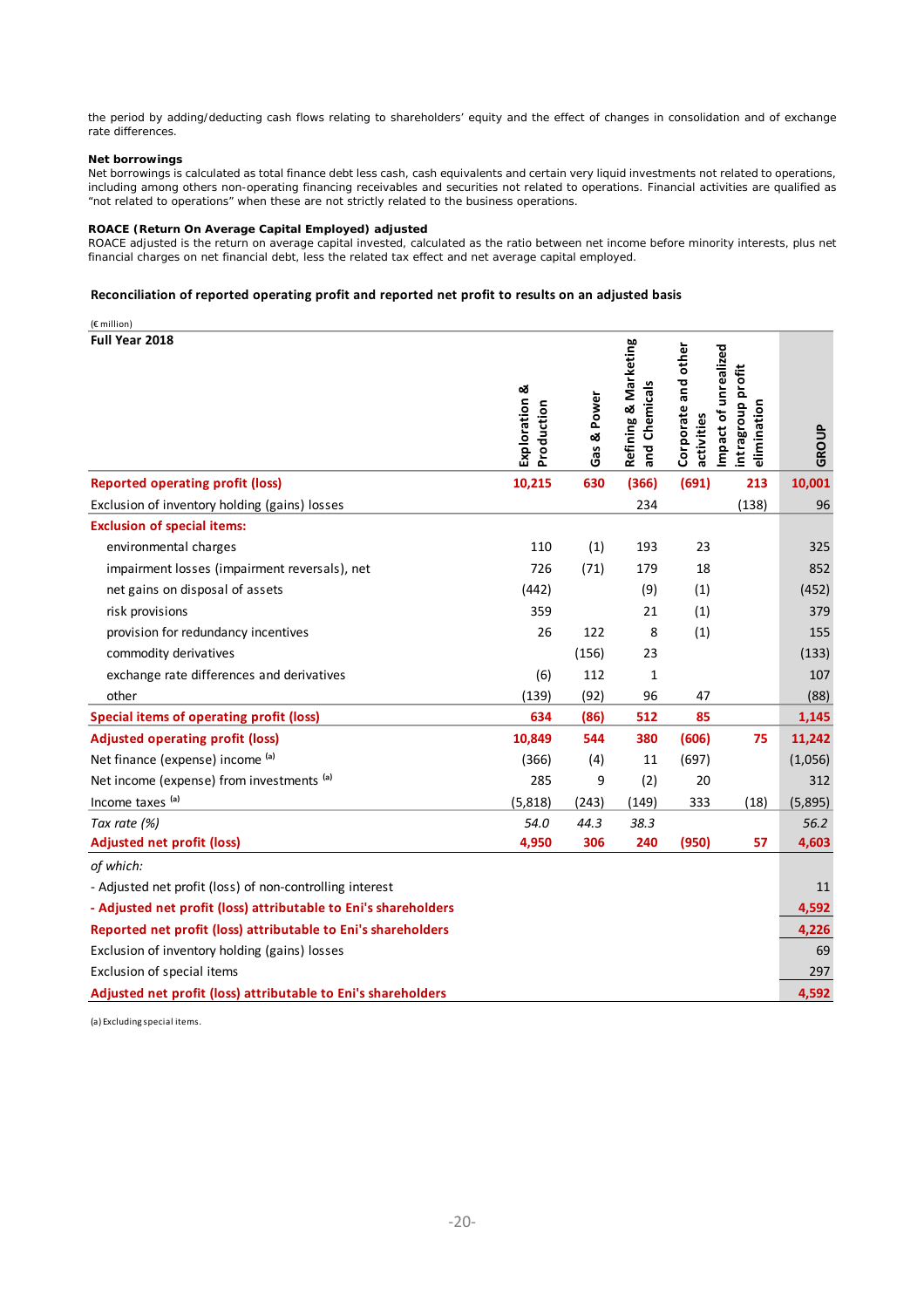| (€ million)                                                     |                             |             |                                       |                                   |                                                          |          |
|-----------------------------------------------------------------|-----------------------------|-------------|---------------------------------------|-----------------------------------|----------------------------------------------------------|----------|
| Full Year 2017                                                  | Exploration &<br>Production | Gas & Power | Refining & Marketing<br>and Chemicals | Corporate and other<br>activities | Impact of unrealized<br>intragroup profit<br>elimination | GROUP    |
| <b>Reported operating profit (loss)</b>                         | 7,651                       | 75          | 981                                   | (668)                             | (27)                                                     | 8,012    |
| Exclusion of inventory holding (gains) losses                   |                             |             | (213)                                 |                                   | (6)                                                      | (219)    |
| <b>Exclusion of special items:</b>                              |                             |             |                                       |                                   |                                                          |          |
| environmental charges                                           | 46                          |             | 136                                   | 26                                |                                                          | 208      |
| impairment losses (impairment reversals), net                   | (154)                       | (146)       | 54                                    | 25                                |                                                          | (221)    |
| net gains on disposal of assets                                 | (3, 269)                    |             | (13)                                  | (1)                               |                                                          | (3, 283) |
| risk provisions                                                 | 366                         |             |                                       | 82                                |                                                          | 448      |
| provision for redundancy incentives                             | 19                          | 38          | (6)                                   | (2)                               |                                                          | 49       |
| commodity derivatives                                           |                             | 157         | (11)                                  |                                   |                                                          | 146      |
| exchange rate differences and derivatives                       | (68)                        | (171)       | (9)                                   |                                   |                                                          | (248)    |
| other                                                           | 582                         | 261         | 72                                    | (4)                               |                                                          | 911      |
| <b>Special items of operating profit (loss)</b>                 | (2, 478)                    | 139         | 223                                   | 126                               |                                                          | (1,990)  |
| <b>Adjusted operating profit (loss)</b>                         | 5,173                       | 214         | 991                                   | (542)                             | (33)                                                     | 5,803    |
| Net finance (expense) income (a)                                | (50)                        | 10          | 5                                     | (699)                             |                                                          | (734)    |
| Net income (expense) from investments (a)                       | 408                         | (9)         | 19                                    | 22                                |                                                          | 440      |
| Income taxes (a)                                                | (2,807)                     | (163)       | (352)                                 | 178                               | 17                                                       | (3, 127) |
| Tax rate (%)                                                    | 50.8                        | 75.8        | 34.7                                  |                                   |                                                          | 56.8     |
| <b>Adjusted net profit (loss)</b>                               | 2,724                       | 52          | 663                                   | (1,041)                           | (16)                                                     | 2,382    |
| of which:                                                       |                             |             |                                       |                                   |                                                          |          |
| - Adjusted net profit (loss) of non-controlling interest        |                             |             |                                       |                                   |                                                          | 3        |
| - Adjusted net profit (loss) attributable to Eni's shareholders |                             |             |                                       |                                   |                                                          | 2,379    |
| Reported net profit (loss) attributable to Eni's shareholders   |                             |             |                                       |                                   |                                                          | 3,374    |
| Exclusion of inventory holding (gains) losses                   |                             |             |                                       |                                   |                                                          | (156)    |
| Exclusion of special items                                      |                             |             |                                       |                                   |                                                          | (839)    |
| Adjusted net profit (loss) attributable to Eni's shareholders   |                             |             |                                       |                                   |                                                          | 2,379    |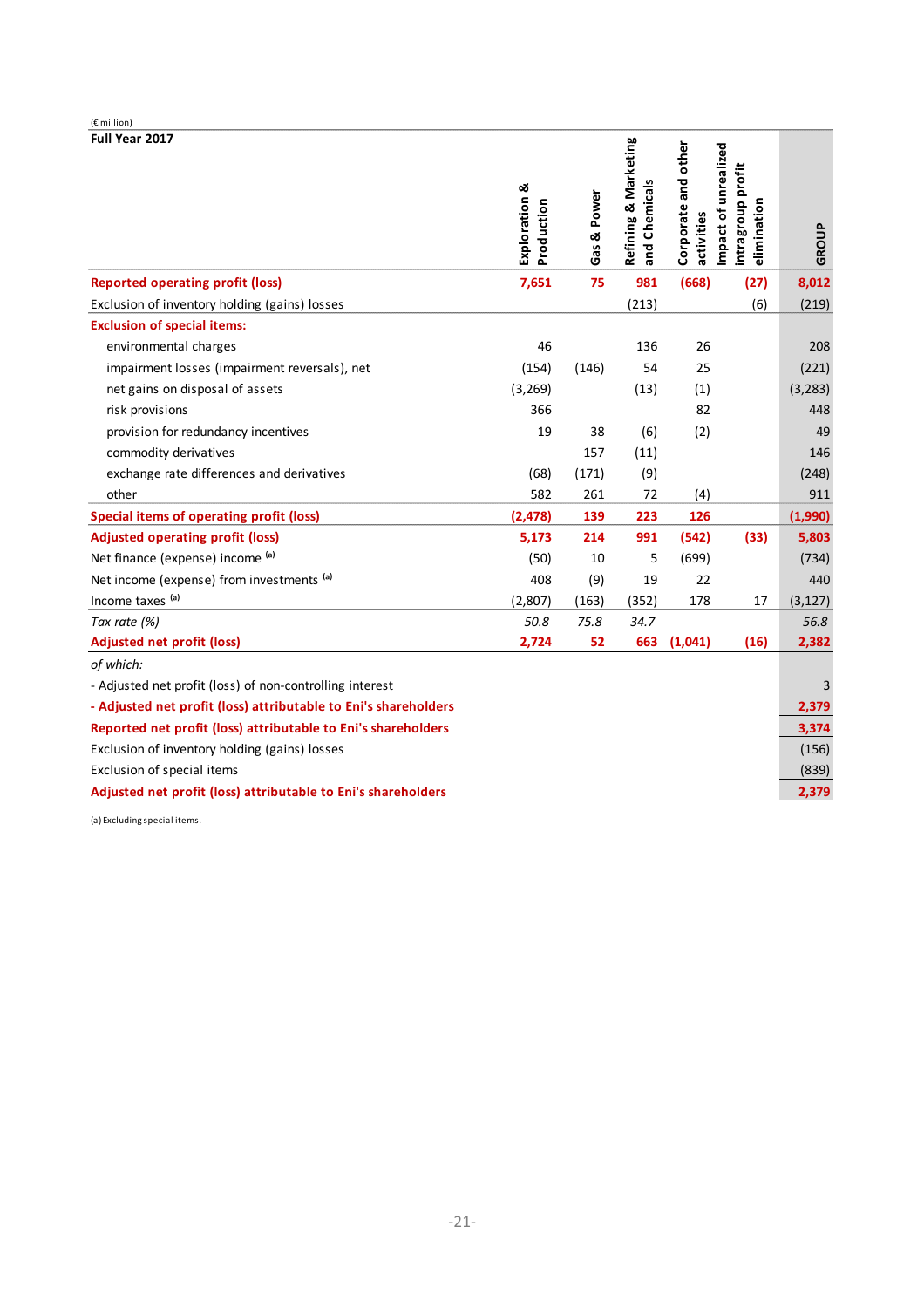| (€ million)                                                     |                             |              |                                       |                                   |                                                          |          |
|-----------------------------------------------------------------|-----------------------------|--------------|---------------------------------------|-----------------------------------|----------------------------------------------------------|----------|
| <b>IVQ 2018</b>                                                 | Exploration &<br>Production | Gas & Power  | Refining & Marketing<br>and Chemicals | Corporate and other<br>activities | Impact of unrealized<br>intragroup profit<br>elimination | GROUP    |
| <b>Reported operating profit (loss)</b>                         | 2,427                       | 54           | (932)                                 | (233)                             | 198                                                      | 1,514    |
| Exclusion of inventory holding (gains) losses                   |                             |              | 747                                   |                                   | (144)                                                    | 603      |
| <b>Exclusion of special items:</b>                              |                             |              |                                       |                                   |                                                          |          |
| environmental charges                                           |                             | (1)          | 73                                    | 13                                |                                                          | 85       |
| impairment losses (impairment reversals), net                   | 663                         | (77)         | 109                                   | 14                                |                                                          | 709      |
| net gains on disposal of assets                                 | (19)                        |              |                                       |                                   |                                                          | (19)     |
| risk provisions                                                 | 8                           |              | 22                                    | (7)                               |                                                          | 23       |
| provision for redundancy incentives                             | 18                          | (1)          | $\overline{2}$                        |                                   |                                                          | 19       |
| commodity derivatives                                           |                             | 83           | 38                                    |                                   |                                                          | 121      |
| exchange rate differences and derivatives                       | 5                           | 35           | $\overline{2}$                        |                                   |                                                          | 42       |
| other                                                           | (175)                       | (50)         | 82                                    | 40                                |                                                          | (103)    |
| <b>Special items of operating profit (loss)</b>                 | 500                         | (11)         | 328                                   | 60                                |                                                          | 877      |
| <b>Adjusted operating profit (loss)</b>                         | 2,927                       | 43           | 143                                   | (173)                             | 54                                                       | 2,994    |
| Net finance (expense) income (a)                                | 63                          | $\mathbf{1}$ | $\overline{2}$                        | (214)                             |                                                          | (148)    |
| Net income (expense) from investments (a)                       | 88                          | 7            | (6)                                   | 15                                |                                                          | 104      |
| Income taxes (a)                                                | (1, 525)                    | (47)         | (42)                                  | 151                               | (25)                                                     | (1, 488) |
| Tax rate (%)                                                    | 49.5                        | $\ddotsc$    | 30.2                                  |                                   |                                                          | 50.4     |
| <b>Adjusted net profit (loss)</b>                               | 1,553                       | 4            | 97                                    | (221)                             | 29                                                       | 1,462    |
| of which:                                                       |                             |              |                                       |                                   |                                                          |          |
| - Adjusted net profit (loss) of non-controlling interest        |                             |              |                                       |                                   |                                                          | 3        |
| - Adjusted net profit (loss) attributable to Eni's shareholders |                             |              |                                       |                                   |                                                          | 1,459    |
| Reported net profit (loss) attributable to Eni's shareholders   |                             |              |                                       |                                   |                                                          | 499      |
| Exclusion of inventory holding (gains) losses                   |                             |              |                                       |                                   |                                                          | 428      |
| Exclusion of special items                                      |                             |              |                                       |                                   |                                                          | 532      |
| Adjusted net profit (loss) attributable to Eni's shareholders   |                             |              |                                       |                                   |                                                          | 1,459    |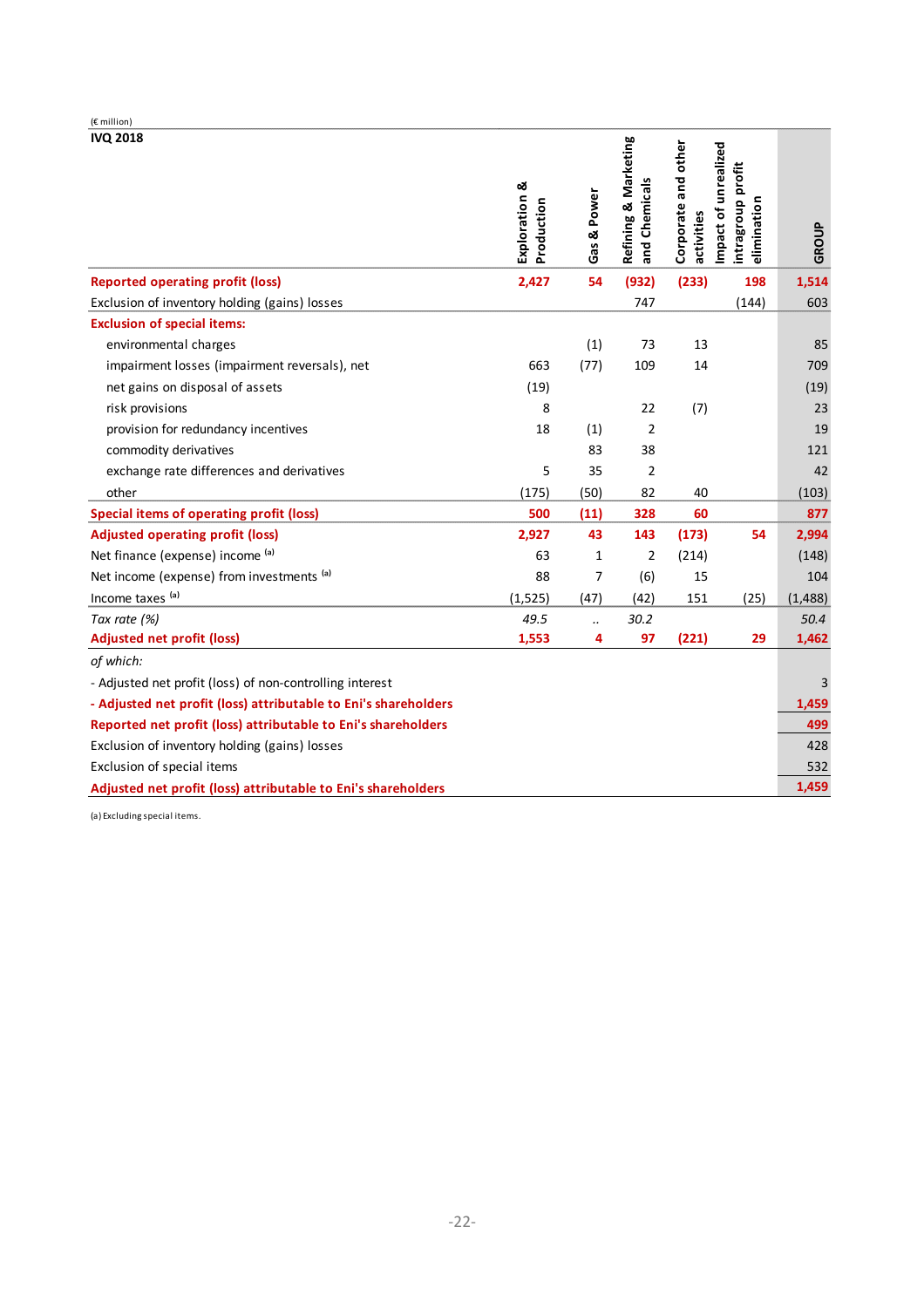| (€ million)                                                     |                             |              |                                       |                                   |                                                          |                |
|-----------------------------------------------------------------|-----------------------------|--------------|---------------------------------------|-----------------------------------|----------------------------------------------------------|----------------|
| <b>IVQ 2017</b>                                                 | Exploration &<br>Production | Gas & Power  | Refining & Marketing<br>and Chemicals | Corporate and other<br>activities | Impact of unrealized<br>intragroup profit<br>elimination | GROUP          |
| <b>Reported operating profit (loss)</b>                         | 4,131                       | 206          | 217                                   | (142)                             | (72)                                                     | 4,340          |
| Exclusion of inventory holding (gains) losses                   |                             | 29           | (174)                                 |                                   | (4)                                                      | (149)          |
| <b>Exclusion of special items:</b>                              |                             |              |                                       |                                   |                                                          |                |
| environmental charges                                           | 46                          |              | 83                                    | 8                                 |                                                          | 137            |
| impairment losses (impairment reversals), net                   | (155)                       | (141)        | (35)                                  | 16                                |                                                          | (315)          |
| net gains on disposal of assets                                 | (2,926)                     |              | (11)                                  |                                   |                                                          | (2,937)        |
| risk provisions                                                 | 279                         |              |                                       | 3                                 |                                                          | 282            |
| provision for redundancy incentives                             | 12                          | 4            | (10)                                  | (4)                               |                                                          | $\overline{2}$ |
| commodity derivatives                                           |                             | 4            | (4)                                   |                                   |                                                          |                |
| exchange rate differences and derivatives                       | (36)                        | (13)         | 2                                     |                                   |                                                          | (47)           |
| other                                                           | 516                         | 126          | 45                                    | 3                                 |                                                          | 690            |
| <b>Special items of operating profit (loss)</b>                 | (2, 264)                    | (20)         | 70                                    | 26                                |                                                          | (2, 188)       |
| <b>Adjusted operating profit (loss)</b>                         | 1,867                       | 215          | 113                                   | (116)                             | (76)                                                     | 2,003          |
| Net finance (expense) income (a)                                | (39)                        | $\mathbf{1}$ | $\overline{2}$                        | (163)                             |                                                          | (199)          |
| Net income (expense) from investments (a)                       | 117                         | (4)          | 3                                     | (24)                              |                                                          | 92             |
| Income taxes (a)                                                | (853)                       | (98)         | (51)                                  | 22                                | 27                                                       | (953)          |
| Tax rate (%)                                                    | 43.9                        | 46.2         | 43.2                                  |                                   |                                                          | 50.3           |
| <b>Adjusted net profit (loss)</b>                               | 1,092                       | 114          | 67                                    | (281)                             | (49)                                                     | 943            |
| of which:                                                       |                             |              |                                       |                                   |                                                          |                |
| - Adjusted net profit (loss) of non-controlling interest        |                             |              |                                       |                                   |                                                          |                |
| - Adjusted net profit (loss) attributable to Eni's shareholders |                             |              |                                       |                                   |                                                          | 943            |
| Reported net profit (loss) attributable to Eni's shareholders   |                             |              |                                       |                                   |                                                          | 2,047          |
| Exclusion of inventory holding (gains) losses                   |                             |              |                                       |                                   |                                                          | (105)          |
| Exclusion of special items                                      |                             |              |                                       |                                   |                                                          | (999)          |
| Adjusted net profit (loss) attributable to Eni's shareholders   |                             |              |                                       |                                   |                                                          | 943            |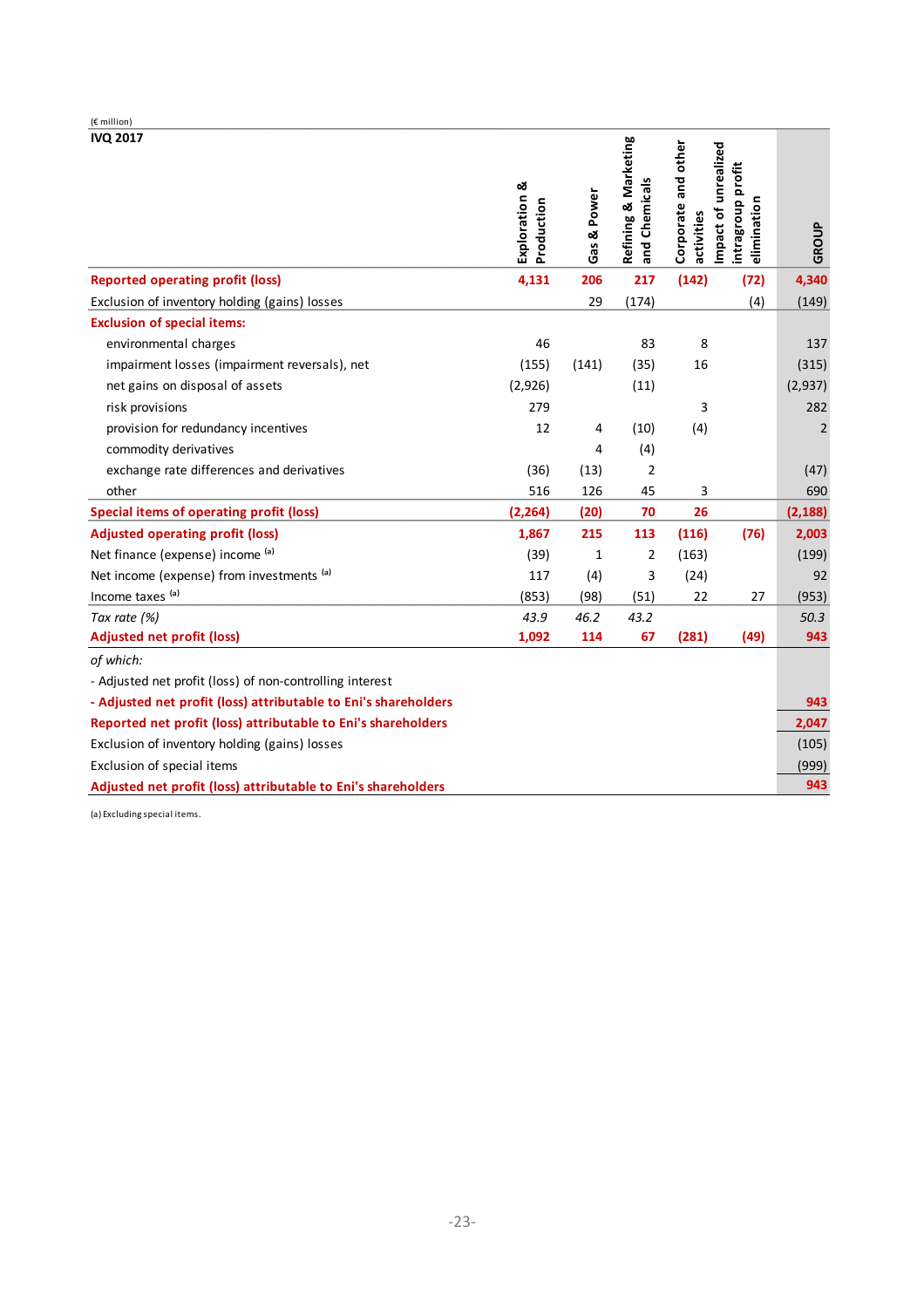| (€ million)                                                     |                             |             |                                       |                                   |                                                          |                |
|-----------------------------------------------------------------|-----------------------------|-------------|---------------------------------------|-----------------------------------|----------------------------------------------------------|----------------|
| <b>IIIQ 2018</b>                                                | Exploration &<br>Production | Gas & Power | Refining & Marketing<br>and Chemicals | Corporate and other<br>activities | Impact of unrealized<br>intragroup profit<br>elimination | GROUP          |
| <b>Reported operating profit (loss)</b>                         | 3,220                       | 21          | 170                                   | (108)                             | 146                                                      | 3,449          |
| Exclusion of inventory holding (gains) losses                   |                             |             | (154)                                 |                                   | 1                                                        | (153)          |
| <b>Exclusion of special items:</b>                              |                             |             |                                       |                                   |                                                          |                |
| environmental charges                                           | 47                          |             | 41                                    |                                   |                                                          | 88             |
| impairment losses (impairment reversals), net                   | 5                           |             | 35                                    | 1                                 |                                                          | 41             |
| net gains on disposal of assets                                 | (5)                         |             | (2)                                   | (1)                               |                                                          | (8)            |
| risk provisions                                                 | 8                           |             | (1)                                   |                                   |                                                          | $\overline{7}$ |
| provision for redundancy incentives                             | 5                           | 119         | 5                                     | 2                                 |                                                          | 131            |
| commodity derivatives                                           |                             | (69)        | (8)                                   |                                   |                                                          | (77)           |
| exchange rate differences and derivatives                       | (13)                        | 40          | (2)                                   |                                   |                                                          | 25             |
| other                                                           | (172)                       | (40)        | 9                                     | 4                                 |                                                          | (199)          |
| <b>Special items of operating profit (loss)</b>                 | (125)                       | 50          | 77                                    | 6                                 |                                                          | 8              |
| <b>Adjusted operating profit (loss)</b>                         | 3,095                       | 71          | 93                                    | (102)                             | 147                                                      | 3,304          |
| Net finance (expense) income (a)                                | (110)                       | 1           | (2)                                   | (149)                             |                                                          | (260)          |
| Net income (expense) from investments (a)                       | 53                          | (9)         | $\overline{2}$                        | 3                                 |                                                          | 49             |
| Income taxes (a)                                                | (1,649)                     | (33)        | (36)                                  | 48                                | (34)                                                     | (1,704)        |
| Tax rate (%)                                                    | 54.3                        | 52.4        | 38.7                                  |                                   |                                                          | 55.1           |
| <b>Adjusted net profit (loss)</b>                               | 1,389                       | 30          | 57                                    | (200)                             | 113                                                      | 1,389          |
| of which:                                                       |                             |             |                                       |                                   |                                                          |                |
| - Adjusted net profit (loss) of non-controlling interest        |                             |             |                                       |                                   |                                                          | 1              |
| - Adjusted net profit (loss) attributable to Eni's shareholders |                             |             |                                       |                                   |                                                          | 1,388          |
| Reported net profit (loss) attributable to Eni's shareholders   |                             |             |                                       |                                   |                                                          | 1,529          |
| Exclusion of inventory holding (gains) losses                   |                             |             |                                       |                                   |                                                          | (108)          |
| Exclusion of special items                                      |                             |             |                                       |                                   |                                                          | (33)           |
| Adjusted net profit (loss) attributable to Eni's shareholders   |                             |             |                                       |                                   |                                                          | 1,388          |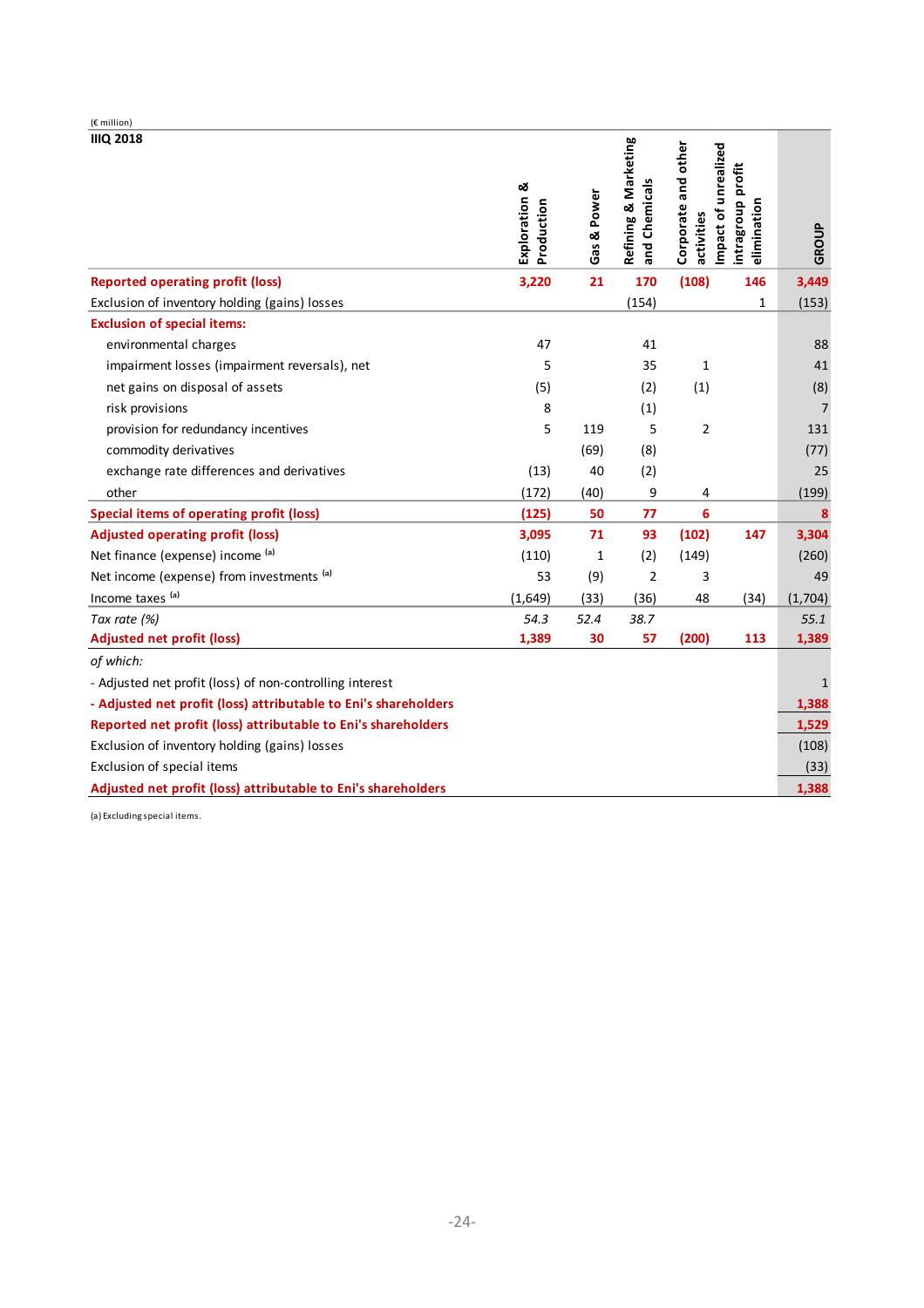## Breakdown of special items

| <b>IIIQ</b> |                                                                                     |       | <b>IVQ</b>     |       | <b>Full Year</b> |  |
|-------------|-------------------------------------------------------------------------------------|-------|----------------|-------|------------------|--|
| 2018        | (€ million)                                                                         | 2018  | 2017           | 2018  | 2017             |  |
| 88          | Environmental charges                                                               | 85    | 137            | 325   | 208              |  |
| 41          | Impairment losses (impairment reversals), net                                       | 709   | (315)          | 852   | (221)            |  |
| (8)         | Net gains on disposal of assets                                                     | (19)  | (2,937)        | (452) | (3, 283)         |  |
| 7           | Risk provisions                                                                     | 23    | 282            | 379   | 448              |  |
| 131         | Provisions for redundancy incentives                                                | 19    | $\overline{2}$ | 155   | 49               |  |
| (77)        | Commodity derivatives                                                               | 121   |                | (133) | 146              |  |
| 25          | Exchange rate differences and derivatives                                           | 42    | (47)           | 107   | (248)            |  |
| (173)       | Reinstatement of Eni Norge amortization charges                                     | (202) |                | (375) |                  |  |
| (26)        | Other                                                                               | 99    | 690            | 287   | 911              |  |
| 8           | Special items of operating profit (loss)                                            | 877   | (2, 188)       | 1,145 | (1,990)          |  |
| (23)        | Net finance (income) expense                                                        | (35)  | 268            | (85)  | 502              |  |
|             | of which:                                                                           |       |                |       |                  |  |
| (25)        | - exchange rate differences and derivatives reclassified to operating profit (loss) | (42)  | 47             | (107) | 248              |  |
| (41)        | Net income (expense) from investments                                               | (503) | 468            | (859) | 372              |  |
|             | of which:                                                                           |       |                |       |                  |  |
| (11)        | - gains on disposal of assets                                                       | (921) | 1              | (932) | (163)            |  |
| (30)        | - impairment/revaluation of equity investments                                      | 380   | 467            | 29    | 537              |  |
| 23          | <b>Income taxes</b>                                                                 | 193   | 453            | 96    | 277              |  |
|             | of which:                                                                           |       |                |       |                  |  |
| (38)        | - net impairment of deferred tax assets of Italian subsidiaries                     | 181   |                | 70    |                  |  |
|             | - USA tax reform                                                                    |       | 115            |       | 115              |  |
| 61          | - taxes on special items of operating profit and other special items                | 12    | 338            | 26    | 162              |  |
| (33)        | Total special items of net profit (loss)                                            | 532   | (999)          | 297   | (839)            |  |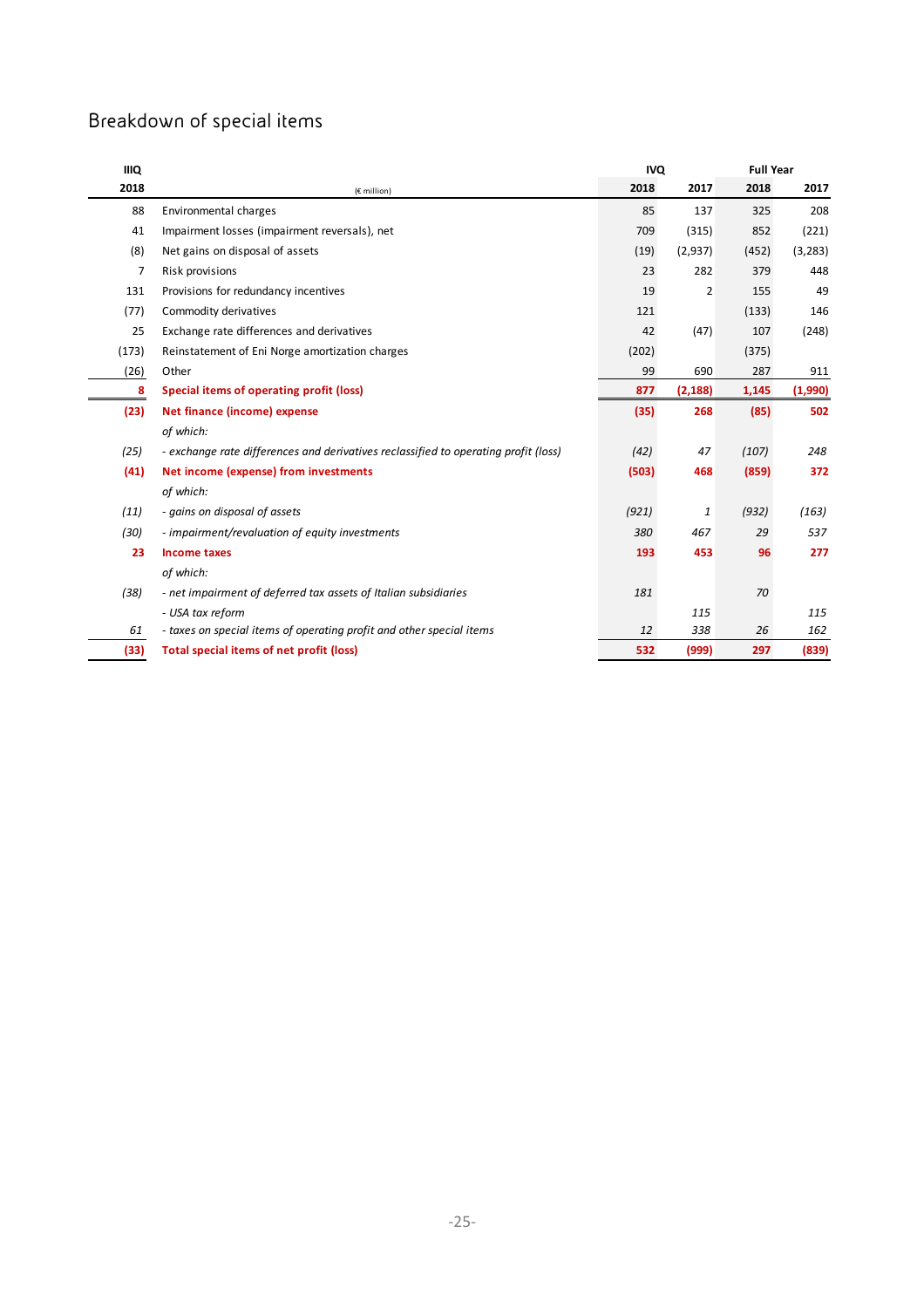## Analysis of Profit and Loss account items

## Net sales from operations

| <b>IIIQ</b> |                                     | <b>IVQ</b> |          | <b>Full Year</b> |           |           |       |
|-------------|-------------------------------------|------------|----------|------------------|-----------|-----------|-------|
| 2018        | $(E$ million)                       | 2018       | 2017     | % Ch.            | 2018      | 2017      | % Ch. |
| 7,158       | <b>Exploration &amp; Production</b> | 6,762      | 5,571    | 21               | 25,744    | 19,525    | 32    |
| 14,153      | Gas & Power                         | 14,747     | 13,541   | 9                | 55,677    | 50,623    | 10    |
| 6,677       | Refining & Marketing and Chemicals  | 6,548      | 5,799    | 13               | 25,216    | 22,107    | 14    |
| 5,504       | - Refining & Marketing              | 5,481      | 4,787    | 14               | 20,646    | 17,688    | 17    |
| 1,306       | - Chemicals                         | 1,202      | 1,130    | 6                | 5,123     | 4,851     | 6     |
| (133)       | - Consolidation adjustments         | (135)      | (118)    |                  | (553)     | (432)     |       |
| 386         | Corporate and other activities      | 459        | 431      | 6                | 1,589     | 1,462     | 9     |
| (8,679)     | Consolidation adjustments           | (8, 472)   | (7, 797) |                  | (32, 416) | (26, 798) |       |
| 19,695      |                                     | 20,044     | 17,545   | 14               | 75,810    | 66,919    | 13    |

## Operating expenses

| ШQ     |                                                         | <b>IVQ</b> |        |       | <b>Full Year</b> |        |       |
|--------|---------------------------------------------------------|------------|--------|-------|------------------|--------|-------|
| 2018   | $(E$ million)                                           | 2018       | 2017   | % Ch. | 2018             | 2017   | % Ch. |
| 13,848 | Purchases, services and other                           | 15,310     | 13,740 | 11    | 55,606           | 51,548 | 8     |
| 38     | Impairment losses (impairment reversals), net           | 145        | 591    | (75)  | 415              | 913    | (55)  |
| 790    | Payroll and related costs                               | 752        | 687    | 9     | 3,093            | 2,951  |       |
| (1)    | of which: provision for redundancy incentives and other | 19         | 2      |       | 155              | 49     |       |
| 14,676 |                                                         | 16,207     | 15,018 | 8     | 59,114           | 55,412 |       |

## DD&A, impairments, reversals and write-off

| <b>IIIQ</b> |                                                                  | <b>IVQ</b> |       | <b>Full Year</b> |       |       |       |
|-------------|------------------------------------------------------------------|------------|-------|------------------|-------|-------|-------|
| 2018        | $(E$ million)                                                    | 2018       | 2017  | % Ch.            | 2018  | 2017  | % Ch. |
| 1,492       | <b>Exploration &amp; Production</b>                              | 1,462      | 1,582 | (8)              | 6,152 | 6,747 | (9)   |
| 106         | Gas & Power                                                      | 105        | 85    | 24               | 408   | 345   | 18    |
| 99          | Refining & Marketing and Chemicals                               | 103        | 93    | 11               | 399   | 360   | 11    |
| 78          | - Refining & Marketing                                           | 81         | 77    | 5                | 311   | 304   | 2     |
| 21          | - Chemicals                                                      | 22         | 16    | 38               | 88    | 56    | 57    |
| 14          | Corporate and other activities                                   | 16         | 15    | $\overline{z}$   | 59    | 60    | (2)   |
| (7)         | Impact of unrealized intragroup profit elimination               | (8)        | (7)   |                  | (30)  | (29)  |       |
| 1,704       | Total depreciation, depletion and amortization                   | 1,678      | 1,768 | (5)              | 6,988 | 7,483 | (7)   |
| 41          | Impairment losses (impairment reversals), net                    | 709        | (319) |                  | 852   | (225) |       |
| 1,745       | Depreciation, depletion, amortization, impairments and reversals | 2,387      | 1,449 | 65               | 7,840 | 7,258 | 8     |
| 53          | Write-off of tangible and intangible assets                      | 26         | 61    | (57)             | 100   | 263   | (62)  |
| 1,798       |                                                                  | 2,413      | 1,510 | 60               | 7,940 | 7,521 | 6     |

## Income (expense) from investments

(€ million)

| Full Year 2018                                            | <b>Exploration &amp;</b><br>Production | Gas & Power | Refining &<br><b>Marketing and</b><br><b>Chemicals</b> | Corporate and<br>other activities | <b>Group</b> |
|-----------------------------------------------------------|----------------------------------------|-------------|--------------------------------------------------------|-----------------------------------|--------------|
| Share of gains (losses) from equity-accounted investments | 158                                    | 9           | (67)                                                   | (115)                             | (15)         |
| <b>Dividends</b>                                          | 193                                    |             | 38                                                     |                                   | 231          |
| Net gains (losses) on disposals                           | 19                                     | (6)         | a                                                      |                                   | 22           |
| Other income (expense), net                               | 908                                    | 25          |                                                        |                                   | 933          |
|                                                           | 1,278                                  | 28          | (20)                                                   | (115)                             | 1,171        |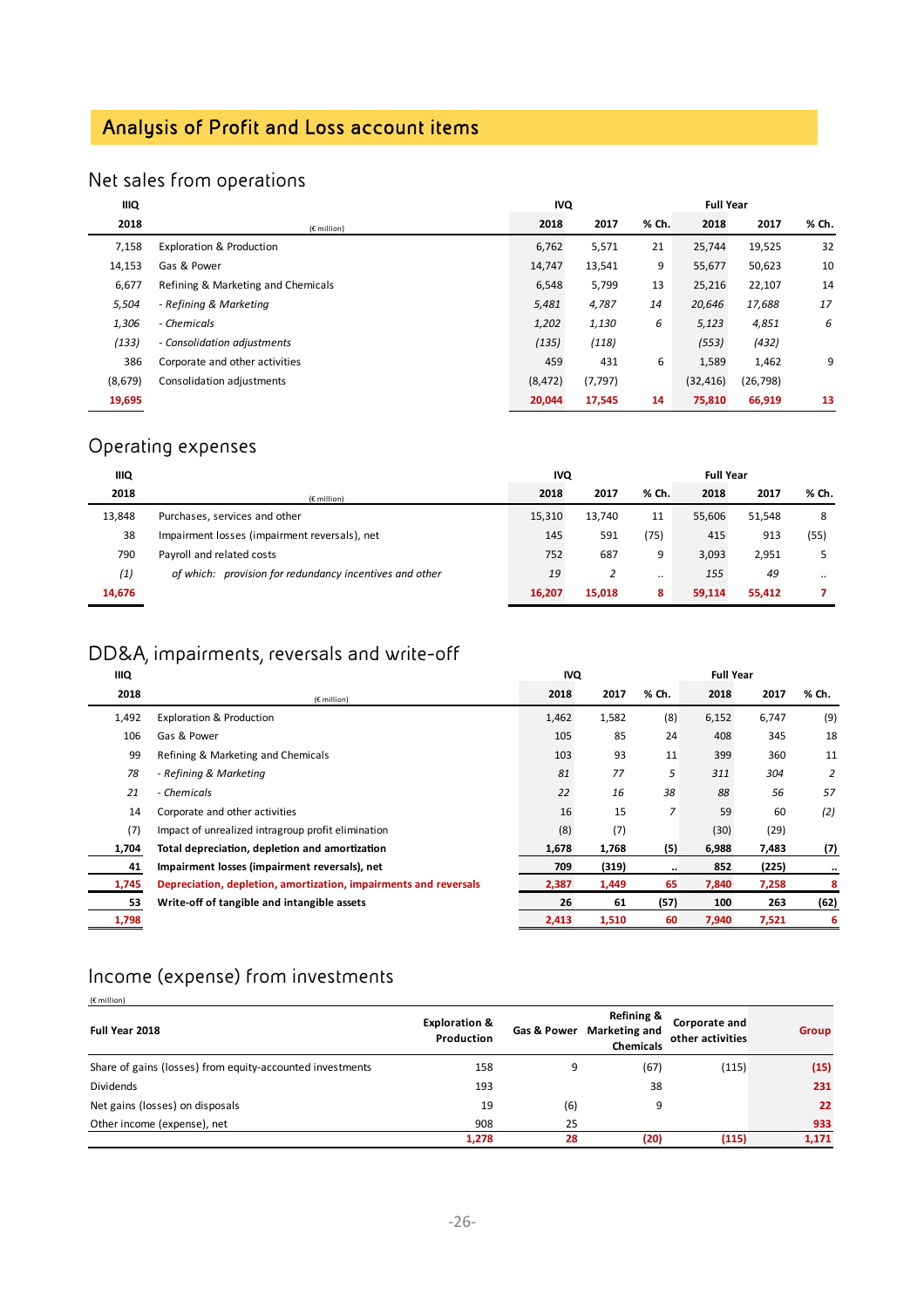## Leverage and net borrowings

Leverage is a measure used by management to assess the Company's level of indebtedness. It is calculated as a ratio of net borrowings to shareholders' equity, including non-controlling interest. Management periodically reviews leverage in order to assess the soundness and efficiency of the Group balance sheet in terms of optimal mix between net borrowings and net equity, and to carry out benchmark analysis with industry standards.

| Sept. 30, 2018 | Change | $(E$ million)                                                                    |           | Dec. 31, 2018 Dec. 31, 2017 | Change   |
|----------------|--------|----------------------------------------------------------------------------------|-----------|-----------------------------|----------|
| 26,036         | (171)  | Total debt                                                                       | 25,865    | 24,707                      | 1,158    |
| 6,161          | (378)  | - Short-term debt                                                                | 5,783     | 4,528                       | 1,255    |
| 19,875         | 207    | - Long-term debt                                                                 | 20,082    | 20,179                      | (97)     |
| (10, 327)      | (509)  | Cash and cash equivalents                                                        | (10, 836) | (7, 363)                    | (3, 473) |
| (6, 504)       | (48)   | Securities held for trading and other securities held for non-operating purposes | (6, 552)  | (6, 219)                    | (333)    |
| (200)          | 12     | Financing receivables held for non-operating purposes                            | (188)     | (209)                       | 21       |
| 9,005          | (716)  | <b>Net borrowings</b>                                                            | 8,289     | 10,916                      | (2,627)  |
| 50,868         | 318    | Shareholders' equity including non-controlling interest                          | 51,186    | 48,079                      | 3,107    |
| 0.18           | (0.02) | Leverage                                                                         | 0.16      | 0.23                        | (0.07)   |

Net borrowings are calculated under Consob provisions on Net Financial Position (Com. no. DEM/6064293 of 2006).

## Bonds maturing in the 18-months period starting on December 31, 2018

| (€ million)                  |                                                      |
|------------------------------|------------------------------------------------------|
| <b>Issuing entity</b>        | <b>Amount at December</b><br>31, 2018 <sup>(a)</sup> |
| Eni SpA                      | 4,338                                                |
| Eni Finance International SA | 258                                                  |
|                              | 4,596                                                |

(a)Amounts include interest accrued and discount on issue.

## Bonds issued in the full year of 2018 (guaranteed by Eni Spa)

| <b>Issuing entity</b>               | <b>Nominal amount</b> | Currency   | <b>Amount at December</b><br>31, 2018 <sup>(a)</sup> | Maturity | Rate     | %    |
|-------------------------------------|-----------------------|------------|------------------------------------------------------|----------|----------|------|
|                                     | (€ million)           |            | $(E$ million)                                        |          |          |      |
|                                     |                       |            |                                                      |          |          |      |
| Eni SpA                             | 873                   | <b>USD</b> | 875                                                  | 2023     | fixed    | 4.00 |
| Eni SpA                             | 873                   | <b>USD</b> | 874                                                  | 2028     | fixed    | 4.75 |
| <b>Eni Finance International SA</b> | 655                   | <b>USD</b> | 657                                                  | 2027     | variable |      |
| <b>Eni Finance International SA</b> | 436                   | <b>USD</b> | 438                                                  | 2026     | variable |      |
|                                     | 2,837                 |            | 2,844                                                |          |          |      |

(a) Amounts include interest accrued and discount on issue.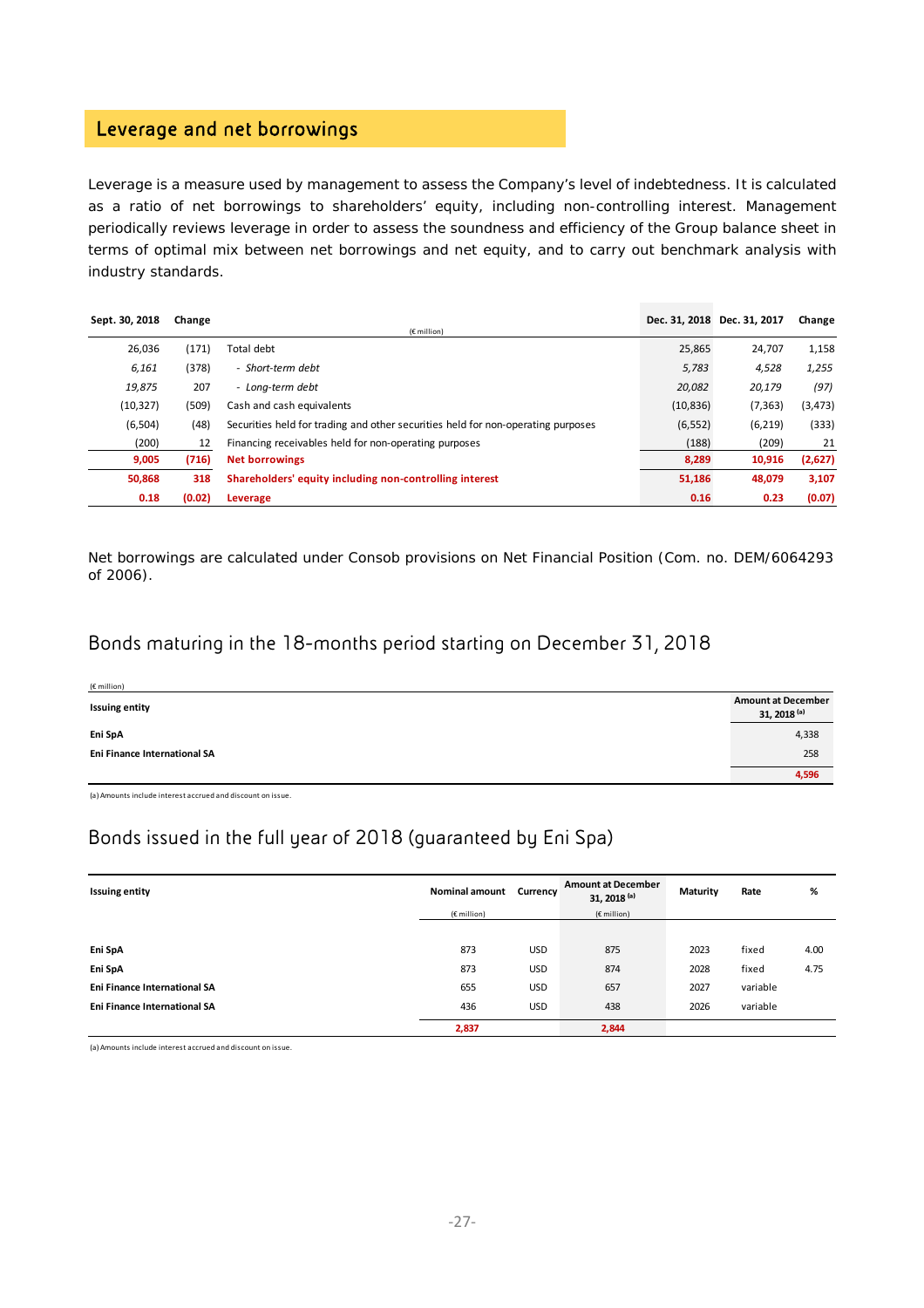## Consolidated financial statements

## BALANCE SHEET

|                | (€ million)                                               |          |                             |
|----------------|-----------------------------------------------------------|----------|-----------------------------|
| Sept. 30, 2018 |                                                           |          | Dec. 31, 2018 Dec. 31, 2017 |
|                | <b>ASSETS</b>                                             |          |                             |
|                | <b>Current assets</b>                                     |          |                             |
| 10,327         | Cash and cash equivalents                                 | 10,836   | 7,363                       |
| 6,504          | Other financial activities held for trading               | 6,552    | 6,012                       |
|                | Financial assets available for sale                       |          | 207                         |
| 281            | Other current financial assets                            | 300      | 316                         |
| 15,351         | Trade and other receivables                               | 14,095   | 15,421                      |
| 5,070          | Inventories                                               | 4,651    | 4,621                       |
| 128            | Current tax assets                                        | 191      | 191                         |
| 514            | Other current tax assets                                  | 561      | 729                         |
| 4,372          | Other current assets                                      | 2,257    | 1,573                       |
| 42,547         |                                                           | 39,443   | 36,433                      |
|                | Non-current assets                                        |          |                             |
| 59,771         | Property, plant and equipment                             | 60,317   | 63,158                      |
| 1,465          | Inventory - compulsory stock                              | 1,217    | 1,283                       |
| 3,047          | Intangible assets                                         | 3,170    | 2,925                       |
| 3,830          | Equity-accounted investments                              | 7,087    | 3,511                       |
| 942            | Other investments                                         | 967      | 219                         |
| 1,635          | Other non-current financial assets                        | 1,253    | 1,675                       |
| 4,029          | Deferred tax assets                                       | 3,912    | 4,078                       |
| 859            | Other non-current assets                                  | 794      | 1,323                       |
| 75,578         |                                                           | 78,717   | 78,172                      |
| 5,063          | Assets held for sale                                      | 295      | 323                         |
| 123,188        | <b>TOTAL ASSETS</b>                                       | 118,455  | 114,928                     |
|                | LIABILITIES AND SHAREHOLDERS' EQUITY                      |          |                             |
|                | <b>Current liabilities</b>                                |          |                             |
| 2,141          | Short-term debt                                           | 2,182    | 2,242                       |
| 4,020          | Current portion of long-term debt                         | 3,601    | 2,286                       |
| 16,565         | Trade and other payables                                  | 16,740   | 16,748                      |
| 592            | Income taxes payable                                      | 438      | 472                         |
| 1,982          | Other taxes payable                                       | 1,432    | 1,472                       |
| 5,027          | Other current liabilities                                 | 3,980    | 1,515                       |
| 30,327         |                                                           | 28,373   | 24,735                      |
|                | <b>Non-current liabilities</b>                            |          |                             |
| 19,875         | Long-term debt                                            | 20,082   | 20,179                      |
| 11,768         | Provisions for contingencies                              | 11,882   | 13,447                      |
| 1,139          | Provisions for employee benefits                          | 1,118    | 1,022                       |
| 4,518          | Deferred tax liabilities                                  | 4,252    | 5,900                       |
| <u>1,455</u>   | Other non-current liabilities                             | 1,503    | 1,479                       |
| 38,755         |                                                           | 38,837   | 42,027                      |
| 3,238          | Liabilities directly associated with assets held for sale | 59       | 87                          |
| 72,320         | <b>TOTAL LIABILITIES</b>                                  | 67,269   | 66,849                      |
|                | <b>SHAREHOLDERS' EQUITY</b>                               |          |                             |
| 54             | Non-controlling interest                                  | 57       | 49                          |
|                | Eni shareholders' equity:                                 |          |                             |
| 4,005          | Share capital                                             | 4,005    | 4,005                       |
| 36,696         | Retained earnings                                         | 36,712   | 35,966                      |
| 6,292          | Reserve related to currency translation differences       | 6,604    | 4,818                       |
| 2,188          | Other reserves                                            | 1,676    | 1,889                       |
| (581)          | Treasury shares                                           | (581)    | (581)                       |
| (1, 513)       | Interim dividend                                          | (1, 513) | (1, 441)                    |
| 3,727          | Net profit (loss)                                         | 4,226    | 3,374                       |
| 50,814         | Total Eni shareholders' equity                            | 51,129   | 48,030                      |
| 50,868         | <b>TOTAL SHAREHOLDERS' EQUITY</b>                         | 51,186   | 48,079                      |
| 123,188        | TOTAL LIABILITIES AND SHAREHOLDERS' EQUITY                | 118,455  | 114,928                     |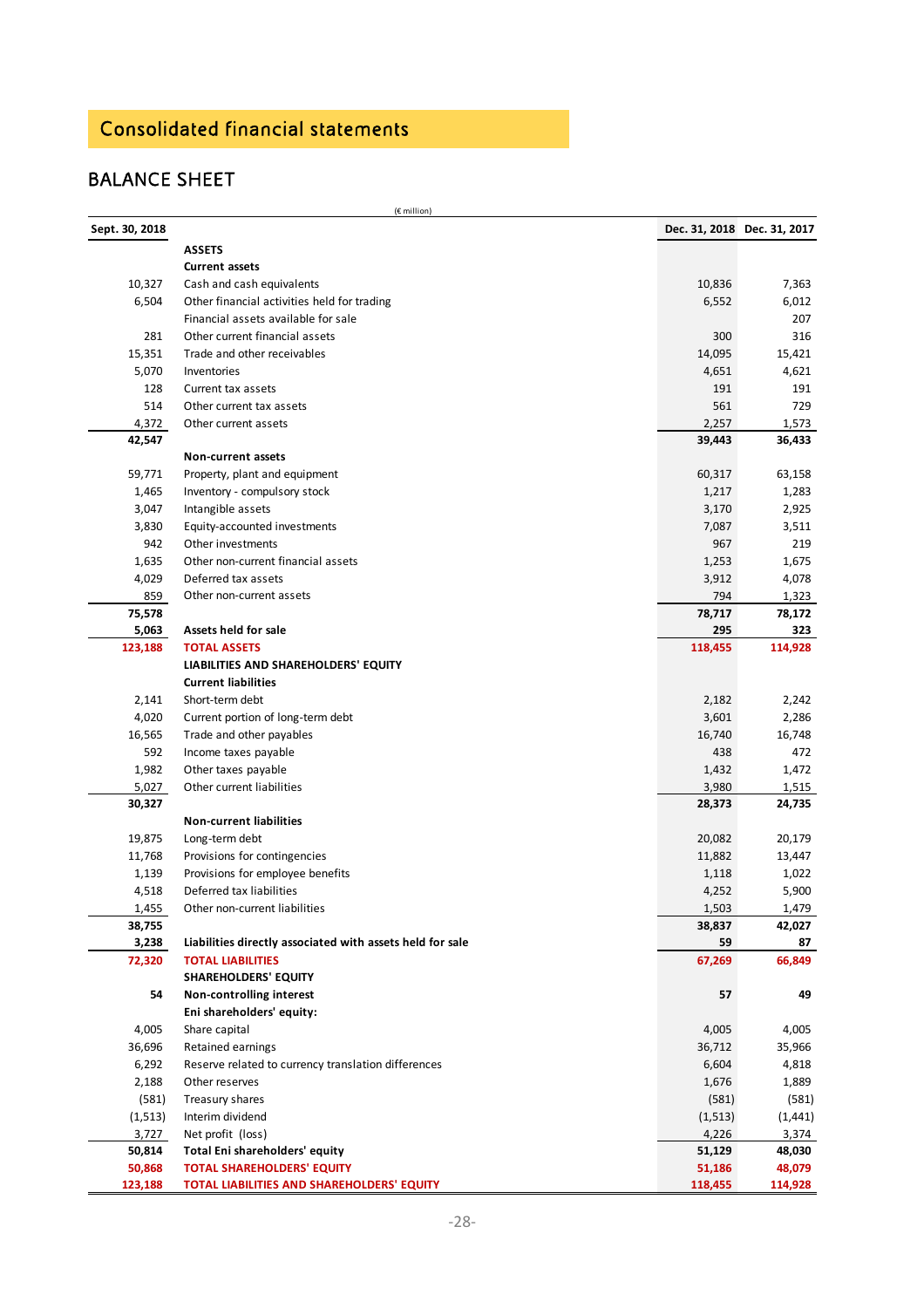## GROUP PROFIT AND LOSS ACCOUNT

| <b>IIIQ</b>  |                                                                              |                | <b>IVQ</b> | <b>Full Year</b> |           |
|--------------|------------------------------------------------------------------------------|----------------|------------|------------------|-----------|
| 2018         | (€ million)                                                                  | 2018           | 2017       | 2018             | 2017      |
|              | <b>REVENUES</b>                                                              |                |            |                  |           |
| 19,695       | Net sales from operations                                                    | 20,044         | 17,545     | 75,810           | 66,919    |
| 213          | Other income and revenues                                                    | 65             | 3,333      | 1,116            | 4,058     |
| 19,908       | <b>Total revenues</b>                                                        | 20,109         | 20,878     | 76,926           | 70,977    |
|              | <b>COSTS</b>                                                                 |                |            |                  |           |
| (13, 848)    | Purchases, services and other                                                | (15, 310)      | (13,740)   | (55,606)         | (51, 548) |
| (38)         | Impairment reversals (impairment losses) of trade and other receivables, net | (145)          | (591)      | (415)            | (913)     |
| (790)        | Payroll and related costs                                                    | (752)          | (687)      | (3,093)          | (2,951)   |
| 15           | Other operating (expense) income                                             | 25             | (10)       | 129              | (32)      |
| (1,704)      | Depreciation, Depletion and Amortization                                     | (1,678)        | (1,768)    | (6,988)          | (7, 483)  |
| (41)         | Impairment reversals (impairment losses), net                                | (709)          | 319        | (852)            | 225       |
| (53)         | Write-off of tangible and intangible assets                                  | (26)           | (61)       | (100)            | (263)     |
| 3,449        | <b>OPERATING PROFIT (LOSS)</b>                                               | 1,514          | 4,340      | 10,001           | 8,012     |
|              | <b>FINANCE INCOME (EXPENSE)</b>                                              |                |            |                  |           |
| 692          | Finance income                                                               | 925            | 667        | 3,966            | 3,924     |
| (973)        | Finance expense                                                              | (975)          | (1, 232)   | (4,662)          | (5,886)   |
| 13           | Income (expense) from other financial activities held for trading            | $\overline{2}$ | (19)       | 32               | (111)     |
| 31           | Derivative financial instruments                                             | (65)           | 117        | (307)            | 837       |
| (237)        |                                                                              | (113)          | (467)      | (971)            | (1,236)   |
|              | <b>INCOME (EXPENSE) FROM INVESTMENTS</b>                                     |                |            |                  |           |
| 2            | Share of profit (loss) of equity-accounted investments                       | (418)          | (431)      | (15)             | (267)     |
| 88           | Other gain (loss) from investments                                           | 1,025          | 55         | 1,186            | 335       |
| 90           |                                                                              | 607            | (376)      | 1,171            | 68        |
| 3,302        | PROFIT (LOSS) BEFORE INCOME TAXES                                            | 2,008          | 3,497      | 10,201           | 6,844     |
| (1, 772)     | Income taxes                                                                 | (1,506)        | (1,450)    | (5,964)          | (3, 467)  |
| 1,530        | Net profit (loss)                                                            | 502            | 2,047      | 4,237            | 3,377     |
|              | attributable to:                                                             |                |            |                  |           |
| 1,529        | - Eni's shareholders                                                         | 499            | 2,047      | 4,226            | 3,374     |
| $\mathbf{1}$ | - Non-controlling interest                                                   | 3              |            | 11               | 3         |
|              | Net profit (loss) per share attributable                                     |                |            |                  |           |
|              | to Eni's shareholders (€ per share)                                          |                |            |                  |           |
| 0.42         | - basic                                                                      | 0.14           | 0.57       | 1.17             | 0.94      |
| 0.42         | - diluted                                                                    | 0.14           | 0.57       | 1.17             | 0.94      |
|              |                                                                              |                |            |                  |           |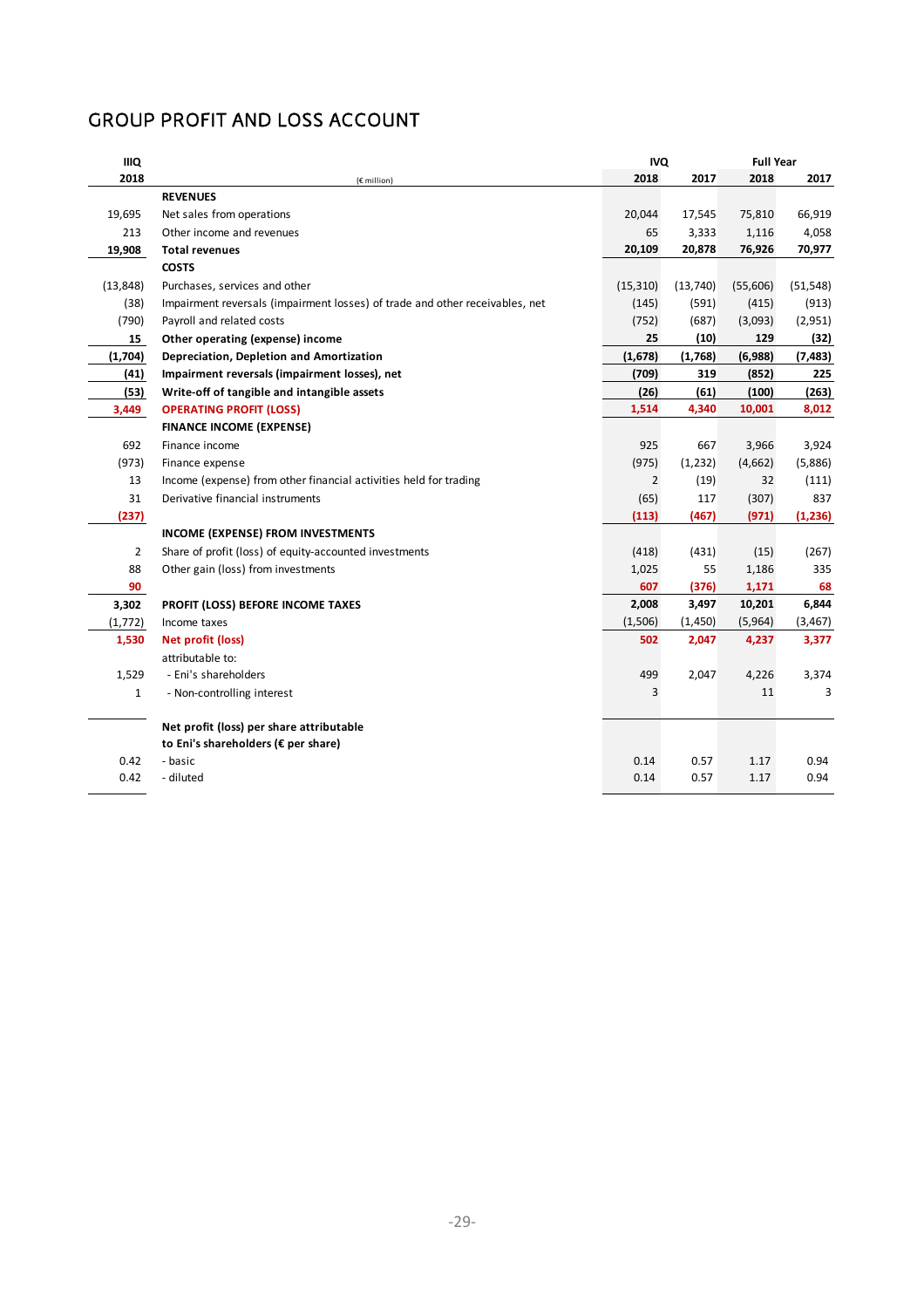## COMPREHENSIVE INCOME

|                                                                                  | <b>IVQ</b>   |       | <b>Full Year</b> |          |
|----------------------------------------------------------------------------------|--------------|-------|------------------|----------|
| (€ million)                                                                      | 2018         | 2017  | 2018             | 2017     |
| Net profit (loss)                                                                | 502          | 2,047 | 4,237            | 3,377    |
| Items that are not reclassified to profit or loss in later periods               | 1            | (4)   | 1                | (4)      |
| Remeasurements of defined benefit plans                                          | (15)         | (33)  | (15)             | (33)     |
| Change in the fair value of interests with effects on other comprehensive income | 18           |       | 18               |          |
| Taxation                                                                         | (2)          | 29    | (2)              | 29       |
| Items that may be reclassified to profit or loss in later periods                | (201)        | (548) | 1,572            | (5, 514) |
| Currency translation differences                                                 | 312          | (666) | 1,786            | (5, 573) |
| Change in the fair value of available-for-sale financial instruments             |              | (7)   |                  | (5)      |
| Change in the fair value of cash flow hedging derivatives                        | (681)        | 157   | (254)            | (6)      |
| Share of "Other comprehensive income" on equity-accounted entities               | $\mathbf{1}$ | 4     | (22)             | 69       |
| Taxation                                                                         | 167          | (36)  | 62               | 1        |
| Total other items of comprehensive income (loss)                                 | (200)        | (552) | 1,573            | (5,518)  |
| <b>Total comprehensive income (loss)</b>                                         | 302          | 1,495 | 5,810            | (2, 141) |
| attributable to:                                                                 |              |       |                  |          |
| - Eni's shareholders                                                             | 299          | 1,495 | 5,799            | (2, 144) |
| - Non-controlling interest                                                       | 3            |       | 11               | 3        |

## CHANGES IN SHAREHOLDERS' EQUITY

| (€ million)                                                   |          |         |
|---------------------------------------------------------------|----------|---------|
| Shareholders' equity at January 1, 2017                       |          | 53,086  |
| Total comprehensive income (loss)                             | (2, 141) |         |
| Dividends paid to Eni's shareholders                          | (2,881)  |         |
| Dividends distributed by consolidated subsidiaries            | (3)      |         |
| Other changes                                                 | 18       |         |
| <b>Total changes</b>                                          |          | (5,007) |
| Shareholders' equity at December 31, 2017<br>attributable to: |          | 48,079  |
| - Eni's shareholders                                          |          | 48,030  |
| - Non-controlling interest                                    |          | 49      |
| Shareholders' equity at December 31, 2017                     |          | 48,079  |
| Impact of adoption IFRS 9 and IFRS 15                         |          | 245     |
| Shareholders' equity at January 1, 2018                       |          | 48,324  |
| Total comprehensive income (loss)                             | 5,810    |         |
| Dividends paid to Eni's shareholders                          | (2,953)  |         |
| Dividends distributed by consolidated subsidiaries            | (3)      |         |
| Other changes                                                 | 8        |         |
| <b>Total changes</b>                                          |          | 2,862   |
| Shareholders' equity at December 31, 2018                     |          | 51,186  |
| attributable to:                                              |          |         |
| - Eni's shareholders                                          |          | 51,129  |
| - Non-controlling interest                                    |          | 57      |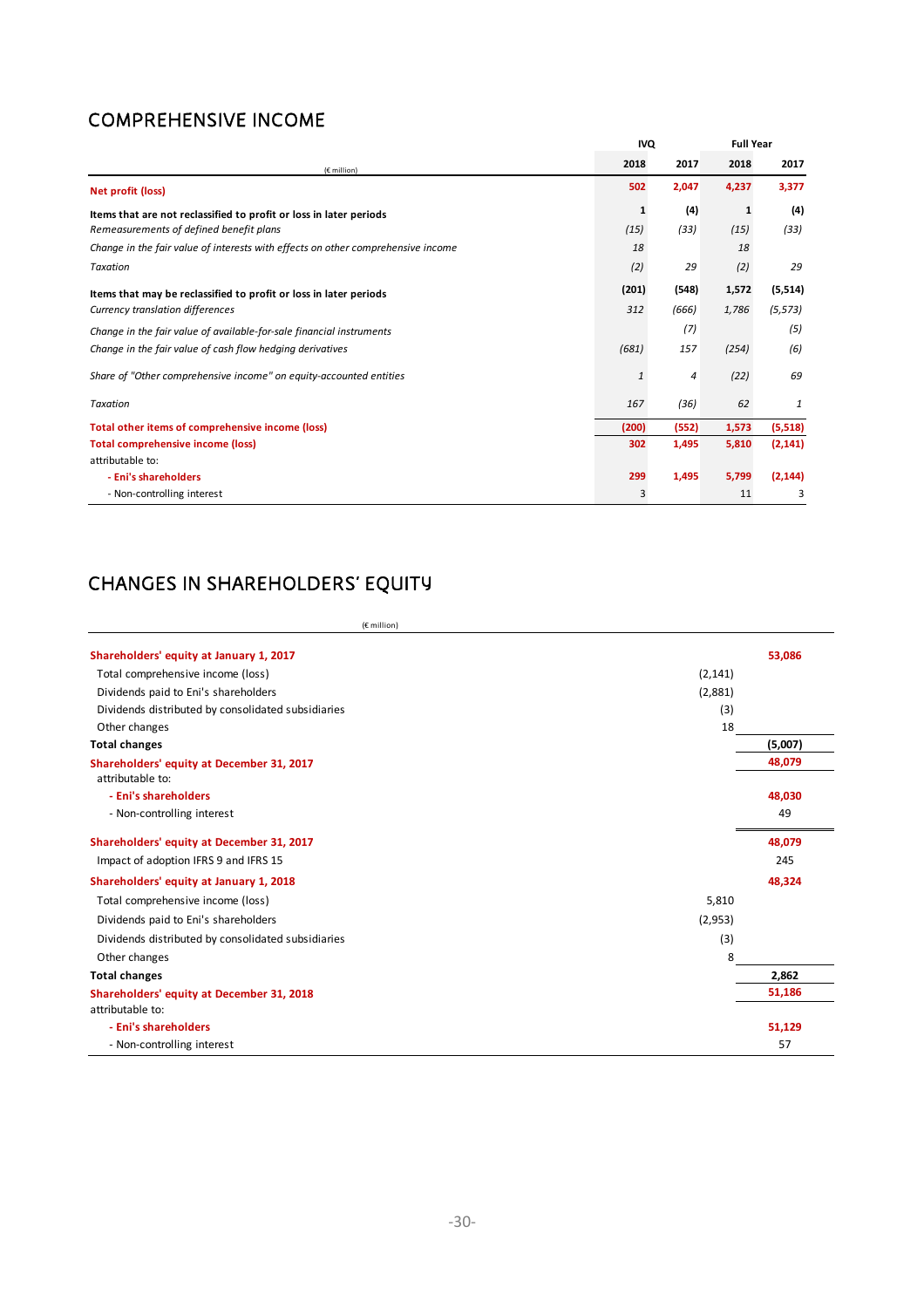## GROUP CASH FLOW STATEMENT

| IIIQ     | <b>IVQ</b>                                                                                |                |          | <b>Full Year</b> |           |  |
|----------|-------------------------------------------------------------------------------------------|----------------|----------|------------------|-----------|--|
| 2018     | (€ million)                                                                               | 2018           | 2017     | 2018             | 2017      |  |
| 1,530    | Net profit (loss)                                                                         | 502            | 2,047    | 4,237            | 3,377     |  |
|          | Adjustments to reconcile net profit (loss) to cash provided by operating activities:      |                |          |                  |           |  |
| 1,704    | Depreciation, depletion and amortization                                                  | 1,678          | 1,768    | 6,988            | 7,483     |  |
| 41       | Impairment losses (impairment reversals), net                                             | 709            | (319)    | 852              | (225)     |  |
| 53       | Write-off of tangible and intangible assets                                               | 26             | 61       | 100              | 263       |  |
| (2)      | Share of (profit) loss of equity-accounted investments                                    | 418            | 431      | 15               | 267       |  |
| (19)     | Gains on disposal of assets, net                                                          | (37)           | (2,951)  | (474)            | (3, 446)  |  |
| (39)     | Dividend income                                                                           | (113)          | (77)     | (231)            | (205)     |  |
| (40)     | Interest income                                                                           | (45)           | (68)     | (185)            | (283)     |  |
| 153      | Interest expense                                                                          | 185            | 144      | 614              | 671       |  |
| 1,772    | Income taxes                                                                              | 1,506          | 1,450    | 5,964            | 3,467     |  |
| 44       | Other changes                                                                             | (841)          | 270      | (498)            | 894       |  |
|          | Changes in working capital:                                                               |                |          |                  |           |  |
| (451)    | - inventories                                                                             | 647            | (122)    | 15               | (346)     |  |
| (12)     | - trade receivables                                                                       | 1,263          | (273)    | 344              | 657       |  |
| 960      | - trade payables                                                                          | (67)           | 1,484    | 638              | 284       |  |
| 85       | - provisions for contingencies                                                            | 13             | 119      | (240)            | 96        |  |
| (22)     | - other assets and liabilities                                                            | (107)          | 106      | 876              | 749       |  |
| 560      | Cash flow from changes in working capital                                                 | 1,749          | 1,314    | 1,633            | 1,440     |  |
| 71       | Net change in the provisions for employee benefits                                        | $\overline{2}$ | (4)      | 109              | 38        |  |
| 60       | Dividends received                                                                        | 115            | 114      | 275              | 291       |  |
| 27       | Interest received                                                                         | 35             | 53       | 87               | 104       |  |
| (193)    | Interest paid                                                                             | (88)           | (90)     | (609)            | (582)     |  |
| (1,620)  | Income taxes paid, net of tax receivables received                                        | (1, 472)       | (860)    | (5, 226)         | (3, 437)  |  |
| 4,102    | Net cash provided by operating activities                                                 | 4,329          | 3,283    | 13,651           | 10,117    |  |
|          | Investing activities:                                                                     |                |          |                  |           |  |
| (1,752)  | - tangible assets                                                                         | (2,642)        | (2, 143) | (8,780)          | (8, 490)  |  |
| (78)     | - intangible assets                                                                       | (147)          | (45)     | (341)            | (191)     |  |
|          | - consolidated subsidiaries and businesses net of cash and cash equivalent                |                |          |                  |           |  |
| (29)     | acquired                                                                                  | (75)           |          | (119)            |           |  |
| 3        | - investments                                                                             | (12)           | (7)      | (125)            | (510)     |  |
| (39)     | - securities                                                                              | (74)           | (100)    | (432)            | (316)     |  |
| (146)    | - financing receivables                                                                   | (97)           | (216)    | (554)            | (657)     |  |
| (77)     | - change in payables in relation to investing activities and capitalized depreciation     | 163            | (162)    | 406              | 152       |  |
| (2, 118) | Cash flow from investing activities                                                       | (2,884)        | (2,673)  | (9, 945)         | (10, 012) |  |
|          | Disposals:                                                                                |                |          |                  |           |  |
| 18       | - tangible assets                                                                         | 54             | 2,138    | 1,089            | 2,745     |  |
|          | - intangible assets                                                                       |                | 2        | 5                | 2         |  |
| 11       | - consolidated subsidiaries and businesses net of cash and cash equivalent<br>disposed of | (236)          | 2,361    | (47)             | 2,662     |  |
|          | - income taxes paid on disposals                                                          |                | (401)    |                  | (436)     |  |
| 66       | - investments                                                                             | 68             | 398      | 195              | 482       |  |
| 15       | - securities                                                                              | 18             | 188      | 61               | 224       |  |
| 83       | - financing receivables                                                                   | 138            | 545      | 703              | 999       |  |
| 165      | - change in receivables in relation to disposals                                          | 7              | (1, 540) | 606              | (434)     |  |
| 358      | Cash flow from disposals                                                                  | 49             | 3,691    | 2,612            | 6,244     |  |
| (1,760)  | Net cash used in investing activities (*)                                                 | (2,835)        | 1,018    | (7, 333)         | (3,768)   |  |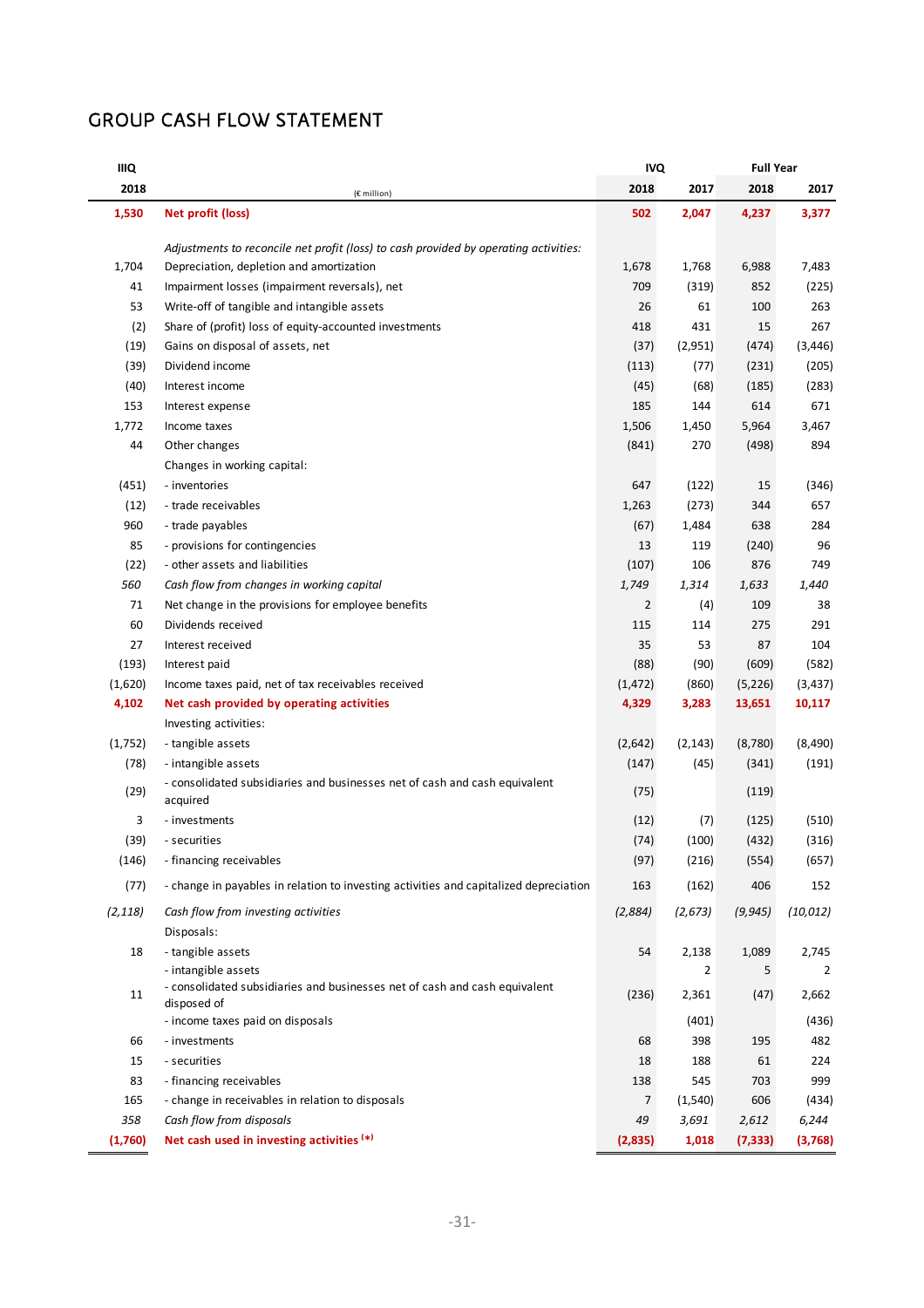## GROUP CASH FLOW STATEMENT (continued)

| <b>IIIQ</b> |                                                                                                      | <b>IVQ</b> |         | <b>Full Year</b> |          |
|-------------|------------------------------------------------------------------------------------------------------|------------|---------|------------------|----------|
| 2018        | (€ million)                                                                                          | 2018       | 2017    | 2018             | 2017     |
| 2,383       | Increase in long-term debt                                                                           | 489        | 437     | 3,790            | 1,842    |
| (230)       | Repayments of long-term debt                                                                         | (878)      | (2,682) | (2,757)          | (2, 973) |
| (89)        | Increase (decrease) in short-term debt                                                               | (588)      | (543)   | (920)            | (581)    |
| 2,064       |                                                                                                      | (977)      | (2,788) | 113              | (1,712)  |
| (1,510)     | Dividends paid to Eni's shareholders                                                                 | (4)        |         | (2,954)          | (2,880)  |
|             | Dividends paid to non-controlling interests                                                          |            |         | (3)              | (3)      |
| 554         | Net cash used in financing activities                                                                | (981)      | (2,788) | (2,844)          | (4,595)  |
|             | Effect of change in consolidation (inclusion/exclusion of significant/insignificant<br>subsidiaries) |            |         |                  | 7        |
| 5.          | Effect of exchange rate changes on cash and cash equivalents and other changes                       |            | (13)    | 18               | (72)     |
| 2,901       | Net cash flow for the period                                                                         | 514        | 1,500   | 3,492            | 1,689    |
| 7,440       | Cash and cash equivalents - beginning of the period                                                  | 10,341     | 5,863   | 7,363            | 5,674    |
| 10.341      | Cash and cash equivalents - end of the period (a)                                                    | 10,855     | 7,363   | 10,855           | 7,363    |

(a) Cash and cash equivalents as ofDecember 31, 2018, include €19 million of cash and cash equivalents of consolidated subsidiaries held forsale that were reported in the item "Assets held forsale" in the balance sheet.

their nature and the circumstance that they are very liquid, these financial assets are netted against finance debt in determing net borrowings. Cash flows of such investments were as follows:<br>IIIQ Full Year - unnou conconcontent investing activities included investments and divestments (on net basis) in held‐for‐trading financial assets and other investments/divestments in certain short‐term financial assets. Due to

| шо   |                                         | <b>IVQ</b> |      | Full Year |      |
|------|-----------------------------------------|------------|------|-----------|------|
| 2018 | $(E$ million)                           | 2018       | 2017 | 2018      | 2017 |
| (45) | Net cash flow from financing activities | (46)       | 455  | (150)     | 341  |

## SUPPLEMENTAL INFORMATION

| <b>IIIQ</b>  |                                                                                            | <b>IVQ</b>     |       | <b>Full Year</b> |       |
|--------------|--------------------------------------------------------------------------------------------|----------------|-------|------------------|-------|
| 2018         | (€ million)                                                                                | 2018           | 2017  | 2018             | 2017  |
|              | Investment of consolidated subsidiaries and businesses                                     |                |       |                  |       |
| 38           | Current assets                                                                             | $\overline{4}$ |       | 44               |       |
| 85           | Non-current assets                                                                         | 89             |       | 198              |       |
| 28           | Cash and cash equivalents (Net borrowings)                                                 | (16)           |       | 11               |       |
| (44)         | Current and non-current liabilities                                                        | (2)            |       | (47)             |       |
| 107          | Net effect of investments                                                                  | 75             |       | 206              |       |
| (50)         | Fair value of share capital held before control acquisition                                |                |       | (50)             |       |
|              | Bargain purchase                                                                           |                |       | (8)              |       |
| 57           | <b>Purchase price</b>                                                                      | 75             |       | 148              |       |
|              | less:                                                                                      |                |       |                  |       |
| (28)         | Cash and cash equivalents                                                                  |                |       | (29)             |       |
|              | Investment of consolidated subsidiaries and businesses net of cash and cash                |                |       |                  |       |
| 29           | equivalent                                                                                 | 75             |       | 119              |       |
|              | Disposal of consolidated subsidiaries and businesses                                       |                |       |                  |       |
| 5            | Current assets                                                                             | 271            | 22    | 328              | 166   |
| 87           | Non-current assets                                                                         | 4,794          | 691   | 5,079            | 814   |
|              | Cash and cash equivalents (Net borrowings)                                                 | 767            | (264) | 785              | (252) |
| (90)         | Current and non-current liabilities                                                        | (3,309)        | (72)  | (3, 470)         | (205) |
| $\mathbf{2}$ | <b>Net effect of disposals</b>                                                             | 2,523          | 377   | 2,722            | 523   |
| (2)          | Reclassification of exchange rate differences among other items of<br>comprehensive income | 115            |       | 113              |       |
|              | Fair value of share capital held after the sale of control                                 | (3,521)        |       | (3,521)          |       |
|              | Fair value of business combination                                                         | 912            |       | 912              |       |
| 11           | Gain (loss) on disposal                                                                    | 8              | 1,984 | 13               | 2,148 |
| 11           | <b>Selling price</b>                                                                       | 37             | 2,361 | 239              | 2,671 |
|              | less:                                                                                      |                |       |                  |       |
|              | Cash and cash equivalents disposed of                                                      | (273)          |       | (286)            | (9)   |
| 11           | Disposal of consolidated subsidiaries and businesses net of cash and cash                  | (236)          | 2,361 | (47)             | 2,662 |
|              | equivalent                                                                                 |                |       |                  |       |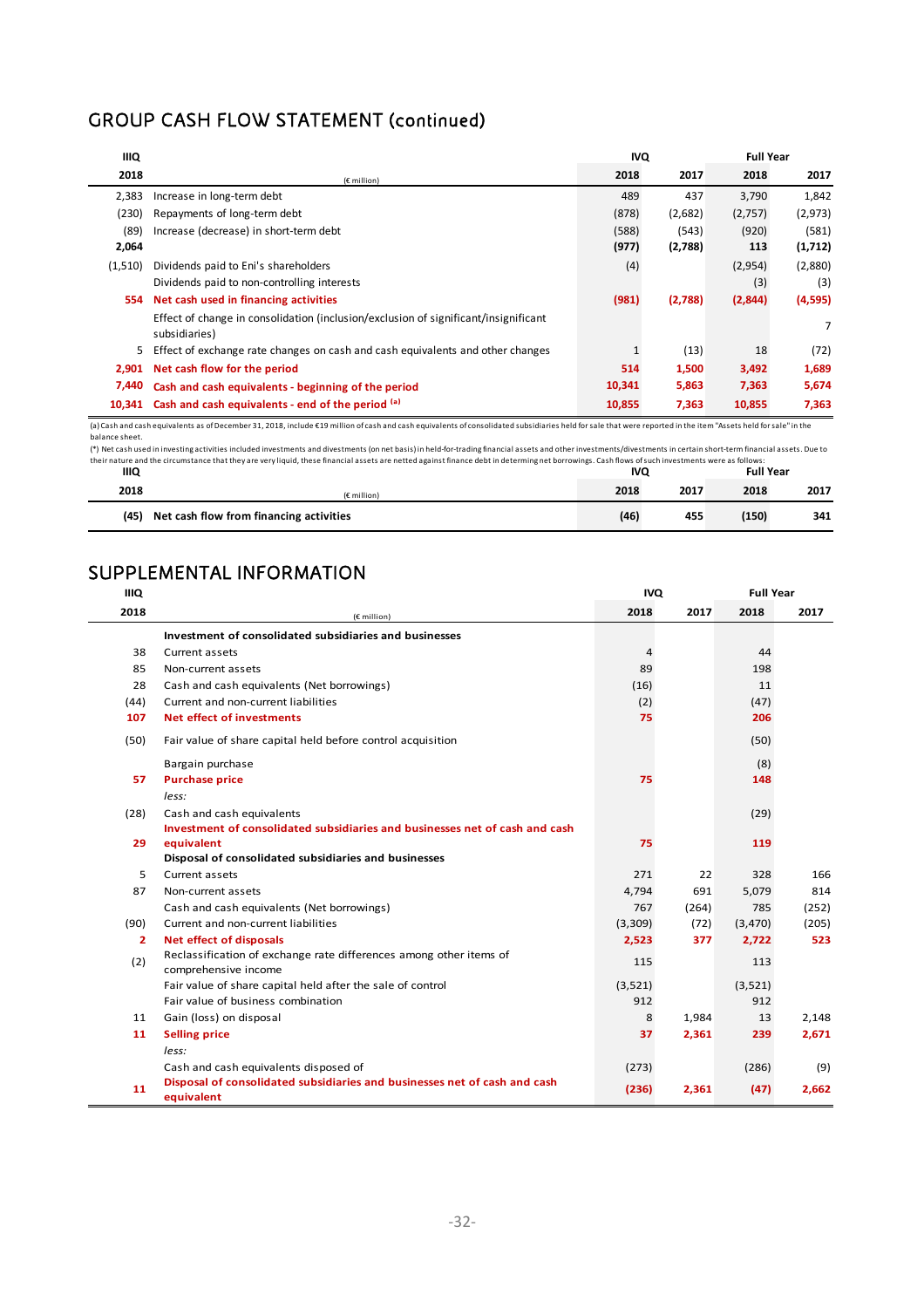## Capital expenditure

| <b>IIIQ</b> |                                                      | <b>IVQ</b> |       | <b>Full Year</b> |       |       |                |
|-------------|------------------------------------------------------|------------|-------|------------------|-------|-------|----------------|
| 2018        | (€ million)                                          | 2018       | 2017  | % Ch.            | 2018  | 2017  | % Ch.          |
| 1,633       | <b>Exploration &amp; Production</b>                  | 2,366      | 1,854 | 28               | 8,188 | 8,012 | $\overline{2}$ |
| 10          | - acquisition of proved and unproved properties      | 136        | 5     |                  | 869   | 5     |                |
| 58          | - geological and geophysical costs                   | 101        | 73    | 38               | 287   | 273   | 5              |
| 103         | - exploration                                        | 199        | 56    |                  | 463   | 442   | 5              |
| 1,449       | - development                                        | 1,899      | 1,698 | 12               | 6,506 | 7,236 | (10)           |
| 13          | - other expenditure                                  | 31         | 22    | 41               | 63    | 56    | 13             |
| 44          | Gas & Power                                          | 74         | 60    | 23               | 215   | 142   | 51             |
| 181         | Refining & Marketing and Chemicals                   | 372        | 290   | 28               | 877   | 729   | 20             |
| 152         | - Refining & Marketing                               | 317        | 215   | 47               | 726   | 526   | 38             |
| 29          | - Chemicals                                          | 55         | 75    | (27)             | 151   | 203   | (26)           |
| 32          | Corporate and other activities                       | 83         | 58    | 43               | 143   | 87    | 64             |
| (2)         | Impact of unrealized intragroup profit elimination   | (5)        | (1)   |                  | (15)  | (16)  |                |
| 1,888       | Capital expenditure                                  | 2,890      | 2,261 | 28               | 9,408 | 8,954 | 5              |
| 58          | Cash out in net cash flow from operating activities  | 101        | 73    | 38               | 287   | 273   | 5              |
| 1,830       | Cash out in net cash flow from investment activities | 2,789      | 2,188 | 27               | 9,121 | 8,681 | 5              |

In the full year of 2018, capital expenditure amounted to €9,121 million (€8,681 million in the FY 2017) and mainly related to:

- development activities (€6,506 million) deployed mainly in Egypt, Ghana, Norway, Libya, Italy, Nigeria, Congo and Iraq. The acquisition of proved and unproved reserves of €869 million relates to the entry bonus in two producing Concession Agreements and the offshore concession of Ghasha in the United Arab Emirates;

- refining activity in Italy and outside Italy (€587 million) mainly aimed at reconstruction works of the EST conversion plant at the Sannazzaro refinery, reconversion of Gela refinery into a biorefinery, maintain plants' integrity as well as initiatives in the field of health, security and environment; marketing activity, mainly regulation compliance and stay in business initiatives in the refined product retail network in Italy and in the Rest of Europe (€139 million);

- initiatives relating to gas marketing ( $€161$  million) and power business ( $€46$  million).

Cash-outs comprised in net cash from operating activities (€287 million) relate to geological and geophysical studies as part of the exploration activities, which are charged to expenses.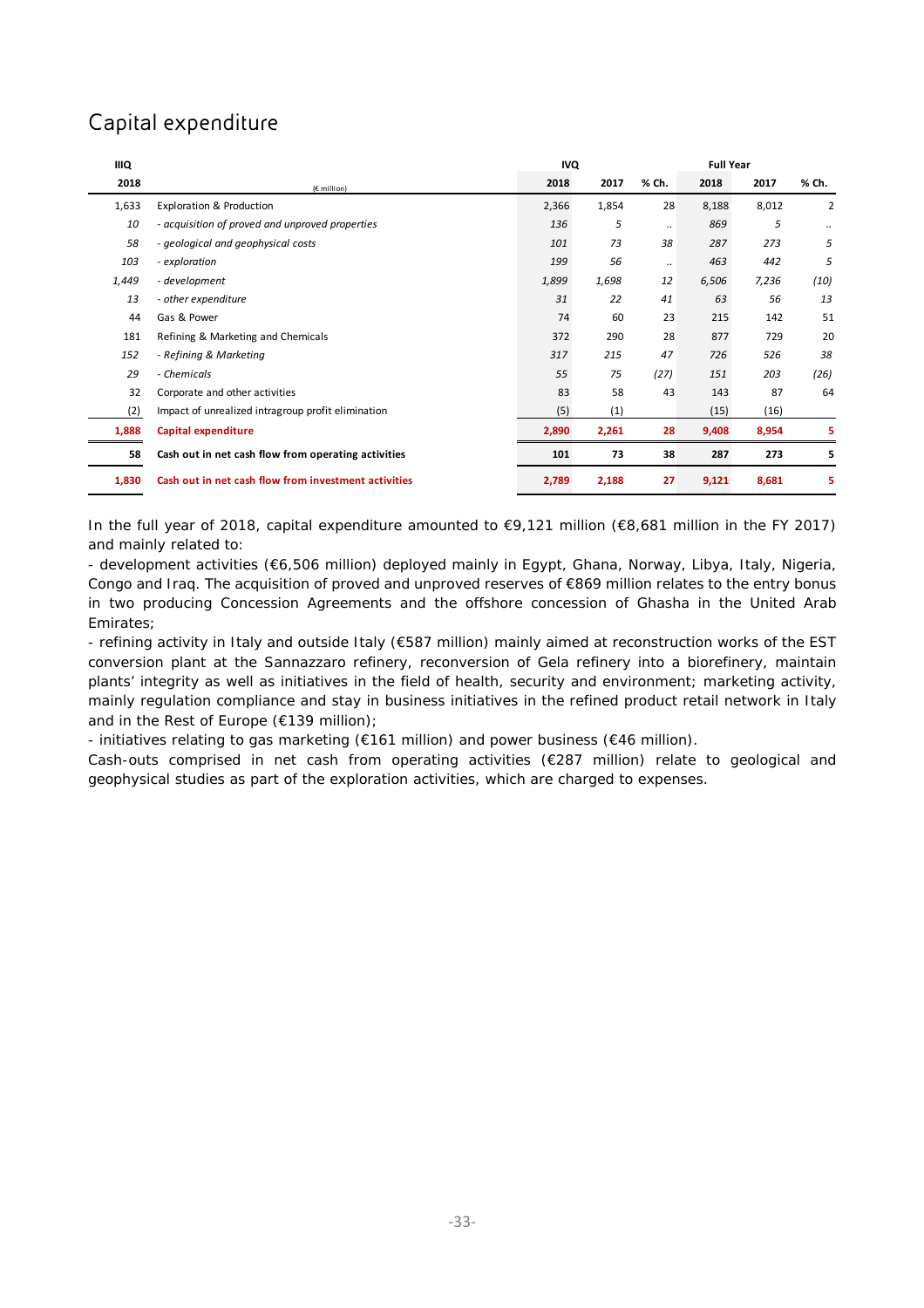## Sustainability performance

|                                                           |                                                         | <b>Full Year</b> |       |        |
|-----------------------------------------------------------|---------------------------------------------------------|------------------|-------|--------|
|                                                           |                                                         | 2018             | 2017  | % Ch.  |
| <b>TRIR (Total recordable injury rate)</b>                | (total recordable injury rate/worked hours) x 1,000,000 | 0.35             | 0.33  | 6.1    |
| GHG emissions/100% operated hydrocarbon gross production  | (tonnes CO <sub>2</sub> eq./kboe)                       | 21.44            | 22.75 | (5.8)  |
| <b>Direct GHG emissions</b>                               | (mmtonnes CO <sub>2</sub> eq.)                          | 43.35            | 43.15 | 0.5    |
| - of which CO <sub>2</sub> eq from combustion and process |                                                         | 33.89            | 33.03 | 2.6    |
| $CO2$ eq from flaring                                     |                                                         | 6.26             | 6.83  | (8.3)  |
| $CO2$ eg from venting                                     |                                                         | 2.12             | 2.15  | (1.4)  |
| $CO2$ eg from methane fugitive                            |                                                         | 1.08             | 1.14  | (5.3)  |
| Oil spills due to operations (>1 barrel)                  | (kbbl)                                                  | 2.7              | 3.3   | (18.2) |
| % produced water reinjection                              | (% )                                                    | 60               | 59    | 1.7    |

- **TRIR (Total recordable injury rate)** of the workforce amounted to 0.35 confirming Eni's commitment to awareness and dissemination of the safety culture; down by 51% compared to 2014.
- **Direct emissions of GHG**: 43.35 million of tCO<sub>2</sub> eq. in line compared to the previous year.
- **Emissions from combustion and process** were up by 2.6% from 2017, mainly in the E&P and R&M and Chemical businesses due to production growth, partly offset by lower power production in the G&P segment.
- **Emissions from flaring** in the E&P segment were down by 8.3% due to the achievement of the zero flaring configuration in Turkmenistan (Burun field) and the reduction of emergency flaring.
- **Emissions from methane fugitive** were down by 5.3% benefitting from regular leak detection and repair programs in the E&P and G&P segments.
- **Oil spill due to operations**: down by 18.2% due to the technical measures adopted by Eni.
- **Water reinjection** in the E&P segment: confirmed the positive trend with a percentage of 60%.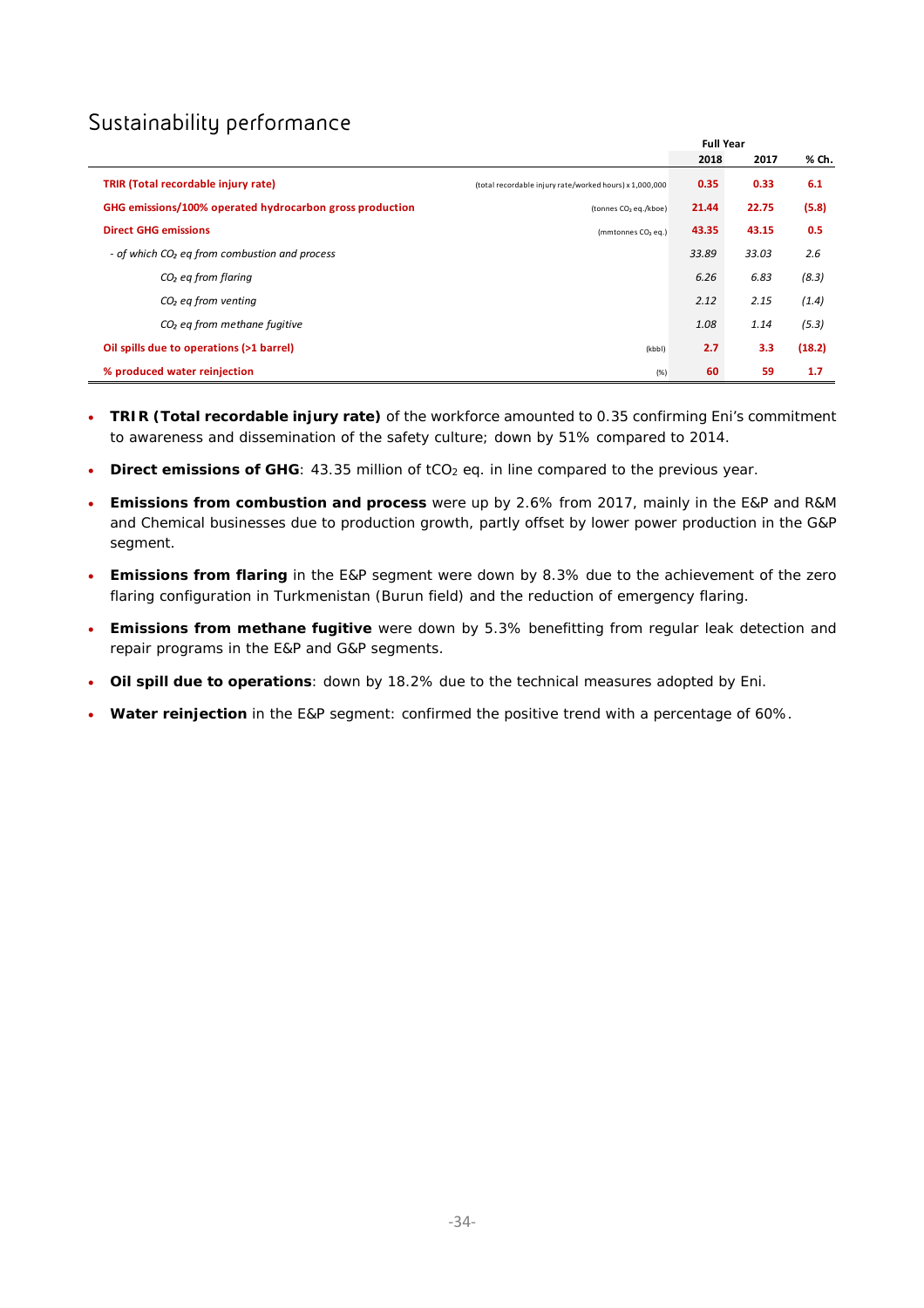# Exploration & Production

#### **PRODUCTION OF OIL AND NATURAL GAS BY REGION**

| <b>IIIQ</b> |                                          | <b>IVQ</b> |       | <b>Full Year</b> |       |       |
|-------------|------------------------------------------|------------|-------|------------------|-------|-------|
| 2018        |                                          |            | 2018  | 2017             | 2018  | 2017  |
| 1,803       | Production of oil and natural gas (a)(b) | (kboe/d)   | 1,872 | 1,892            | 1,851 | 1,816 |
| 132         | Italy                                    |            | 134   | 146              | 138   | 134   |
| 181         | Rest of Europe                           |            | 193   | 163              | 194   | 189   |
| 368         | North Africa                             |            | 358   | 542              | 396   | 483   |
| 324         | Egypt                                    |            | 327   | 240              | 300   | 230   |
| 346         | Sub-Saharan Africa                       |            | 377   | 365              | 356   | 347   |
| 134         | Kazakhstan                               |            | 162   | 130              | 143   | 132   |
| 186         | Rest of Asia                             |            | 198   | 139              | 178   | 119   |
| 109         | Americas                                 |            | 99    | 144              | 123   | 160   |
| 23          | Australia and Oceania                    |            | 24    | 23               | 23    | 22    |
| 152         | Production sold (a)                      | (mmboe)    | 157   | 165              | 625   | 622   |

#### **PRODUCTION OF LIQUIDS BY REGION**

| IIIQ |                                                  | <b>Full Year</b><br><b>IVQ</b> |      |                |      |
|------|--------------------------------------------------|--------------------------------|------|----------------|------|
| 2018 |                                                  | 2018                           | 2017 | 2018           | 2017 |
| 886  | Production of liquids <sup>(a)</sup><br>(kbbI/d) | 897                            | 861  | 887            | 852  |
| 55   | Italy                                            | 57                             | 64   | 60             | 53   |
| 101  | Rest of Europe                                   | 111                            | 80   | 113            | 102  |
| 168  | North Africa                                     | 160                            | 175  | 157            | 161  |
| 82   | Egypt                                            | 67                             | 76   | 77             | 72   |
| 247  | Sub-Saharan Africa                               | 244                            | 265  | 247            | 250  |
| 90   | Kazakhstan                                       | 110                            | 83   | 94             | 83   |
| 80   | Rest of Asia                                     | 95                             | 47   | 77             | 54   |
| 61   | Americas                                         | 51                             | 69   | 60             | 75   |
| 2    | Australia and Oceania                            | $\overline{2}$                 | 2    | $\overline{2}$ | 2    |

#### **PRODUCTION OF NATURAL GAS BY REGION**

| IIIQ  |                                              | <b>IVQ</b> |       | <b>Full Year</b> |       |
|-------|----------------------------------------------|------------|-------|------------------|-------|
| 2018  |                                              | 2018       | 2017  | 2018             | 2017  |
| 5,008 | Production of natural gas (a)(b)<br>(mmcf/d) | 5,321      | 5,625 | 5,261            | 5,261 |
| 419   | Italy                                        | 419        | 448   | 426              | 442   |
| 439   | Rest of Europe                               | 449        | 453   | 445              | 476   |
| 1,091 | North Africa                                 | 1,080      | 2,003 | 1,303            | 1,757 |
| 1,317 | Egypt                                        | 1,420      | 897   | 1,219            | 863   |
| 537   | Sub-Saharan Africa                           | 725        | 545   | 595              | 533   |
| 242   | Kazakhstan                                   | 287        | 256   | 265              | 264   |
| 581   | Rest of Asia                                 | 562        | 502   | 553              | 357   |
| 261   | Americas                                     | 259        | 407   | 341              | 464   |
| 121   | Australia and Oceania                        | 120        | 114   | 114              | 105   |

(a) Includes Eni's share of production of equity‐accounted entities.

(b) Includes volumes ofgas consumed in operation (762 and 578 mmcf/d in the fourth quarter of 2018 and 2017, respectively, 631 and 527 mmcf/d in the full year of 2018 and 2017, respectively, and 629<br>mmcf/d in the third qua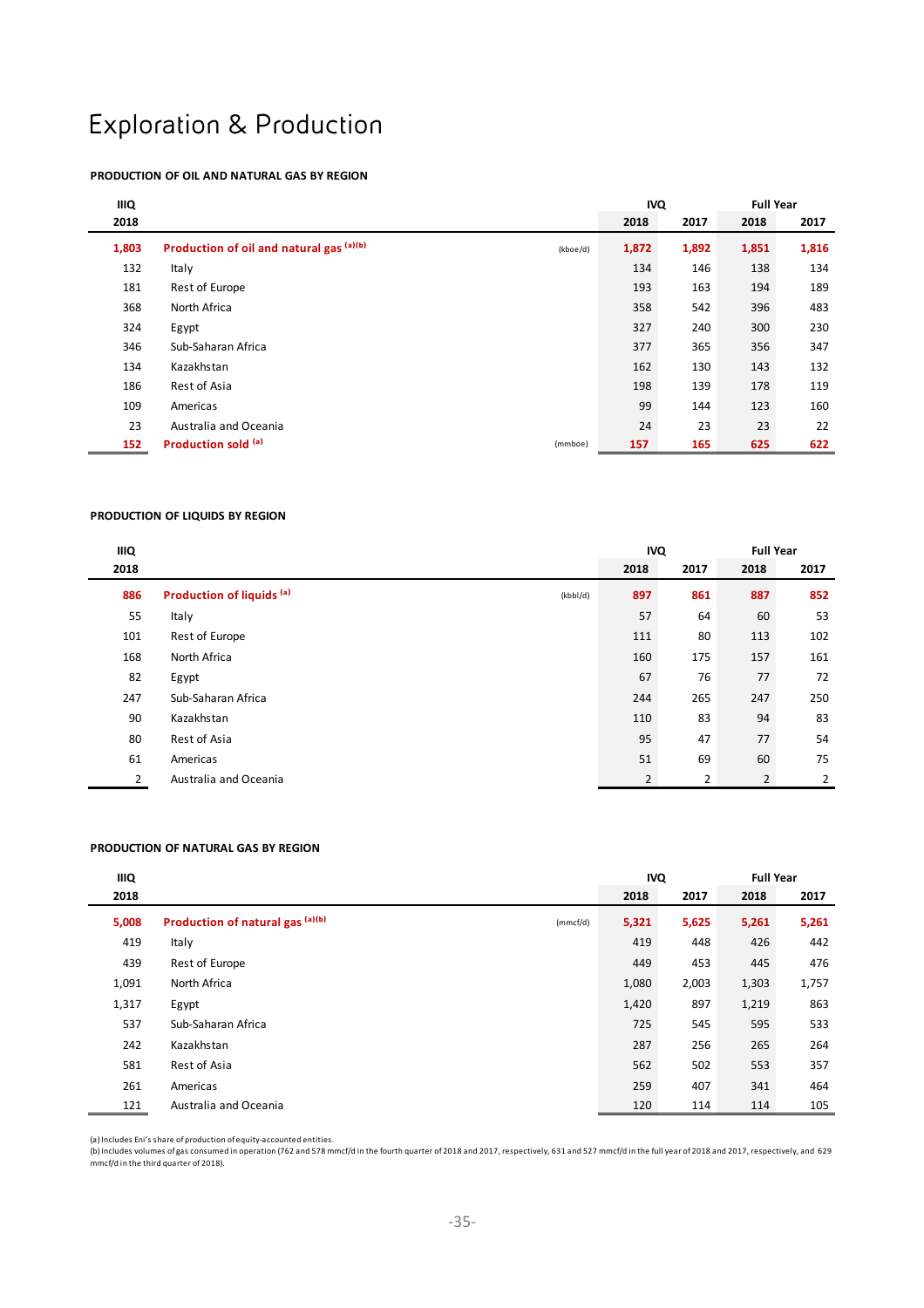# Gas & Power

## Natural gas sales by market

| <b>IIIQ</b> |                                             |       | <b>IVQ</b> |       | <b>Full Year</b> |
|-------------|---------------------------------------------|-------|------------|-------|------------------|
| 2018        | (bcm)                                       | 2018  | 2017       | 2018  | 2017             |
| 9.22        | <b>ITALY</b>                                | 8.85  | 9.62       | 39.03 | 37.43            |
| 1.95        | - Wholesalers                               | 1.95  | 2.25       | 9.15  | 8.36             |
| 3.89        | - Italian exchange for gas and spot markets | 2.11  | 2.31       | 12.49 | 10.81            |
| 1.07        | - Industries                                | 1.30  | 1.09       | 4.79  | 4.42             |
| 0.11        | - Medium-sized enterprises and services     | 0.21  | 0.27       | 0.79  | 0.93             |
| 0.38        | - Power generation                          | 0.38  | 0.52       | 1.50  | 2.22             |
| 0.24        | - Residential                               | 1.30  | 1.54       | 4.20  | 4.51             |
| 1.58        | - Own consumption                           | 1.60  | 1.64       | 6.11  | 6.18             |
| 8.25        | <b>INTERNATIONAL SALES</b>                  | 9.87  | 11.86      | 37.68 | 43.40            |
| 6.10        | <b>Rest of Europe</b>                       | 7.90  | 10.26      | 29.42 | 38.23            |
| 1.00        | - Importers in Italy                        | 1.04  | 0.99       | 3.42  | 3.89             |
| 5.10        | - European markets                          | 6.86  | 9.27       | 26.00 | 34.34            |
| 0.91        | Iberian Peninsula                           | 1.41  | 1.24       | 4.65  | 5.06             |
| 0.24        | Germany/Austria                             | 0.46  | 1.91       | 1.83  | 6.95             |
| 1.37        | <b>Benelux</b>                              | 1.01  | 1.35       | 5.29  | 5.06             |
| 0.49        | UK                                          | 0.50  | 0.56       | 2.22  | 2.21             |
| 1.39        | Turkey                                      | 1.70  | 2.08       | 6.53  | 8.03             |
| 0.65        | France                                      | 1.58  | 1.94       | 4.95  | 6.38             |
| 0.05        | Other                                       | 0.20  | 0.19       | 0.53  | 0.65             |
| 2.15        | <b>Rest of World</b>                        | 1.97  | 1.60       | 8.26  | 5.17             |
| 17.47       | <b>WORLDWIDE GAS SALES</b>                  | 18.72 | 21.48      | 76.71 | 80.83            |
| 2.50        | of which: LNG sales                         | 2.40  | 2.40       | 10.30 | 8.30             |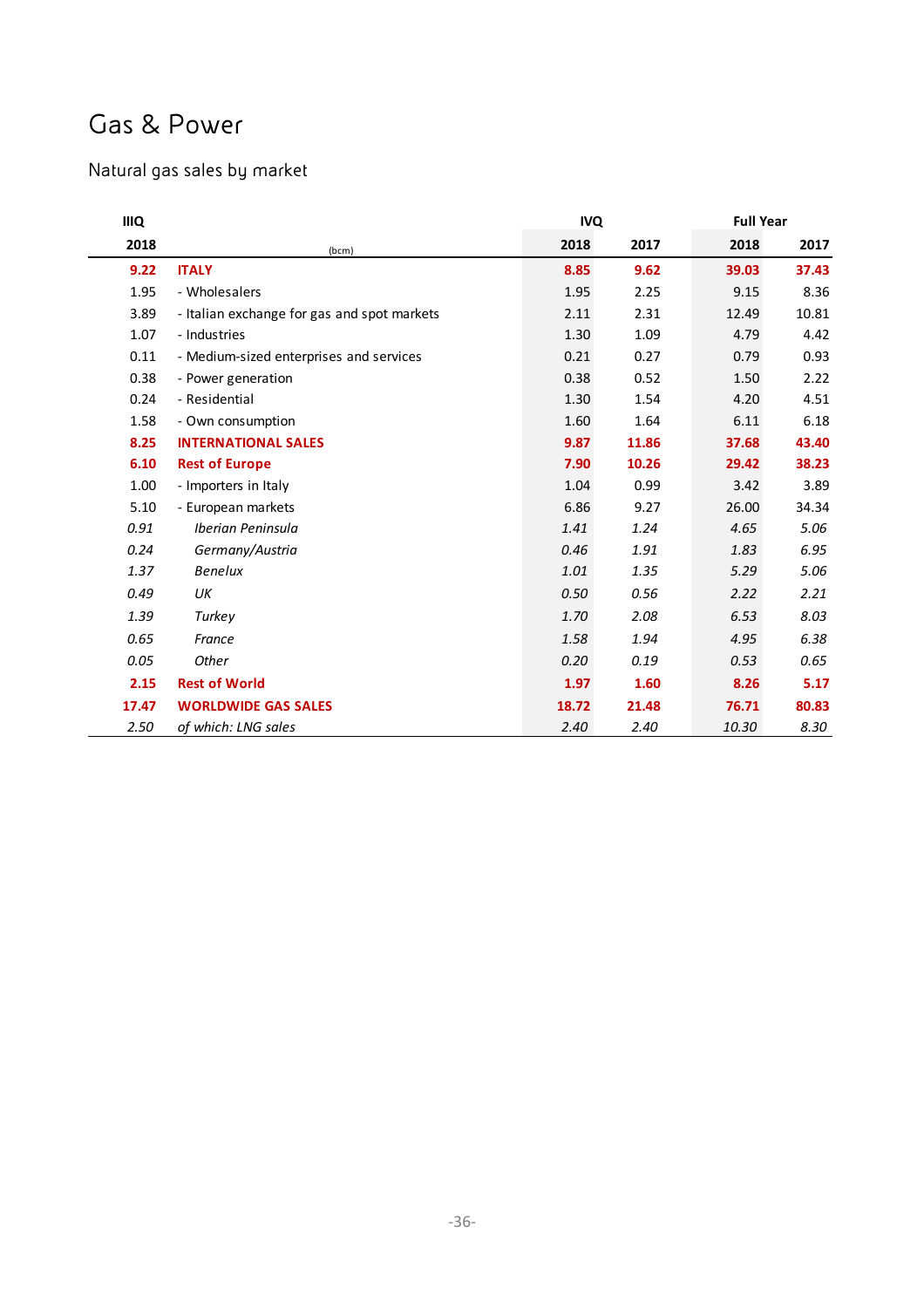# Eni SpA parent company accounts

## Profit and loss account

(€ million)

|                                                                              | <b>Full Year</b> |           |
|------------------------------------------------------------------------------|------------------|-----------|
|                                                                              | 2018             | 2017      |
|                                                                              |                  |           |
| <b>REVENUES</b>                                                              |                  |           |
| Net sales from operations                                                    | 31,795           | 28,984    |
| Other income and revenues                                                    | 331              | 2,316     |
| <b>Total revenues</b>                                                        | 32,126           | 31,300    |
| <b>COSTS</b>                                                                 |                  |           |
| Purchases, services and other                                                | (30, 622)        | (27, 185) |
| Impairment reversals (impairment losses) of trade and other receivables, net | (26)             | (153)     |
| Payroll and related costs                                                    | (1, 128)         | (1, 179)  |
| Other operating (expense) income                                             | 113              | (239)     |
| Depreciation, Depletion and Amortization                                     | (635)            | (727)     |
| Impairment reversals (impairment losses), net                                | (13)             | (111)     |
| Write-off of tangible and intangible assets                                  | (1)              | (5)       |
| <b>OPERATING PROFIT (LOSS)</b>                                               | (186)            | 1,701     |
| <b>FINANCE INCOME (EXPENSE)</b>                                              |                  |           |
| Finance income                                                               | 1,616            | 1,682     |
| Finance expense                                                              | (1,879)          | (2,698)   |
| Income (expense) from other financial activities held for trading            | 33               | (110)     |
| Derivative financial instruments                                             | (97)             | 480       |
|                                                                              | (327)            | (646)     |
| <b>INCOME (EXPENSE) FROM INVESTMENTS</b>                                     | 3,699            | 2,702     |
| <b>NET PROFIT BEFORE TAXES</b>                                               | 3,186            | 3,757     |
| Income taxes                                                                 | 26               | (171)     |
| <b>NET PROFIT</b>                                                            | 3,212            | 3,586     |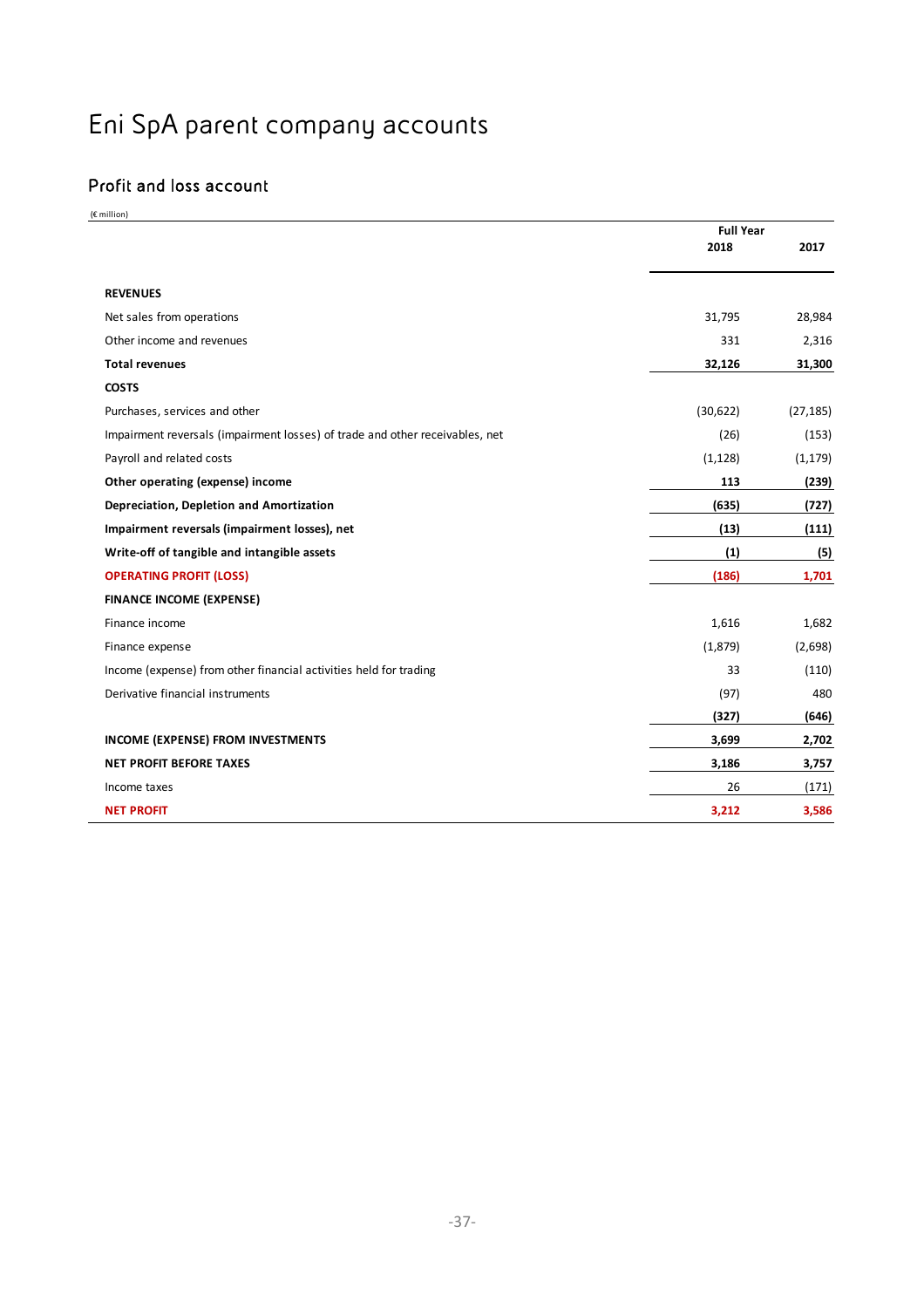### Balance sheet

| (€ million)                                 | December 31, 2018 | December 31, 2017 |
|---------------------------------------------|-------------------|-------------------|
|                                             |                   |                   |
| <b>ASSETS</b>                               |                   |                   |
| <b>Current Assets</b>                       |                   |                   |
| Cash and cash equivalents                   | 9,654             | 6,214             |
| Other financial activities held for trading | 6,100             | 5,793             |
| Other current financial assets              | 2,689             | 2,700             |
| Trade and other receivables                 | 5,574             | 5,887             |
| Inventories                                 | 1,324             | 1,389             |
| Current income tax assets                   | 66                | 59                |
| Other current tax assets                    | 204               | 267               |
| Other current assets                        | 1,013             | 693               |
|                                             | 26,624            | 23,002            |
| <b>Non-current assets</b>                   |                   |                   |
| Property, plant and equipment               | 7,579             | 7,178             |
| Inventory - compulsory stock                | 1,200             | 1,297             |
| Intangible assets                           | 180               | 195               |
| Equity-accounted investments                | 41,927            | 42,337            |
| Other non-current financial assets          | 1,975             | 4,832             |
| Deferred tax assets                         | 1,198             | 1,152             |
| Other non-current receivables               | 565               | 481               |
|                                             | 54,624            | 57,472            |
| <b>Assets held for sales</b>                | 1                 | 2                 |
| <b>TOTAL ASSETS</b>                         | 81,249            | 80,476            |
| LIABILITIES AND SHAREHOLDERS' EQUITY        |                   |                   |
| <b>Current liabilities</b>                  |                   |                   |
| Short-term debt                             | 4,435             | 4,146             |
| Current portion of long-term debt           | 3,178             | 1,973             |
| Trade and other payables                    | 5,632             | 6,225             |
| Income taxes payable                        | $\overline{2}$    | 64                |
| Other taxes payable                         | 787               | 809               |
| Other current liabilities                   | 1,448             | 872               |
|                                             | 15,482            | 14,089            |
| <b>Non-current liabilities</b>              |                   |                   |
| Long-term debt                              | 18,070            | 18,843            |
| Provisions for contingencies                | 3,883             | 3,781             |
| Provisions for employee benefits            | 370               | 353               |
| Other non-current liabilities               | 786               | 881               |
|                                             | 23,109            | 23,858            |
| <b>TOTAL LIABILITIES</b>                    | 38,591            | 37,947            |
| <b>SHAREHOLDERS' EQUITY</b>                 |                   |                   |
| Share capital                               | 4,005             | 4,005             |
| Legal reserve                               | 959               | 959               |
| Other reserves                              | 36,576            | 36,001            |
| Interim dividend                            | (1, 513)          | (1, 441)          |
| Treasury shares                             | (581)             | (581)             |
| Net profit                                  | 3,212             | 3,586             |
| <b>TOTAL SHAREHOLDERS' EQUITY</b>           | 42,658            | 42,529            |
| TOTAL LIABILITIES AND SHAREHOLDERS' EQUITY  | 81,249            | 80,476            |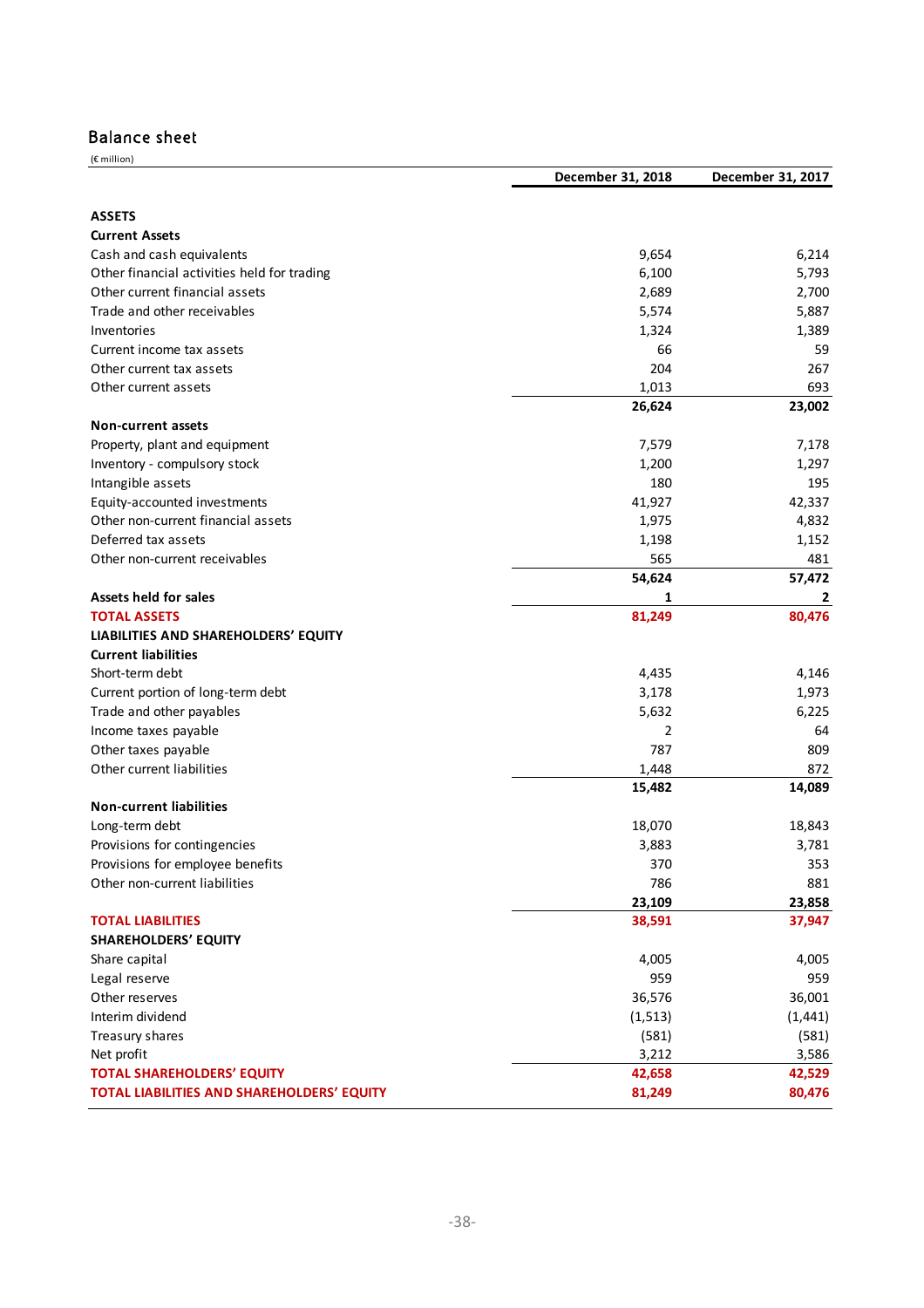## Cash Flow Statement

(€ million)

|                                                                                        | <b>Full Year</b> |         |
|----------------------------------------------------------------------------------------|------------------|---------|
|                                                                                        | 2018             | 2017    |
| <b>Net profit</b>                                                                      | 3,212            | 3,586   |
| Adjustments to reconcile net profit to net cash provided by operating activities:      |                  |         |
| Depreciation, depletion and amortization                                               | 635              | 727     |
| Impairment losses (impairment reversals) of tangible and intangible assets, net        | 13               | 111     |
| Write-off of tangible and intangible assets                                            | 1                | 5       |
| Impairment losses (impairment reversals) of investments                                | 1,152            | 367     |
| Gain on disposal of assets, net                                                        | (12)             | (1,996) |
| Dividend income                                                                        | (4,851)          | (3,061) |
| Interest income                                                                        | (162)            | (204)   |
| Interest expense                                                                       | 500              | 599     |
| Income taxes                                                                           | (26)             | 171     |
| Other changes                                                                          | 67               | 230     |
| Changes in working capital:                                                            |                  |         |
| - inventories                                                                          | 119              | (238)   |
| - trade receivables                                                                    | 144              | 241     |
| - trade payables                                                                       | (238)            | 335     |
| - provisions for contingencies                                                         | 121              | (195)   |
| - other assets and liabilities                                                         | (229)            | (195)   |
| Cash flow from changes in working capital                                              | (83)             | (52)    |
| Net change in the provisions for employee benefits                                     | 5                | 42      |
| Dividends received                                                                     | 4,851            | 3,076   |
| Interest received                                                                      | 158              | 201     |
| Interest paid                                                                          | (492)            | (576)   |
| Income taxes paid, net of repayments and tax receivables received                      | (55)             | 55      |
| Net cash provided from operating activities                                            | 4,913            | 3,281   |
| Investing activities:                                                                  |                  |         |
| - tangible assets                                                                      | (1,003)          | (738)   |
| - intangible assets                                                                    | (35)             | (35)    |
| - consolidated subsidiaries and businesses                                             | (743)            | (2,586) |
| - financing receivables held for operating purposes                                    | (57)             | (3,041) |
| Cash flow from investments                                                             | (1,838)          | (6,400) |
| Disposals:                                                                             |                  |         |
| - tangible assets                                                                      | 14               | 14      |
| - consolidated subsidiaries and businesses net of cash and cash equivalent disposed of |                  | 2,362   |
| - income taxes paid on disposals                                                       |                  | (301)   |
| - investments                                                                          | 25               | 1,033   |
| - financing receivables held for operating purposes                                    | 2,964            | 1,901   |
| - change in payables and receivables in relation to disposals                          | 11               | 382     |
| - disposal of business branch                                                          | 3                |         |
| - securities held for operating purposes                                               | 1                | 1       |
| Cash flow from disposals                                                               | 3,018            | 5,392   |
| Net cash used in investing activities                                                  | 1,180            | (1,008) |
|                                                                                        |                  |         |